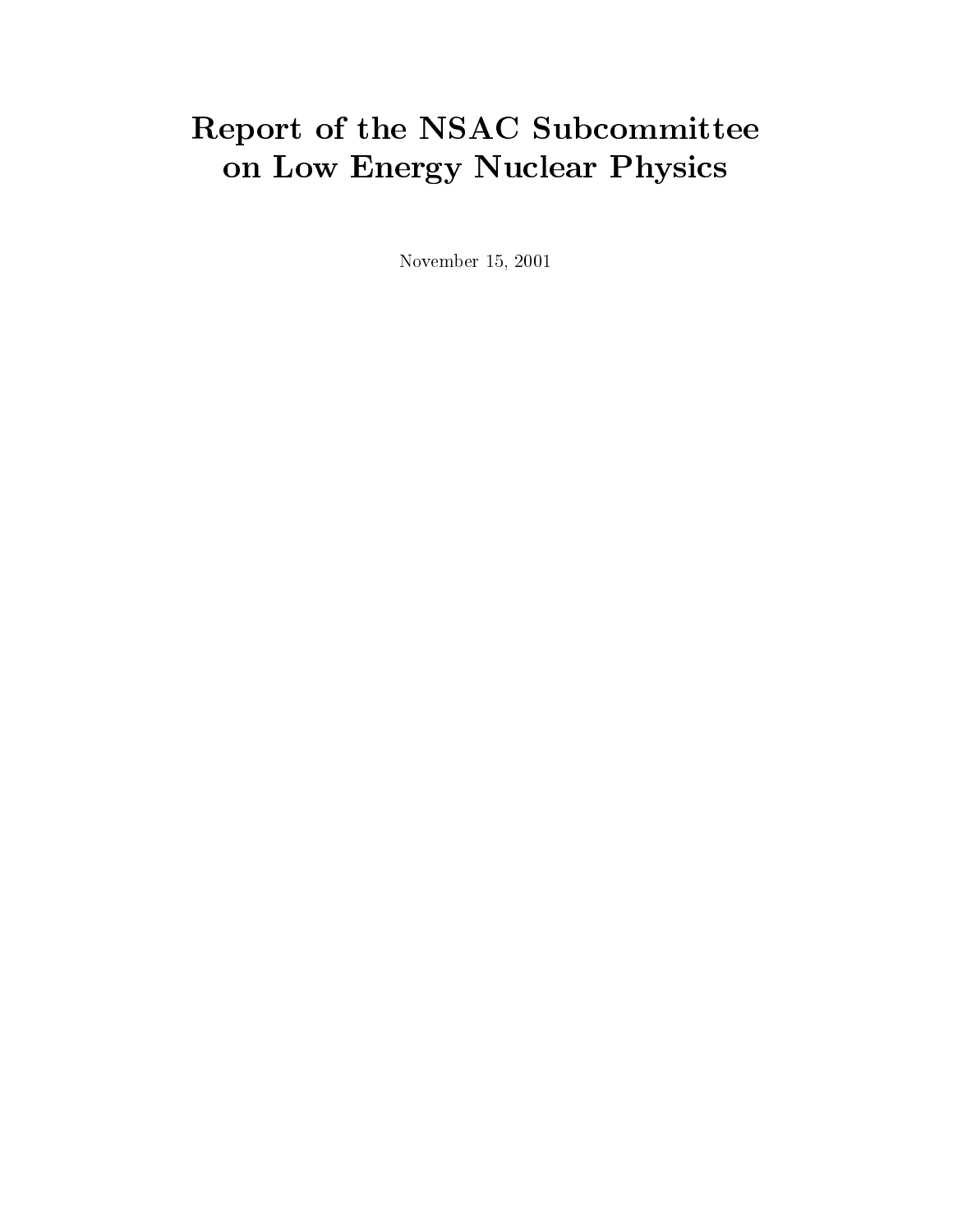# **Contents**

| 1            | <b>Executive Summary</b>                                                                                                                                                                                                                                                                                                                               |                                                                |  |
|--------------|--------------------------------------------------------------------------------------------------------------------------------------------------------------------------------------------------------------------------------------------------------------------------------------------------------------------------------------------------------|----------------------------------------------------------------|--|
| $\bf{2}$     | Introduction                                                                                                                                                                                                                                                                                                                                           |                                                                |  |
| 3            | <b>Scientific Opportunities</b><br>3.1<br>32<br>33<br>Reactions: Nuclei at Extremes of Temperature, Density and Isospin<br>3.4                                                                                                                                                                                                                         |                                                                |  |
| 4            | <b>Experimental Capabilities</b><br>DOE funded Facilities entering the service of the service of the service of the service of the service of the service of the service of the service of the service of the service of the service of the service of the service<br>4.1<br>4.1.1<br>4.1.2<br>4.1.3<br>4.1.4<br>4.1.5<br>4.1.6<br>4.1.7<br>4.2<br>4.3 | 16<br>16<br>16<br>19<br>22<br>26<br>26<br>27<br>28<br>28<br>31 |  |
| 5            | <b>New Initiatives</b><br>5.1<br>5.2                                                                                                                                                                                                                                                                                                                   | 35                                                             |  |
| 6            | <b>Subcommittee Findings</b><br>Issues Facing the DOE Low Energy Physics Program<br>6.1<br>6.2<br>Scientific Opportunities and Instrumentation Capabilities<br>6.3<br>Recommendations for Constant Effort Funding<br>6.4<br>Recommendations for Funding above Constant Effort<br>6.5                                                                   | 39<br>39<br>40<br>41<br>42<br>44                               |  |
| $\mathbf{A}$ | Charge to NSAC                                                                                                                                                                                                                                                                                                                                         | 46                                                             |  |
| в            | Charge to the Subcommittee                                                                                                                                                                                                                                                                                                                             |                                                                |  |
| $\mathbf C$  | Subcommittee Membership                                                                                                                                                                                                                                                                                                                                |                                                                |  |
|              | D Presentation Agendas                                                                                                                                                                                                                                                                                                                                 | 51                                                             |  |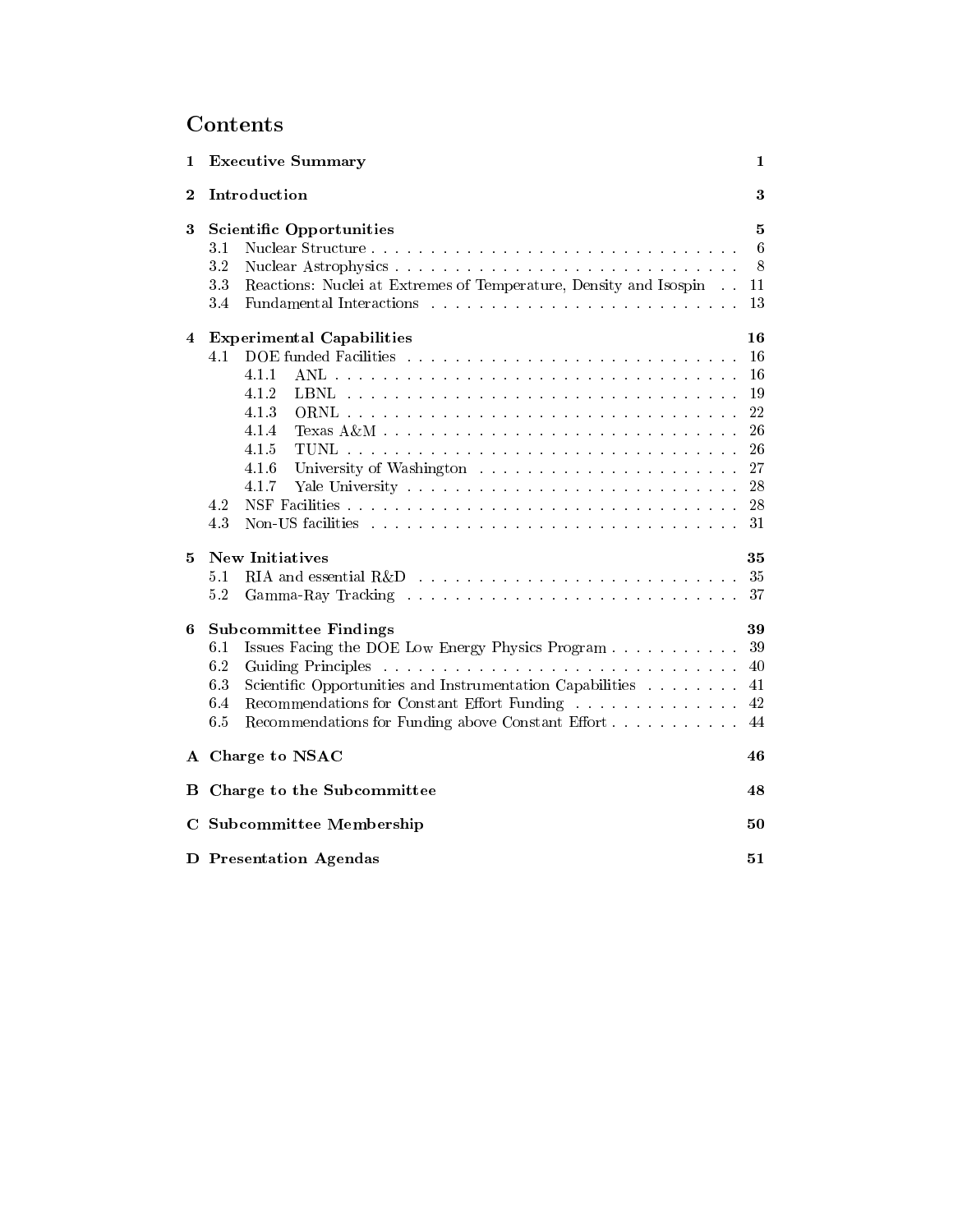### **Executive Summary** 1

In July 2001, the Department of Energy (DOE) and the National Science Foundation (NSF) charged the Nuclear Science Advisory Committee (NSAC) to review and evaluate the scientic opportunities and priorities within the DOE Low Energy Nuclear Physics Program. The charge specifically focussed on the nuclear structure and nuclear astrophysics component of this sub-field and the three national laboratory facilities and four university facilities that are operated under this program. In response to its charge, NSAC formed a subcommittee to review the facilities and evaluate the scientic opportunities and priorities of this program.

The subcommittee gained a detailed understanding of this program, based on site visits to the facilities and additional input from the DOE, the facilities, and the low energy nuclear physics community. The subcommittee also endorsed the recommendations of the 2001 Long-Range Plan for nuclear physics. This input led the subcommittee to its primary finding:

# • The Low Energy Nuclear Physics Program is carrying out an outstanding program of high impact science with exciting directions for the future, but is presently handicapped by a funding shortfall that threatens to undermine its recent progress

The subcommittee confirms that the field is pursuing first-rate science; it is highly productive and there are promising directions for the future. In particular, a large fraction of the low energy nuclear physics research community is on an exciting research path that will lead to the next-generation facility for producing accelerated beams of radioactive ions. This Rare Isotope Accelerator (RIA) has been given the highest priority for ma jor new construction in the FY01 NSAC Long Range Plan.

However the DOE Low Energy Nuclear Physics Program is also facing severe budgetary pressures. Funding levels at all of the facilities are signicantly below what is needed for full utilization. In addition progress on new initiatives, in particular RIA, require increasing levels of funding that cannot be accommodated within the approximately constant funding levels that exist. Thus the subcommittee determined that the inability of the facilities supported by the program to operate at full potential, coupled with the importance of supporting new initiatives that represent the future of the field, has resulted in a wholly unsatisfactory situation for the low-energy nuclear physics community.

In its charge to NSAC, the funding agencies asked that the key opportunities and capabilities in low energy nuclear physics be identified not only within the DOE program but also in the NSF and non-US programs. The subcommittee, in response to this request, finds:

 It is essential that the low energy nuclear physics community pursue a balanced program that combines effective utilization of its existing facilities with new opportunities within the US and abroad while continuing development of its future "flagship" facility, RIA.

This includes effective utilization of the DOE facilities, continued support for RIA R&D and continued support for research at the universities and national laboratories.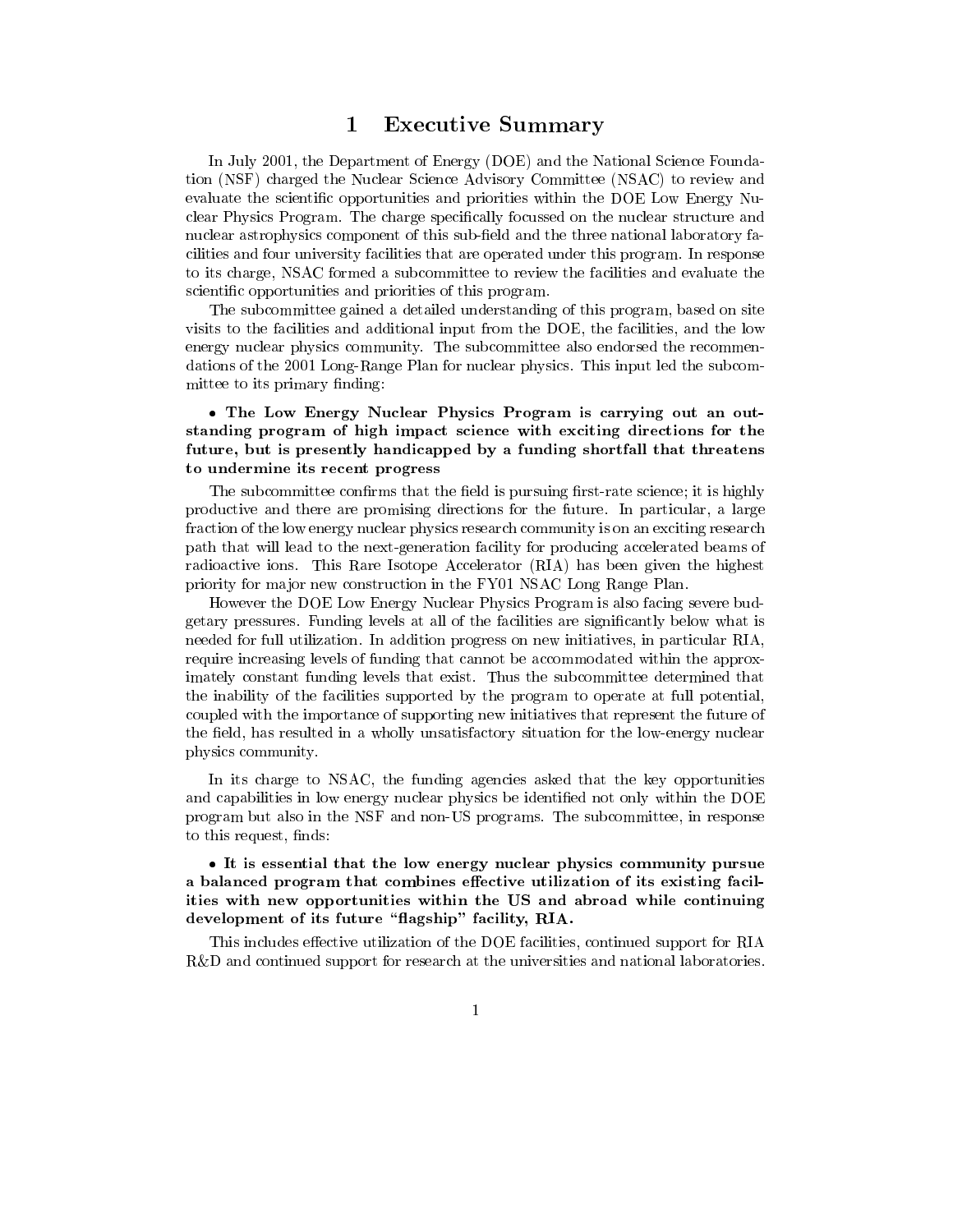In addition, the community has clearly identified that the exploration of structure and reactions involving radioactive nuclei far from the valley of stability represents a new frontier in our understanding of nuclear structure and nuclear astrophysics. However construction of RIA will likely take at least a decade, and a number of opportunities presently exist (or will soon) to pursue radioactive beam research. These include the HRIBF facility at Oak Ridge National Laboratory and the Coupled Cyclotron Facility at the National Superconducting Cyclotron Laboratory (CCF/NSCL) in the US, ISAC in Canada and other facilities in Japan and Europe. The subcommittee recommends that focused programs by US researchers at these facilities should be strongly supported. It is also essential to maintain sufficient capabilities in the production of stable beams of adequate intensity, energy and range of atomic mass to pursue the high quality physics program that presently exists and that will continue during the RIA era.

The subcommittee was also asked to prioritize the opportunities within the Low Energy Nuclear Physics Program under two different future funding scenarios: a constant effort budget (increases only for inflation) and a budget above constant effort. Within both budget scenarios the subcommittee identified a set of critical priorities.

# • Within a constant effort funding scenario severe changes in the program are necessary in order to address the key priorities of the Low Energy Nuclear Physics Program.

These changes include termination of DOE support for operations at the 88-Inch Cyclotron at Lawrence Berkeley National Laboratory (LBNL) and the tandem accelerator at the University of Washington. In addition, funding for Research and Development (R&D) of the Rare Isotope Accelerator (RIA) would be limited to a modest increase above present funding levels. These changes represent a substantial scientic loss as outlined in the body of this report.

Contrary to the significant scientific losses that would result from the constant effort scenario, additional funding for the DOE Low Energy Nuclear Physics Program would have profound impact for nuclear science:

# • Funding at a level about  $15\%$  above a constant effort budget, would lead to enormous opportunities for the fields of nuclear structure and nuclear astrophysics.

Continued operation of the 88-Inch Cyclotron at LBNL would allow an outstanding program of heavy-element chemistry and nuclear physics, gamma-ray spectroscopy for nuclear structure, weak interaction studies, and development of a few specialized, high-intensity radioactive beams to be realized. Increased funding for RIA R&D would allow this forefront project to proceed towards a timely construction and permit the advancement of a number of performance-critical components in the project. Increased funding for the development of a new gamma-ray tracking detector would allow the unique capabilities of this detector to be exploited at existing stable and radioactive beam facilities. Restoration of operations at the UW tandem accelerator would allow the execution of key experiments in nuclear astrophysics and weak interactions. Lastly, needed increases in operations support for the facilities would allow the facilities to achieve optimum and eective utilization.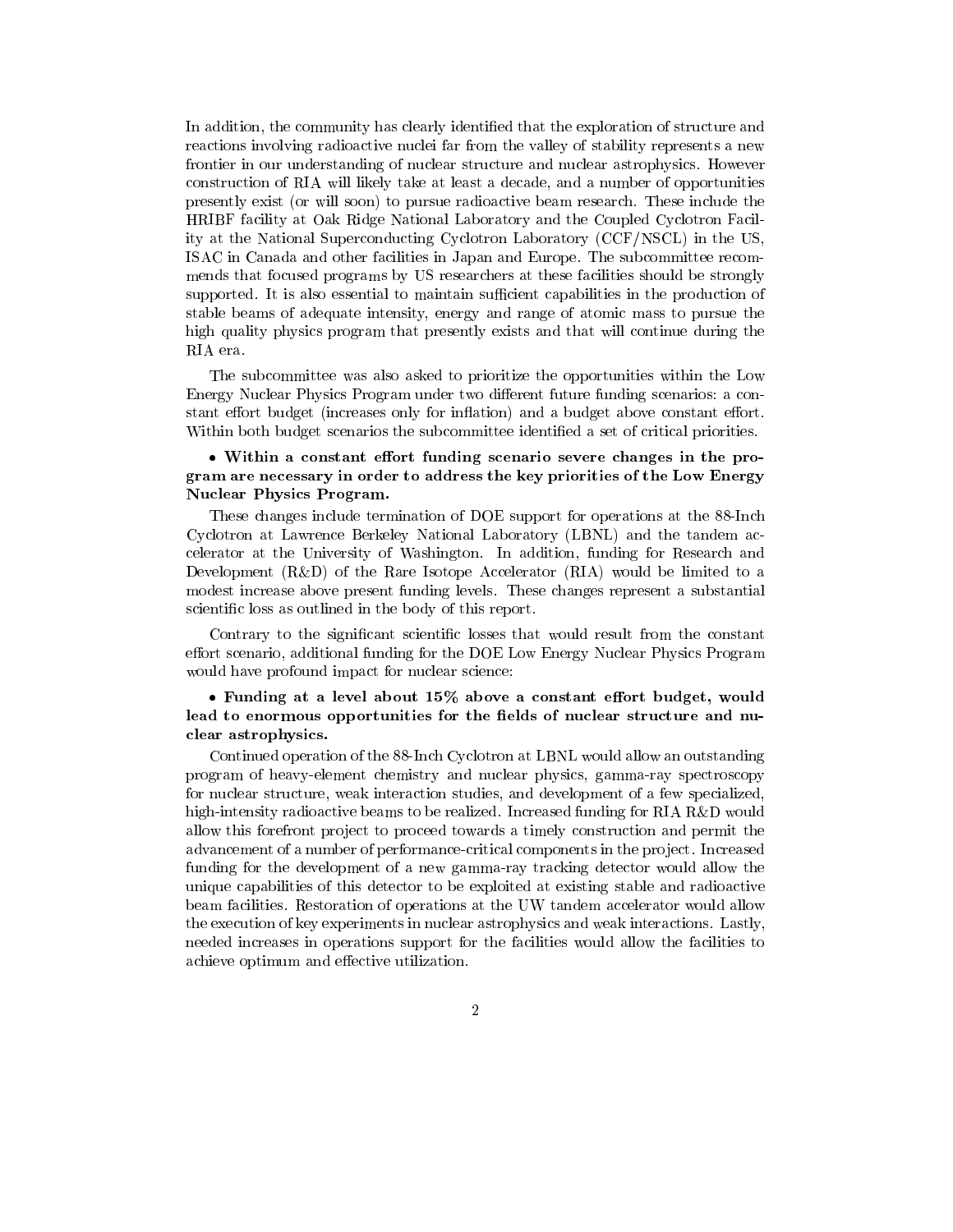### **Introduction**  $\bf{2}$

Nuclear science, for the past twenty years, has considered the identification of long range goals for the field to be a high priority. This process has involved a series of planning exercises (approximately every six years) whereby the community looks within its varied research programs and identifies the critical priorities for the field. The process is coordinated by the Nuclear Science Advisory Committee (NSAC), a panel of nuclear science researchers that provides advice to the funding agencies that support nuclear science. In the very near future NSAC will submit the 2001 Long Range Plan (LRP) to the funding agencies. However the key recommendations and findings of the 2001 LRP exercise have already been presented and are being incorporated into the planning for future funding.

The highest priority of the 2001 LRP recommends increased funding for effective utilization of the existing nuclear physics facilities, while the second recommendation endorses the Rare Isotope Accelerator (RIA) as the next major construction project for the field. Both of these recommendations have significant impact on the subfields of nuclear structure and nuclear astrophysics, as this subfield operates a number of user and university facilities and because RIA's main scientic goals address questions in nuclear structure and nuclear astrophysics.

In July 2001, James Decker, Acting Director of the Department of Energy (DOE) Office of Science, and Robert Eisenstein, Assistant Director of Mathematical and Physical Sciences at the National Science Foundation (NSF), charged NSAC to review and evaluate the scientic opportunities and priorities within the Low Energy Nuclear Physics Program at DOE. The charge specifically focussed on the nuclear structure and nuclear astrophysics component of this subfield and the three national laboratory facilities and four university facilities that are operated under this program. At its meeting on July 23, 2001, NSAC discussed this charge and appointed a subcommittee to prepare a detailed analysis of the capabilities and opportunities in this subfield.

This subcommittee, chaired by Brad Filippone, consists of eight members from the nuclear research community. There are seven experimentalists and one theorist, including a representative from outside the US nuclear physics community. The membership of this subcommittee is shown in Appendix A. In addition to the subcommittee members, several members from the DOE Office of Science (Dennis Kovar, Director of the Division of Nuclear Physics; Gene Henry, Program Manager for Low Energy Nuclear Physics) and the NSF Nuclear Physics Program (Alice Mignerey and Sherry Yennello, University Rotators) were present at meetings of the subcommittee. NSAC Chairman James Symons also attended many of the meetings of the subcommittee.

Early in its deliberations the subcommittee identified research activities that should be included in the charge. The charge to NSAC requested that the report evaluate the capabilities of the existing nuclear structure and nuclear astrophysics facilities supported by the DOE Low Energy Nuclear Physics Program. These facilities are the Argonne Tandem Linear Accelerator System (ATLAS) at Argonne National Laboratory (ANL), the 88-Inch Cyclotron at the Lawrence Berkeley National Laboratory (LBNL), the Holield Radioactive Ion Beam Facility (HRIBF) at the Oak Ridge National Laboratory (ORNL), the Cyclotron Institute at Texas A&M University (TAMU), the Triangle Universities Nuclear Laboratory (TUNL) comprised of Duke University, University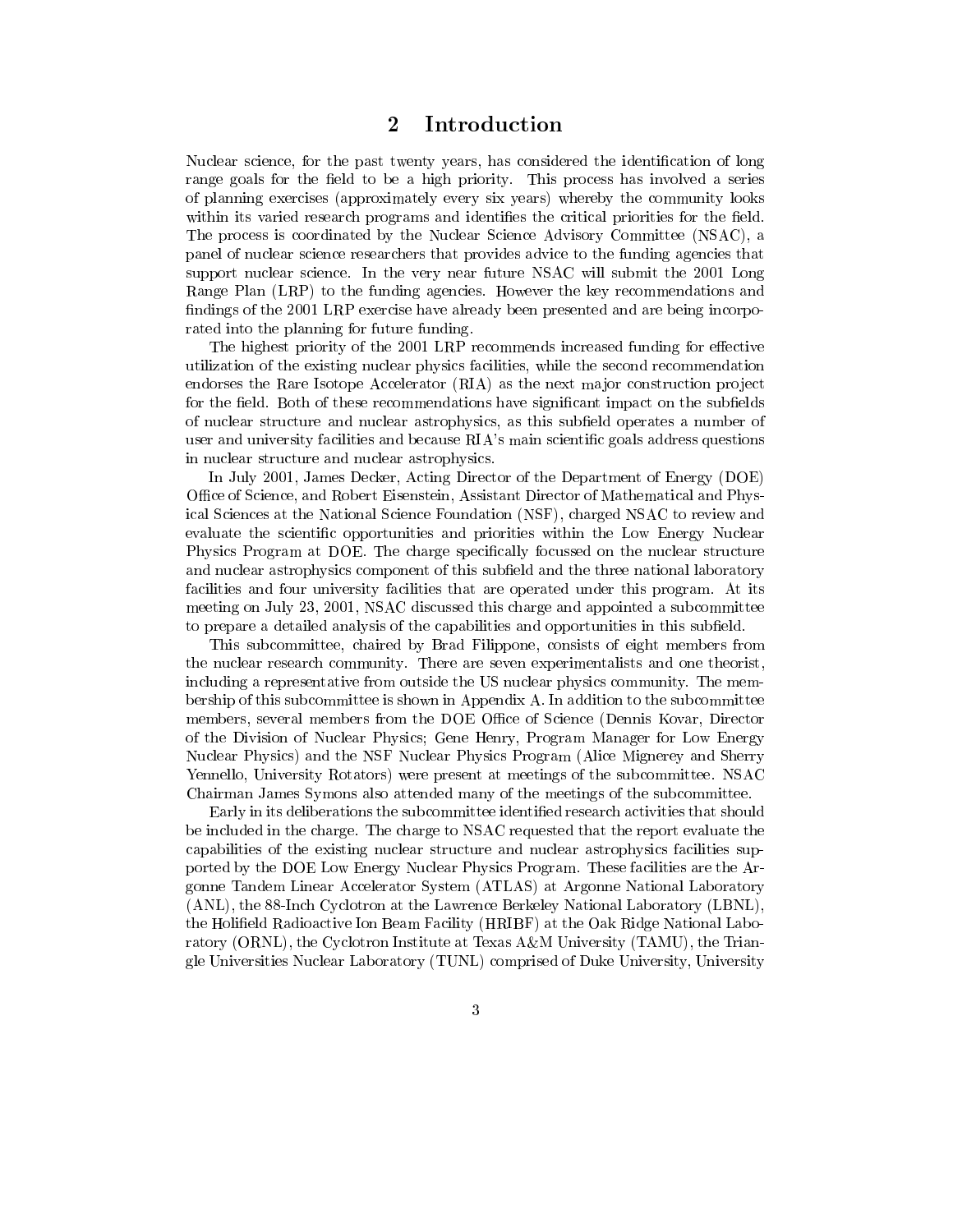of North Carolina and North Carolina State University, the Center for Experimental Nuclear Physics and Astrophysics (CENPA) at the University of Washington (UW) and the Wright Nuclear Structure Laboratory (WNSL) at Yale University. Based on the charge, the subcommittee (in consultation with representatives from the Division of Nuclear Physics at DOE) chose to focus on that research which iscarried out at these facilities. Thus, in addition to nuclear structure and nuclear astrophysics, some programs exploring nuclear reactions of heavy ions at low to intermediate energies, fundamental interactions using radioactive nuclei and the interactions of few-body systems studied via low energy nuclear reactions were included in the review. Programs that investigate neutrino properties and neutrino astrophysics as well as fundamental interactions of neutrons, while partially funded through the Low Energy Nuclear Physics Program, were not included in the deliberations of the subcommittee.

As the subcommittee was appointed on August 20, 2001 and asked to deliver its report by November 15, 2001, time was a serious constraint on the deliberations of the subcommittee. Site visits by the full subcommittee were limited to the national laboratories, with the university facilities making presentations to the full subcommittee at a neutral site (Brookhaven National Laboratory - BNL). In addition, each of the university facilities was visited by a subset of the subcommittee. One subcommittee member also visited the National Superconducting Cyclotron Laboratory (NSCL) at Michigan State University.

Also, because of the limited time available, the subcommittee could not obtain a detailed understanding of the operations at the facilities. However, as the charge asked for a review of scientic opportunities and capabilities, the subcommittee believes that its ndings, based on the input it received from the facilities, the community and the funding agencies, are thoughtful, robust and sound.

Following an initial phone conference, the subcommittee began its deliberations at BNL on September 6 and 7, with presentations from the four university facilities, the two major initiatives (RIA and Gamma-Ray Tracking - GRT) and the NSF low-energy facilities. This was followed by site-visits to the three national laboratory facilities: ANL on September 8-9, ORNL on September 10-11 and LBNL on September 28-29. During the national laboratory site-visits, the subcommittee also heard presentations summarizing the low-energy nuclear physics programs in Japan (at ANL), Europe (at  $\rm ORNL$ ) and Canada (at LBNL). A final meeting of the subcommittee was held in Oakland, CA on September 30. The agenda for the presentations at each of these meetings are listed in Appendix C.

Additional input to the subcommittee was solicited by DOE Program Manager Gene Henry from each of the smaller research groups funded by the DOE Low Energy Nuclear Physics Program. A number of emails sent by members of the community were also distributed to the subcommittee. A web site provided information to the community regarding the subcommittee's activities.

In the remainder of this report there is a presentation of the scientific opportunities for nuclear structure and nuclear astrophysics in Section 3. Section 4 discusses the existing capabilities within this subfield, including the DOE and NSF facilities as well as non-US facilities. The major new initiatives for the field are discussed in Section 5. Section 6 outlines the findings of the subcommittee.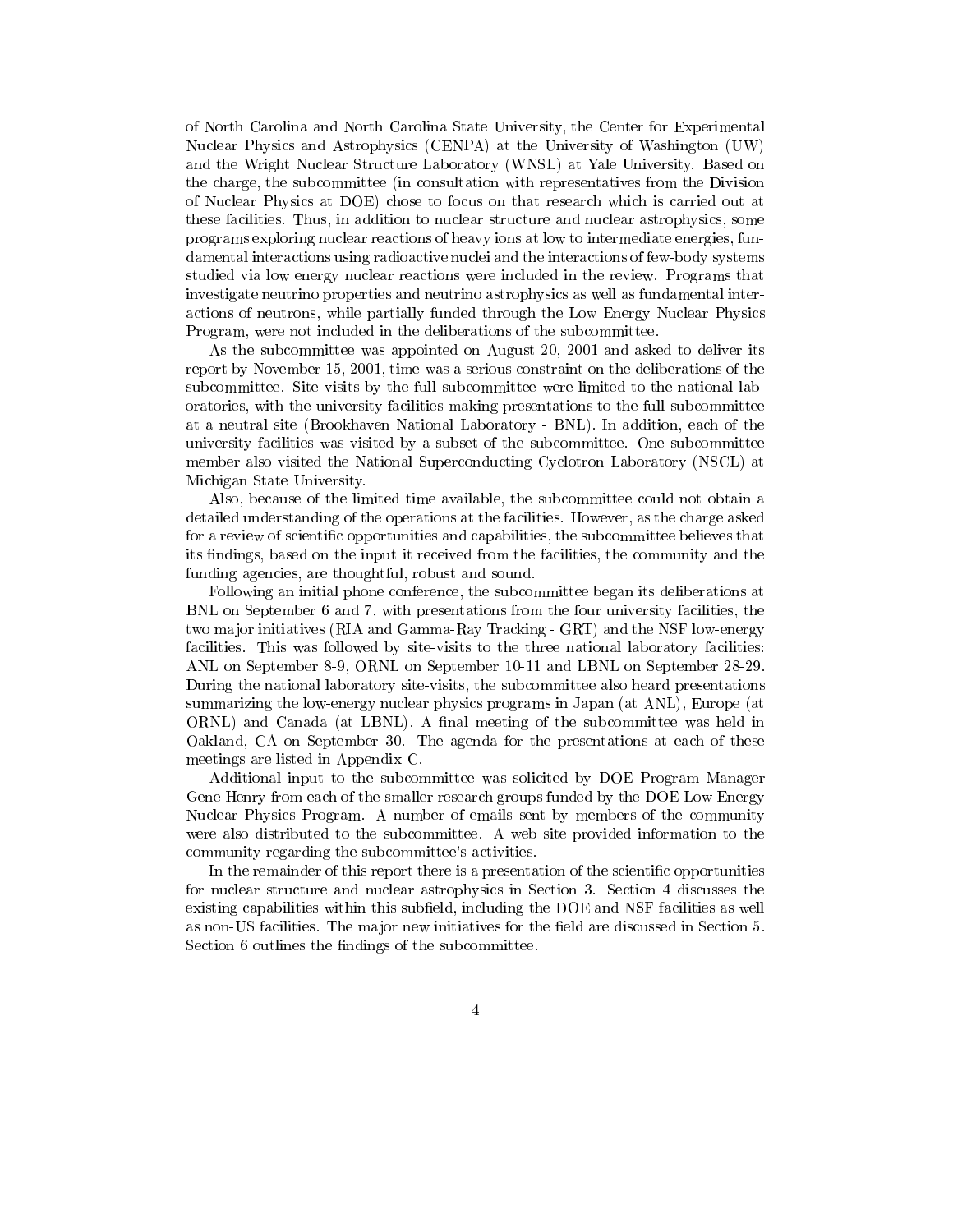### 3 Scientic Opportunities 3

The nucleus that lies at the heart of every atom is a unique many-body quantal system. This strongly interacting aggregation of fermions displays a remarkable diversity of phenomena and symmetries. The intricacies of its structure continue to surprise and fascinate nuclear scientists. Unexpected properties continue to be revealed by fresh experimental opportunities that arise from increasingly sensitive instrumentation along with new accelerator developments and new theoretical analyses. The present and near future will be very exciting periods in nuclear structure physics, and with RIA on the horizon the long term prospects for major discovery potential in this central field of nuclear science are spectacularly promising. The Holy Grail of developing a unied theory of the nucleus may soon be within our grasp.

In the last five years or so significant new discoveries and insights into the properties and behavior of the nucleus have been achieved. These advances have been through bold initiatives, both theoretical and experimental, in pushing our knowledge of nuclear systems to the limits. Such limits have included the creation and study of nuclei at the extremes of their existence in terms of atomic number and mass, angular momentum, excitation energy, deformation, temperature, and proton-neutron asymmetry. In concert with these experimental advances increased computing power and progress in computational techniques, along with new insights, have greatly enhanced theoretical progress in addressing the nuclear many-body problem.

Nuclei far from the valley of stability also participate in explosive nucleosynthesis in novae, x-ray bursts and supernovae via the rapid proton and neutron capture processes. One of the recent themes in low energy nuclear physics has been to produce these radioactive nuclei, study their properties, and in turn the origin of the elements in our universe. Much progress has been achieved in the study of light proton-rich nuclei with recently completed first generation Isotope-Separation On-line (ISOL) and fragmentation-based facilities to produce beams of radioactive isotopes. However, almost half of the heavy elements are believed to be produced by rapid neutron capture, and the proposed next generation RIA facility is essential to produce nuclei that participate in this process.

Recent results of neutrino fluxes observed by the SuperKamiokande and SNO detectors strongly support the conjecture that neutrinos have masses and flavor oscillations. New initiatives to study neutrino physics using atmospheric, solar, nuclear reactor and possibly supernovae neutrinos has emerged and are progressing rapidly. A quantitative understanding of neutrino production rates and spectra, via nuclear processes in stellar and explosive environments and in nuclear reactors is essential for this initiative.

The low energy nuclear physics program also aims to measure properties in nucleonic matter over the range of density and temperature accessible in collisions between heavy nuclei. There has been progress in this area; the compressibility of symmetric nuclear matter has been pinned down within rather small uncertainty, and evidence for critical phenomena at the liquid-gas phase transition of nucleonic matter has been obtained. These measurements place important constraints on theories used to model neutron stars, the most dense objects we observe, and violent type II supernovae explosions, which may provide the site for r-process nucleosynthesis and produce neutron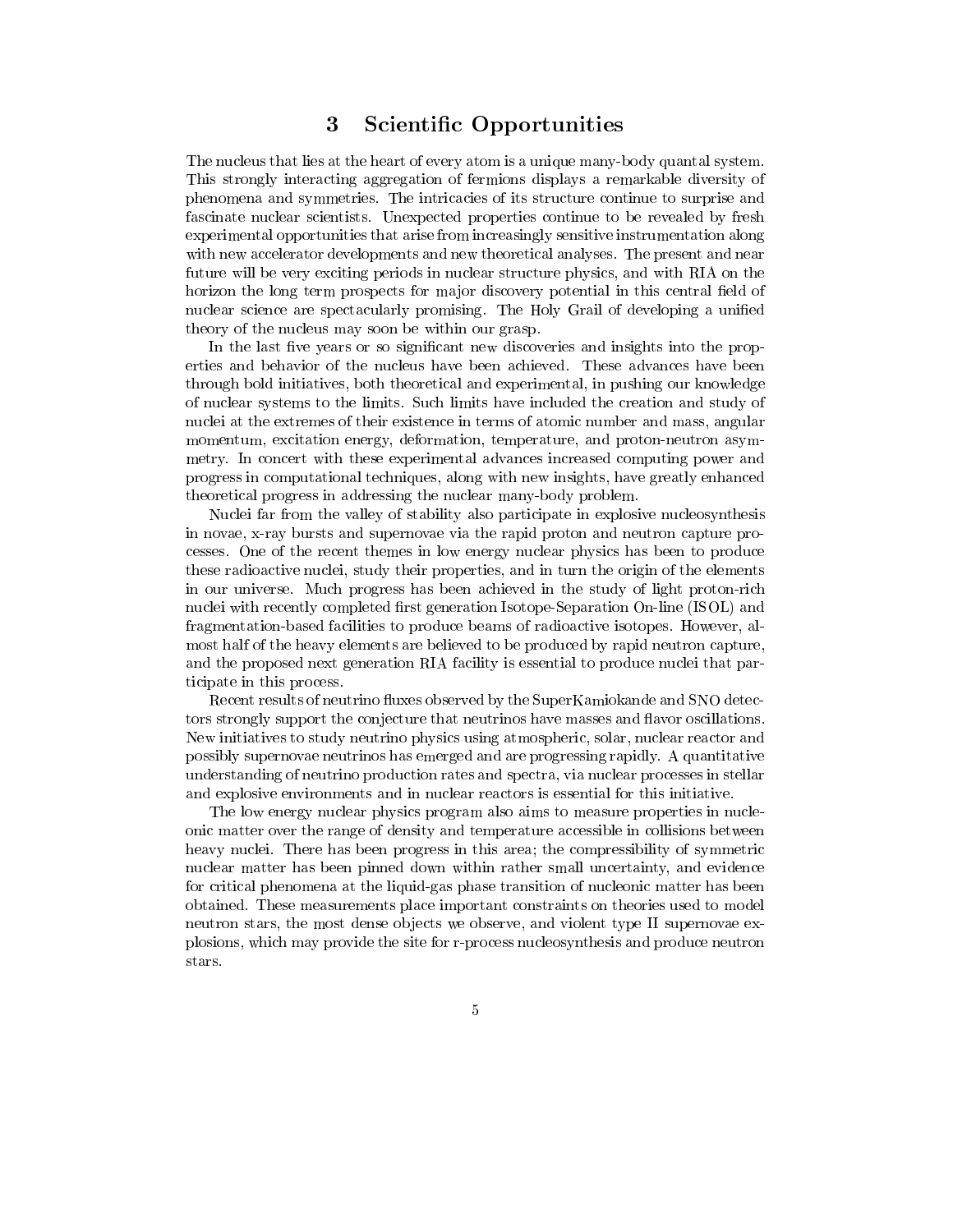Detailed studies of nucleon-nucleon and nucleon-deuteron scattering and of reactions between light nuclei are also conducted at low energy nuclear physics accelerators. These studies have helped build realistic models of forces between two and three nucleons which in turn are used for essentially exact calculations of few-body reactions and of all bound nuclear states having up to ten nucleons. Many of the light nuclei, <sup>6</sup>He and <sup>8</sup>He for example, have large neutron excess, and attempts to measure their properties in traps and by knockout reactions are in progress. Models of nuclear forces are also used to predict properties of hot and dense nucleon matter.

Nuclei also provide a laboratory to study fundamental interactions in nature, particularly the electroweak, and test the adequacy of the Standard Model. A great deal of progress has been made in testing the unitarity of the CKM matrix, a fundamental ingredient of the Standard model; the present data indicate a small violation by about two standard deviations. New experiments using radioactive nuclei produced by low energy nuclear physics facilities are under development to confirm this violation, as well as to probe the weak decays of nuclei for interaction terms beyond those admitted in the Standard Model.

Low energy nuclear physics thus has many important accomplishments and challenges. The next four subsections give an overview of the progress and opportunities in these subfields of nuclear science.

# 3.1 Nuclear Structure

Nuclei have collective degrees of freedom associated with their shape and their vibrations and rotations. Coupled to these are the single particle degrees of freedom associated with the quantum orbits occupied by the nucleons in the nucleus. These degrees of freedom produce a large variety of structures and excitation modes that can be classied using dynamical symmetries. Such classications are also found to be useful in other branches of physics as well as other sciences such as chemistry. New structural modes are being found by in-depth observations of near-stable nuclei, as well as by experimenting with new nuclear species away from the valley of stability. Some of the recent discoveries include: a new form of quantum rotor called "magnetic rotation" or "shears bands" where excitations in essentially spherical nuclei produce highly regular band sequences reminiscent of the collective rotation of highly deformed nuclei. This regularity arises because the protons and neutrons both carry large angular momenta and the bands are produced by the variation of the angle between these momenta. In addition, a new class of deformed nuclei, with soft vibration modes exhibiting critical point behavior has been identied. Surprises have also appeared in our understanding of the shell model with the apparent disappearance of the magic number  $N = 20$  neutron gap and the inversion of the shell ordering for very neutron-rich Mg and Na isotopes. Another example of new phenomena includes dipole oscillations of neutron halos against the core nucleons in neutron-rich nuclei.

Many diverse tools are used to study nuclear structure and excitation modes. Gamma-ray spectroscopy gives direct information on nuclear excited states produced in collisions and beta decays. Transfer reactions, as well as knock-out reactions in which nucleons are either added or removed from nuclei, are also useful probes of nuclear structure. Such reactions can be conducted in inverse kinematics on unstable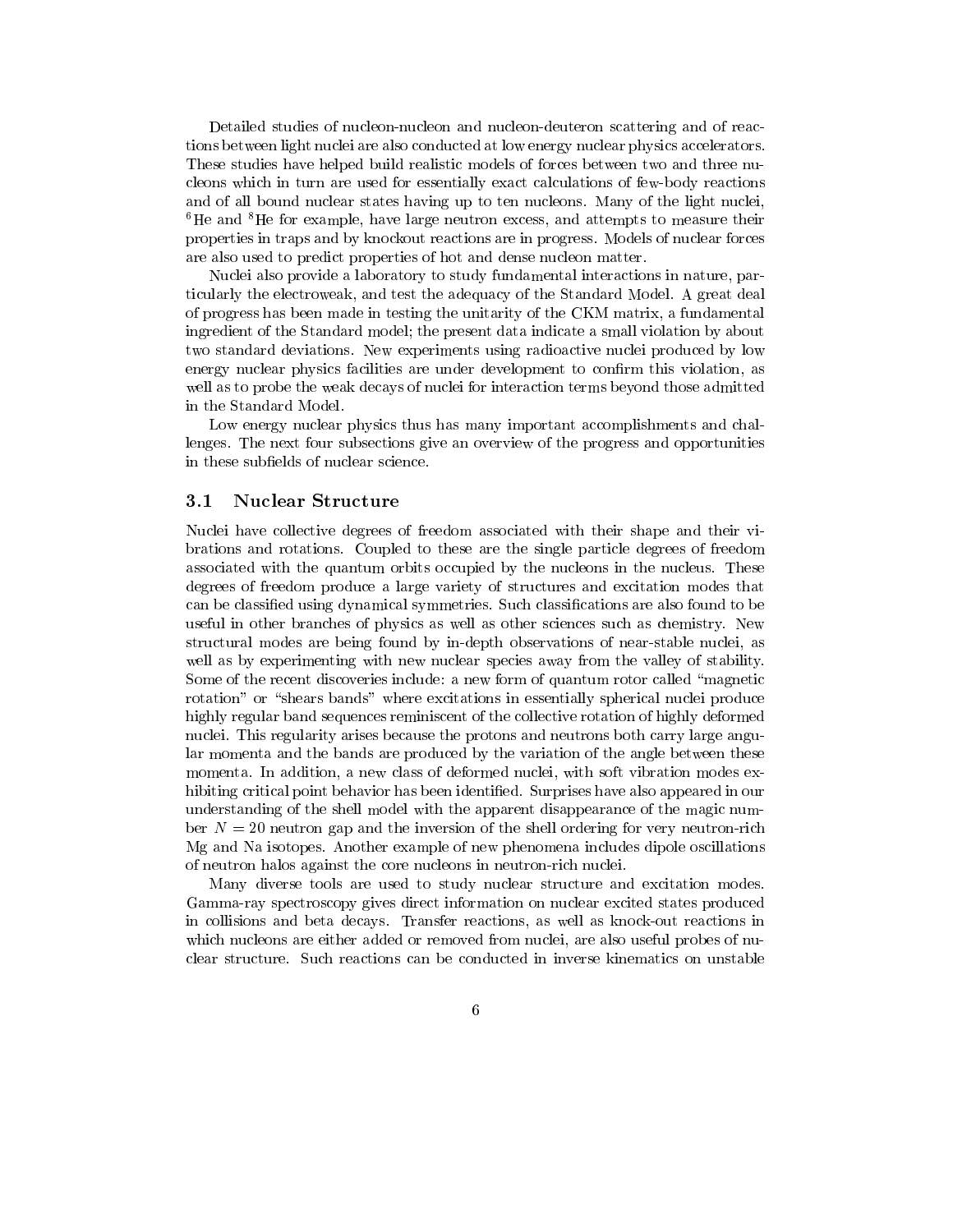nuclei produced by fragmentation.

Gamma-Ray Spectroscopy A central component in the highly successful US nuclear structure program utilizing gamma-ray spectroscopy, has been the Gammasphere. It is a National Facility funded by the DOE and designed and built by US national laboratories and universities. It is a spectrometer of unparalleled detection sensitivity for nuclear electromagnetic radiation. Its resolution, granularity, efficiency, and ability to be used in conjunction with a powerful suite of auxiliary detector systems have made it the ideal device for studying rare and exotic nuclear properties. Since its commissioning in 1995, its physics impact and productivity has been extraordinary.

In order to take full advantage of physics opportunities within the US community, Gammasphere has been successfully moved from LBNL (where it was constructed) to ANL and now back to LBNL. The physics addressed by Gammasphere has ranged over many issues from nuclear structure, to nuclear astrophysics, to tests of the Standard Model. At LBNL, for example, a ma jor focus has been to investigate the behavior of nuclear systems with increasing excitation energy and spin. Many unexpected and surprising phenomena have been investigated and are beginning to be characterized, such as the shears bands mentioned earlier, new regions of nuclei displaying superdeformation, the still mysterious phenomena of isospectral structures  $(i.e.$  essentially identical emission spectra from neighboring nuclei), and new periodicities associated with a change of four units of angular momentum in superdeformed bands. In addition, the search is also on to discover if exotic hyperdeformed shapes really exist as predicted at the very limit of sustainable spins  $(70-80\hbar)$ . At ANL, investigating the structure of nuclei far from stability was a central topic of research with beautiful results being obtained on nuclei at and beyond the proton drip line. Another major and surprising result has been the observation of very high spin states in  $^{254}$ No, far beyond those previously expected for such a heavy fissile nucleus. In addition, the discovery of superdeformed shapes in very light nuclei has opened up new opportunities to compare theoretical frameworks such as the shell model with effective interaction between valence nucleons and the simpler mean-field approach.

Smaller gamma-ray detector arrays also continue to play a crucial role. Experiments on transitional nuclei near  $N=90$  have inspired new analytic predictions with regard to critical point symmetries and phase transitions in finite nuclei. Another exciting discovery has involved the observation of "chiral" partner bands brought about by the relative orientations of the angular momentum vectors of odd-proton and oddneutron valence particles with that of a triaxial core. The whole question of stable triaxial nuclear shapes had been debated for decades and so this observation, along with the recent discovery of triaxial superdeformed shapes, has finally opened up the field of research involving triaxial nuclei where new symmetries and new collective modes of excitation are possible.

In the near future, Gammasphere will continue to act as a focus of the US nuclear structure community and therefore must be maintained in full working order and "upgraded" in a cost-effective manner when opportunities arise. However, in the longer term, there is no doubt that a  $4\pi$  gamma-ray tracking array (see section 5.2) will provide enormous discovery potential beyond Gammasphere and will usher in a new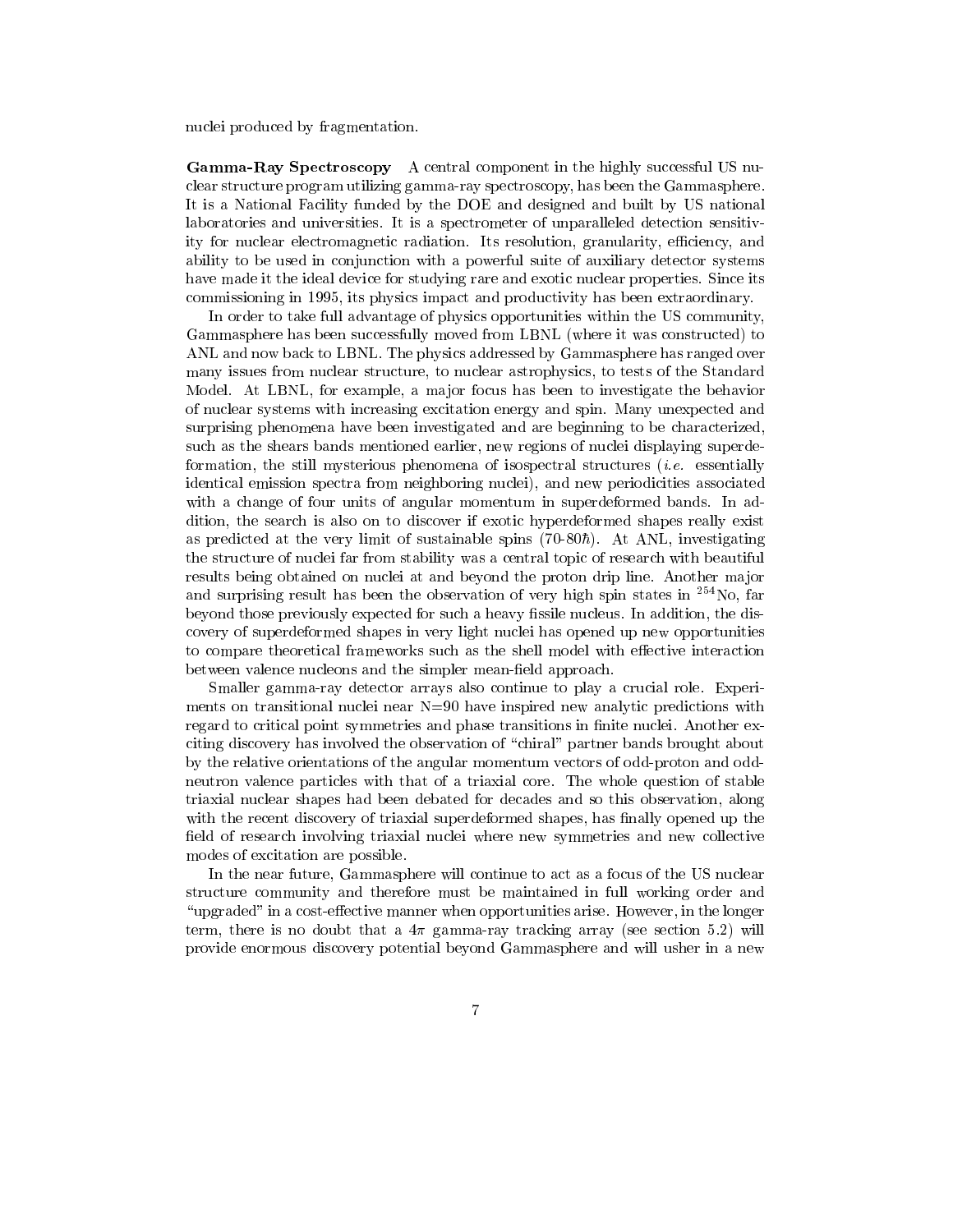era in nuclear structure studies both before and after RIA is built.

**Structure of Weakly Bound Nuclei** Understanding the physics of nuclei close to and at the drip-lines is of enormous consequence to our field. This is one of the central themes in the quest to build RIA. While RIA is absolutely necessary to obtain satisfactory answers to most of the major questions, some important work has already begun at NSCL and other national laboratories. Weak binding at the drip lines is certainly proving to have a profound influence on nuclear properties. For example, deep inelastic nucleon scattering reactions have shown that neutron halos in the socalled "Borromean" nuclei such as  ${}^{11}$ Li and  ${}^{12}$ Be have density distributions comparable to <sup>208</sup>Pb in size. The addition of a single proton appears to "miraculously" allow the binding of up to 5 extra neutrons in fluorine compared to oxygen isotopes, and there are clear signs that the conventional magic numbers of nuclear structure may not be applicable away from stability. On the proton drip line, proton emission has been mapped out, mainly at ANL and ORNL, for all odd-A nuclei from In  $(Z=49)$  to Bi (Z=83). Many heavier proton emitters have also been observed. Such studies open up the interesting possibility of studying quantum tunneling without the "pre-formation" complexity of alpha decay. It has already been shown that deformation plays a critical role in the decay process of many nuclei. A new mode of nuclear decay, namely twoproton emission, has also been recently observed. All of these studies are still in their infancy and promise to provide us with many further surprises in the future.

A key breakthrough in studies of the structure of neutron-rich nuclei far from stability has recently been been made at ORNL. There, it has been convincingly demonstrated that important information on n-rich nuclei can be obtained via radioactive beams of only 105 -106 particles per second using Coulomb excitation, transfer and fusion-evaporation reactions along with gamma-ray spectroscopy.

In addition, ion and neutral atom trapping techniques have developed to the extent that isotope mass measurements are possible with beams of only few particles per second, and atomic spectra can be studied with beams of only  $10<sup>6</sup>$  particles per second.

Summary The field of nuclear structure covers a broad range of study. The examples above offer only a limited and incomplete sampling of the vast richness brought about by the complex interplay of single-particle and collective degrees of freedom in this unique quantal system. It is a field alive with new ideas and vital questions. The US nuclear structure community leads the world in many of these endeavors. It is critical that these exciting opportunities be fully exploited at existing stable and radioactive beam facilities, and that new instrumentation capabilities be vigorously pursued along with the nuclear physics community's commitment to build RIA.

# 3.2 Nuclear Astrophysics

Nuclear astrophysics is one of the forefront applications of nuclear physics in understanding our universe. It is concerned with the impact of the microscopic aspects of nuclear structure and reactions on the macroscopic phenomena we observe throughout the universe. Nuclear physics sets the conditions for the evolution of our universe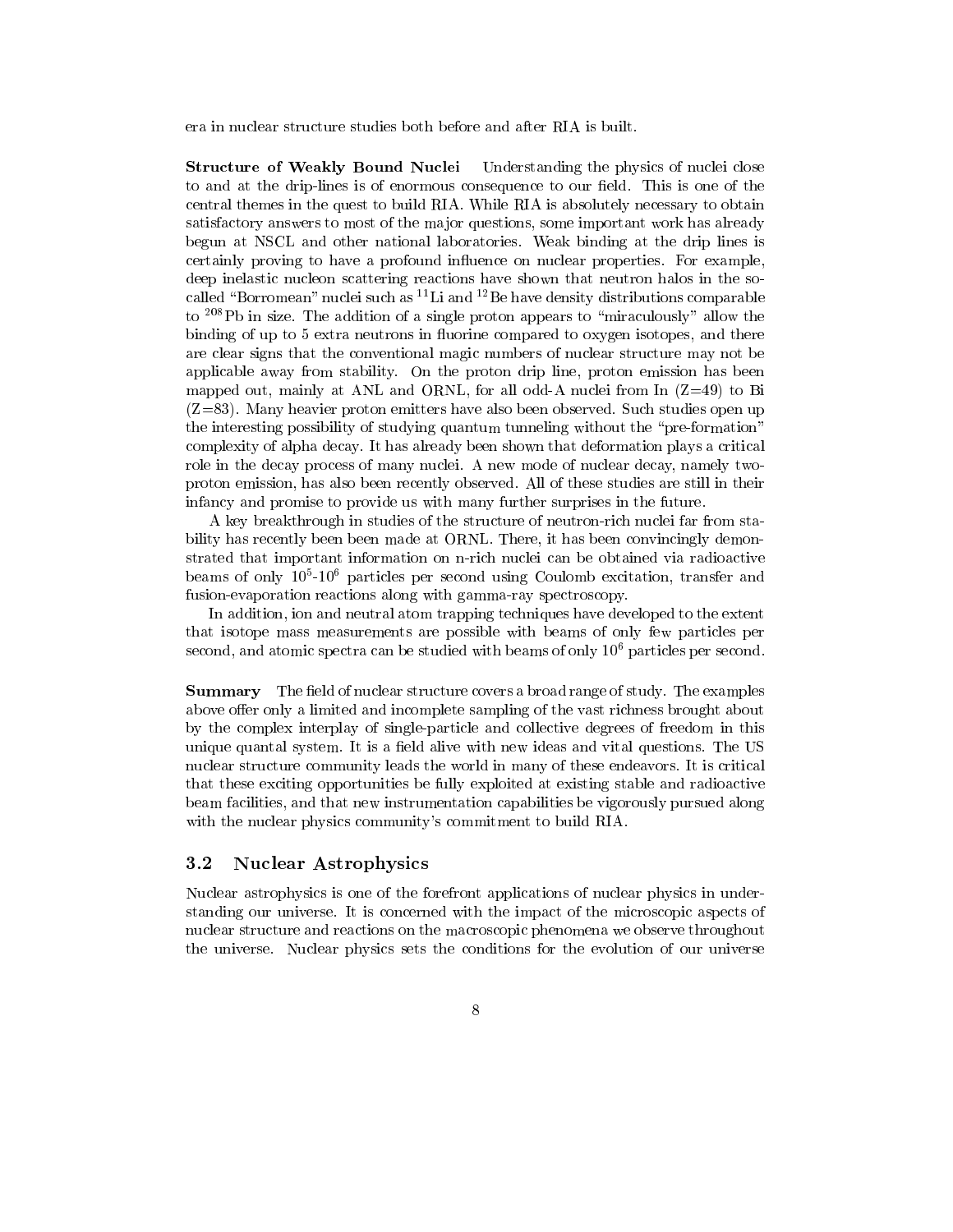within the first three minutes of the Big Bang. The characteristics of light nuclei such as the deuteron and triton determined the onset for the formation of the elements. The particle instability of mass 5 and mass 8 systems prevented the rapid formation of all the heavier elements and postponed their synthesis to the formation and evolution of stars.

Stellar evolution is directly correlated to its nuclear fuel. Hydrogen-induced reactions drive the energy generation in main-sequence and early red-giant stars, Heliuminduced processes govern the evolution late in the red-giant phase and generate the neutron flux for the s-process, which is responsible for the production of about 50% of the heavy elements up to Pb. Fast convection and dredge-up processes spill the reaction products to the stellar atmosphere where they mix with the interstellar dust through solar wind driven mass losses and the formation of planetary nebulae. Heavy ion fusion and photon-induced fission processes characterize the final moments of stellar evolution prior to the collapse of the stellar core.

Neutrino and other weak interaction processes are closely associated with the physics of core collapse type II supernovae; they control the energy transport and originate the neutrino flux that revitalizes the stalled shock that drives the supernova explosion mechanism. Strong interaction processes, on the other hand, characterize the nucleosynthesis in the shock front through the outer layers of the pre-supernovae star. The neutron-rich gas in the neutrino driven wind near the core is thought to be the site of the r-process, which produces roughly half of the elements heavier than iron. All the nucleosynthesis processes in the shock front determine the abundance distribution in the ejecta and cause in particular the production of short-lived radioactive nuclei that power the characteristic light curve of supernova events.

The stellar remnants, left after the end of nuclear burning, are the white dwarfs, neutron stars, and possibly black holes. The white dwarfs and neutron stars contain most extraordinary forms of matter with densities up to few times  $10^{15}$  g/cc. The mass-radius range, as well as the structure of neutron stars is primarily determined by nuclear forces, though there is a strong possibility of these stars having matter with strange hadrons or quark drops in their core. The matter in the core of type II supernovae explosions can also reach densities up to  $10^{15}$  g/cc, and its equation of state is also governed by nuclear forces.

Stellar remnants that accrete mass from nearby companions can briefly flare back to life. Proton- and alpha- induced fusion processes far off stability drive the thermonuclear explosions on the surface of accreting white dwarf stars or neutron stars observed by astronomers as novae or X-ray-bursts. Depending on the accretion rate, type I supernovae or X-ray pulsars can be ignited. Other spectacular sites of rapid burning can be found in the accretion disks of black holes or in merging neutron stars.

Astronomical Observational Opportunities With construction of new groundbased telescopes and the launch of several satellite-based instruments the observational opportunities have multiplied over the last decade, spanning the entire range of the electromagnetic spectrum. Four ma jor observational signatures for nuclear processes within stellar sites have emerged:

The luminosities of stars and the light-curves of stellar explosions, which are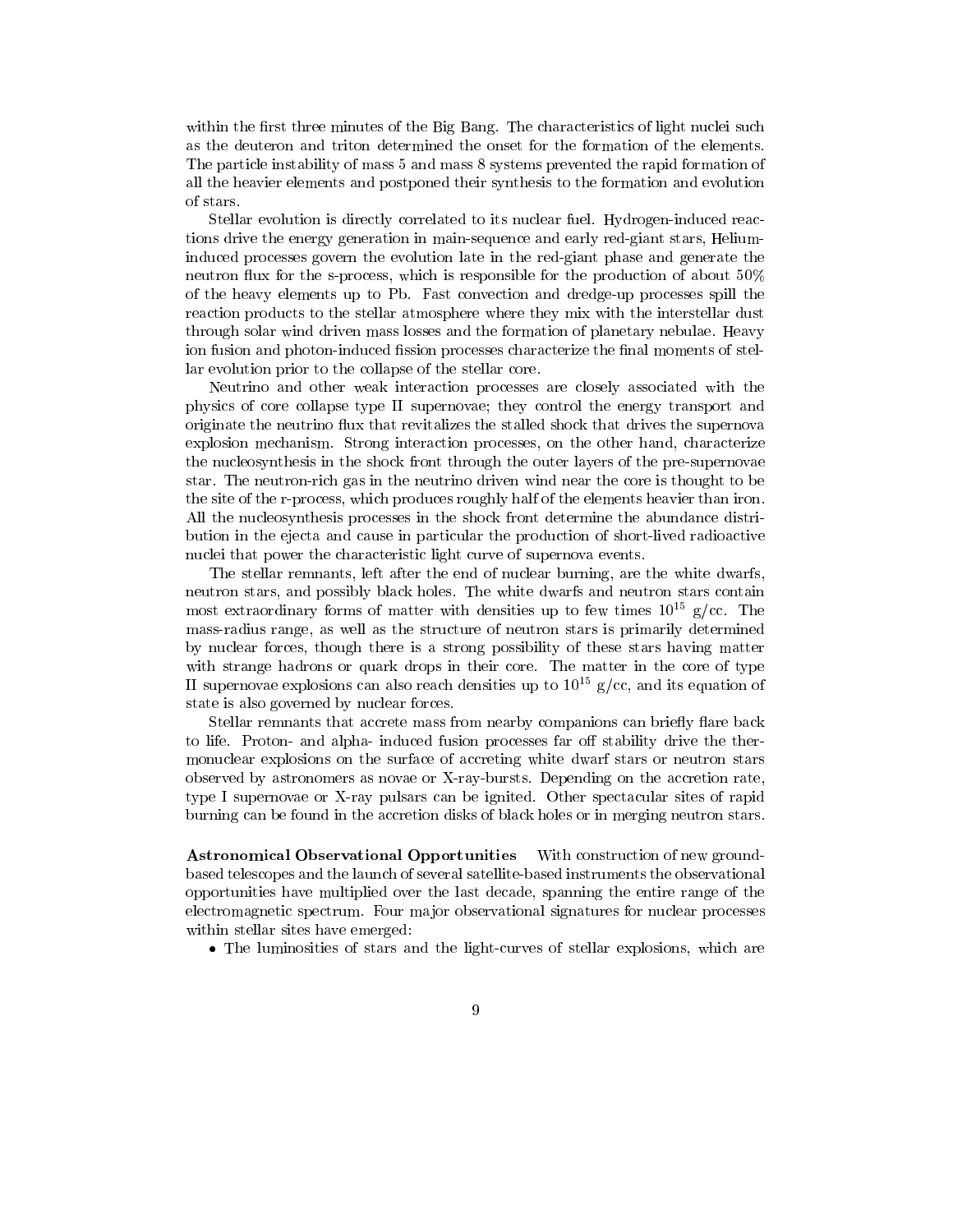directly correlated to the nuclear (and sometimes also) gravitational energy release.

 The observed abundance distribution in stellar spectra, in the ejected material of stellar winds (planetary nebulae) and stellar explosions (novae, supernovae), and in meteoritic inclusions, which are condensates of ejected matter in the interstellar space.

• The stellar neutrino flux, which was thought to give a unique, unequivocal signal of the nuclear reactions in the core of our sun or distant stellar explosions.

• Nuclear gamma-rays emitted by astrophysical objects, which give direct information on the produced radionuclides.

Light-curve analysis is of particular interest for stellar explosions, since it offers information about the time-scale of nuclear energy release and the associated rapid nuclear processes. The analysis of elemental and isotopic abundances is a powerful tool if we have site-related observations where we can directly correlate the observed abundance distribution with the predicted nuclear and hydrodynamic nucleosynthesis processes. Neutrino observations originally were thought to give insight into the nuclear physics aspects only. However the "solar neutrino problem" indicated that the signature itself may be changed by neutrino oscillations processes which now seem to have been confirmed by Superkamiokande and SNO observations. These and previous observations have stimulated a new side branch of nuclear astrophysics, neutrino physics using the sun (and hopefully future near-by supernovae) as neutrino generators allowing us to investigate the characteristics and nature of the neutrinos and their interactions with matter. This, in turn, requires detailed knowledge of the originating nuclear processes.

Experimental Nuclear Astrophysics Opportunities The interpretation and the deeper understanding of the nature of these stellar events and their observed signatures, is still in its early stages. The theoretical models are rather crude and are often based on global assumptions. Better and more detailed microscopic input information is clearly needed to compare the observations with model predictions and to come to a better understanding of the nature of these events. Experimental nuclear astrophysics offers the unique opportunity to simulate stellar processes and the associated nucleosynthesis in the laboratory. The experimental simulation of stellar conditions in the laboratory is the crucial link for interpreting the wealth of observational data through complex computer simulations of stellar evolution and stellar explosions. Two major goals have crystallized over the last decade. The first centers on the understanding of nuclear processes far off stability in the rapid proton  $(\text{rp-})$  and neutron  $(\text{r-})$  capture process, which characterize nucleosynthesis in novae, X-ray bursts, and supernovae. The second goal focuses on understanding nuclear burning through the different phases of stellar evolution, determining the lifespan of the stars and the ignition conditions of stellar explosions. They also determine the elemental and isotopic abundances observed in stellar atmospheres and in the meteoritic inclusions.

Questions involving nuclear processes during stellar explosions can be addressed with the construction of radioactive beam facilities which offer the opportunity to study the associated nuclear capture and decay processes at the limits of stability. The construction and operation of the first generation radioactive beam facilities have already provided signicant results for the understanding of nucleosynthesis processes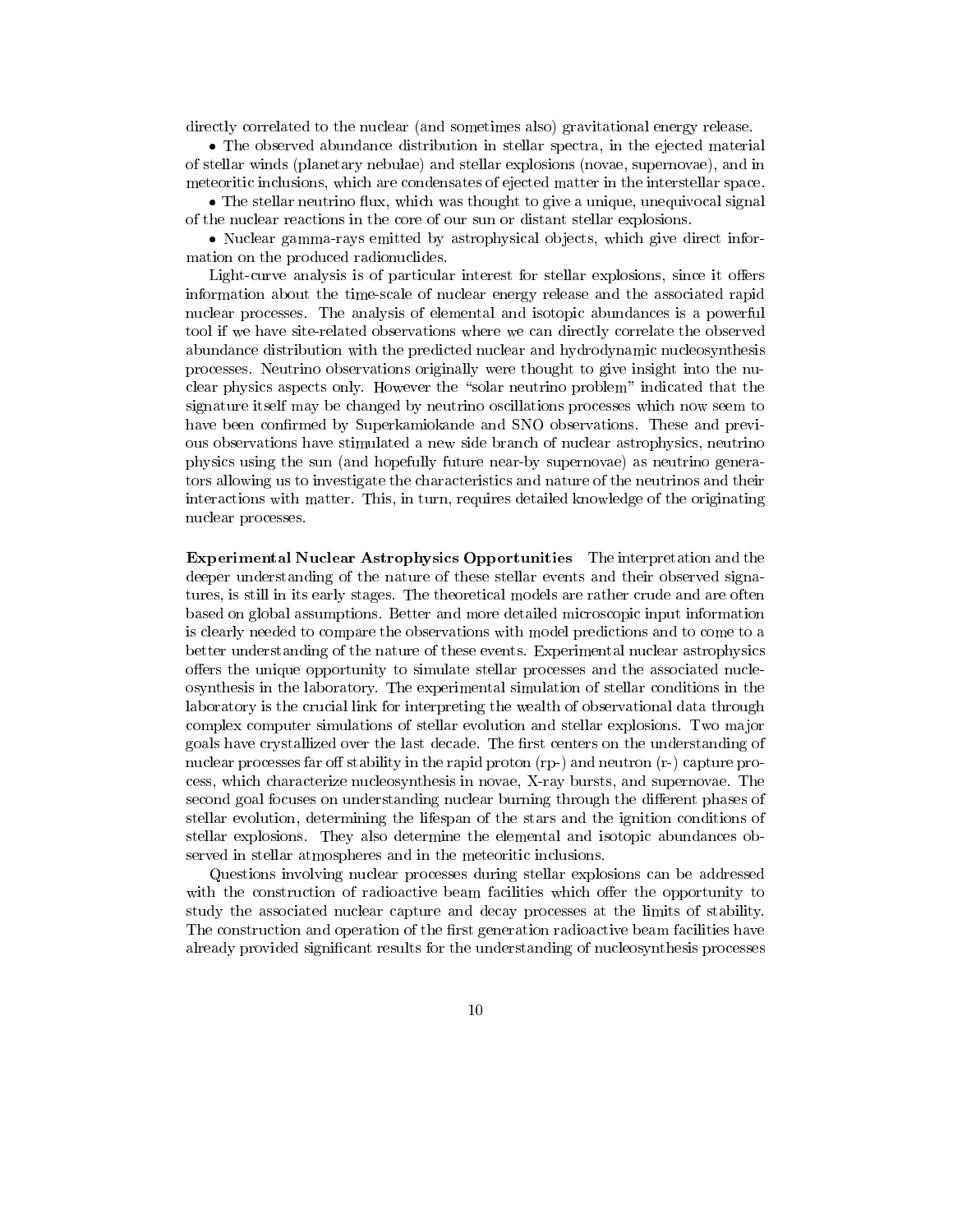during the Big Bang and during nova explosions. The use of ISOL and fragmentation techniques extended the measurements closer to the drip lines and permitted the first measurements of decay processes along the rp- and the r-process path. The construction of RIA as the next generation radioactive beam facility will provide unique opportunities for the nuclear astrophysics community to extend the measurements to more complex nuclear processes along the rp- and r-process paths at the extreme conditions of X-ray bursts and supernovae.

The development of a new generation of radioactive beam facilities like RIA is necessary to simulate the conditions for rapid nuclear reaction processes which occur within the split-second time-scale of a stellar explosion. Quite opposite conditions are necessary for the study of nuclear reactions during the long-lasting quiescent periods of stellar evolution. High intensity, low energy accelerators for stable beams are required to simulate the nuclear processes that last for thousands and millions of years and define the life of a star. More than thirty years of intense experimental study lead to the understanding of the ma jor concepts for nuclear burning during stellar evolution. The rapid development of detector, electronic, and accelerator technology over the last decade offers new opportunities to extend these measurements to smaller cross sections and to new lower limits, far beyond the available data. Presently available low energy accelerator facilities offer unique opportunities to perform these studies for extensive periods of time. In the future underground accelerator facilities will offer a unique low-background environment for performing a new generation of low cross section measurements near solar temperature conditions.

### $3.3$ Reactions: Nuclei at Extremes of Temperature, Density and Isospin

During the past decade nuclear reaction studies with conventional beams have yielded major new insights into the behavior of finite nuclei subjected to extreme conditions of temperature and density. In particular these investigations have produced signicant advances in our understanding of the dynamic and statistical properties of strongly interacting mesoscopic systems. The range of phenomena under investigation spans the temperature domain extending from relatively cold nuclear systems to the nuclear vaporization limit, as well as the density profile from dilute to compressed nuclear matter.

The Nuclear Equation of State Studies of nuclear giant resonances have considerably improved the value of the nuclear incompressibility constant for nuclei at low temperatures undergoing small amplitude density oscillations about their normal density. For systems heated to energies approaching the total binding energy, convincing evidence for a nuclear liquid-gas phase transition and critical behavior in hot, dilute nuclei has recently been reported. Spurred by theoretical investigations, related experimental studies have begun to search for the effect of isospin fractionation on neutron-proton phase separation, analogous to the behavior of classical binary systems. While preliminary evidence for such a process has been presented on the basis of reactions with stable beams, studies with much greater isospin variation are required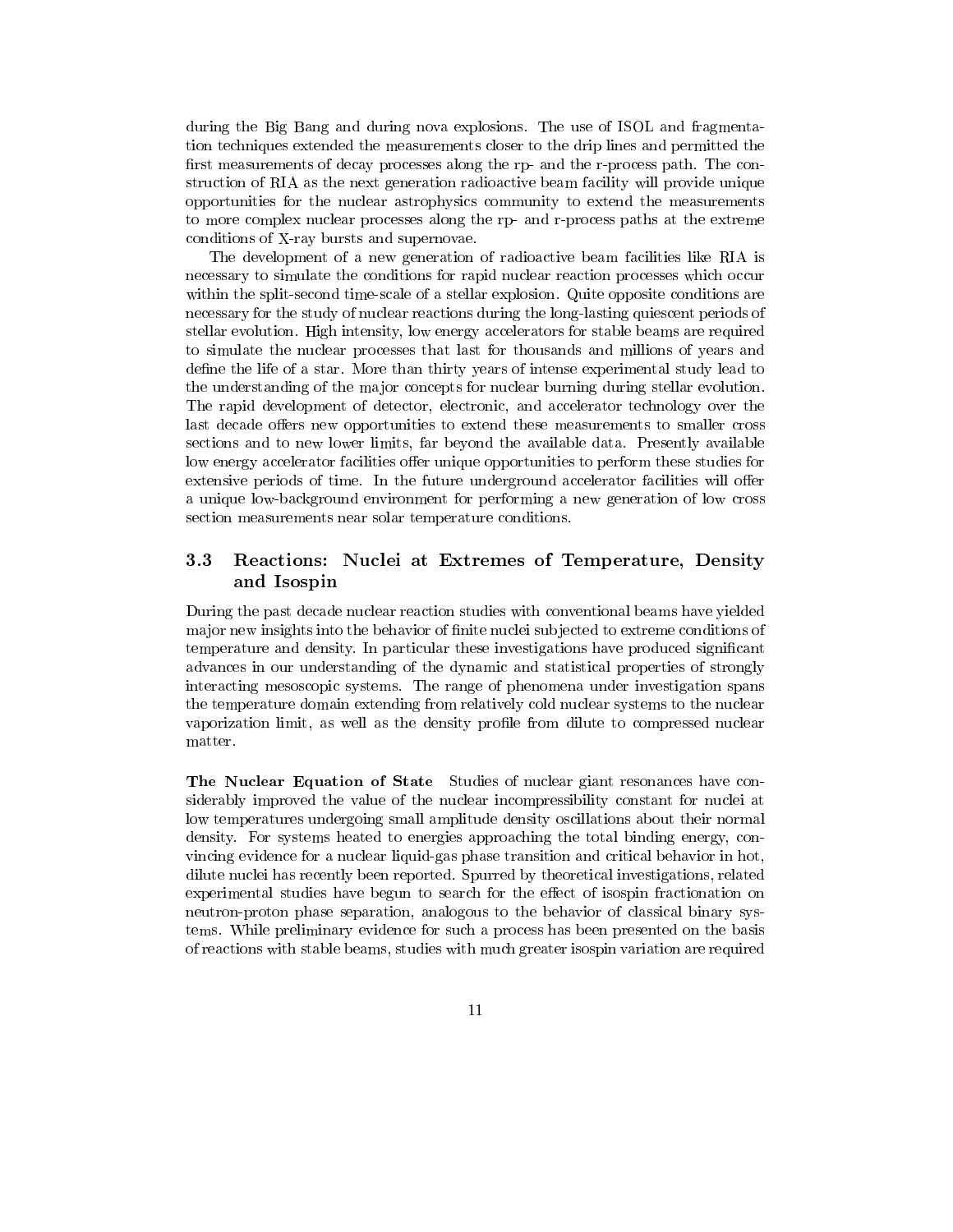to verify the result. Still higher energy collisions have created nuclei compressed to densities over twice that of normal nuclei. Taken as a whole the temperature-density profile afforded by these observations should help establish important new constraints on the nuclear equation of state, and in turn the behavior of neutron stars and type II Supernovae explosions.

The challenge for future equation of state investigations is to focus on the neutronproton degree of freedom. Since the energy density of the nucleus depends quadratically on isospin, knowledge of the influence of this parameter is critical to a full understanding of the nuclear liquid-gas phase transition.

The Link between Reactions and Structure In parallel with efforts to understand the nuclear equation of state, new initiatives have begun to explore the interface between nuclear structure and the continuum regime. While the deformation landscape at the limits of isospin will be explored using gamma-ray spectroscopy, nuclear reaction studies will focus on the influence of isospin on nuclear level densities. The evolution of the nuclear level density with excitation energy has revealed the loss of enhancement due to coupling to surface excitations. Theoretical work has provided a better definition of the influence of the continuum on nuclear level density. This issue becomes increasingly important for highly stretched nuclei that link with the superdeformation region and for nuclei that approach the neutron-drip line, since the physics at the bound-continuum interface impacts in a major way on our ability to model r-process nucleosynthesis. In this effort a close collaboration between the reaction and structure fields will be essential.

Highly stretched nuclear shapes are also being investigated via damped collisions and fission, serving as an important link to the superdeformation region at low energies. In addition, systematic fission studies have quantified the shell and parity corrections to heavy element fission barriers and fusion barrier measurements are underway in order to determine the most effective pathway for the synthesis of new heavy elements. The quest to observe the fabled island of super-heavy elements is beginning to appear closer on the horizon.

Finally, at the most fundamental level the spin dependence of reactions involving few-body systems continue to refine our knowledge of the nucleon-nucleon interaction and construct realistic models of the nuclear force.

Isospin: the Focus for the Future Isospin-related studies will constitute the ma jor thrust of the nuclear reactions community in the future. RIA, of course, is the vital element in the full exploitation of the isospin variable for exploring the nuclear equation of state and the structure-continuum interface, as well as the search for superheavy elements. Signicant progress in these areas can be made over the next decade at the fast fragmentation and stable beam facilities that are currently in existence or coming on line. However, important needs must be met to accomplish these goals.

For the effective interpretation of any experimental program, strong theoretical support is essential. A major challenge exists in coupling transport theory and decay dynamics in a self-consistent way. Simulations are needed to translate data from finite nuclear systems into meaningful parameters of the nuclear equation of state. However,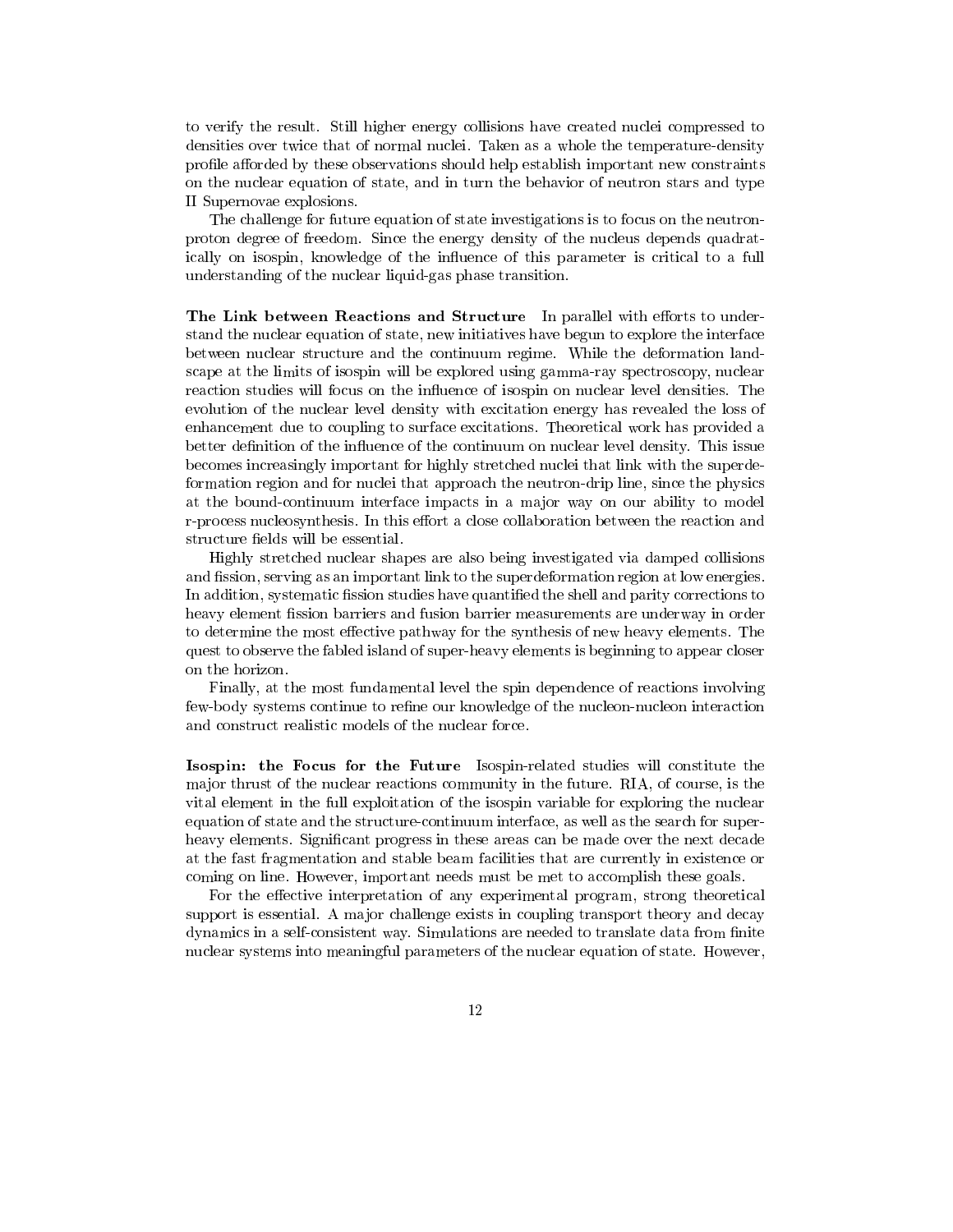at present the U.S. effort in this area is small.

Technical advances, which have been key to progress in the field over the past decade, must also continue to evolve to meet the demands of the higher level of sophistication required for studies with radioactive beams. First generation  $4\pi$  charged particle arrays are now being replaced by highly granular, large dynamic range particleidentification telescopes based on silicon-strip technology. These devices must provide the energy, angular and isotopic resolution necessary for inverse kinematics experiments with fast fragmentation beams, ranging from simple stripping and pickup reactions to high multiplicity multifragmentation reactions. Development of these detector arrays places new demands on signal-processing electronics and data-acquisition systems. Versatile chipset electronics are being developed to meet this need, along with the computer codes needed by the community to use these devices efficiently. Charged particle arrays are being coupled with detectors for simultaneous measurement of gamma rays or neutrons. These advances will enhance our ability to acquire data at a new level of significance and at the same time efficiently utilize the limited beam time and low intensities that will be commonplace at radioactive beam facilities.

Finally, it must be kept in mind that the advances in nuclear reaction mechanism studies provide the pathways for exploring neighboring areas of low energy nuclear physics. A few examples include: selection of the proper fusion entrance channel for structure or heavy element searches, implementation of charged-particle arrays for structure or heavy-element searches, use of pickup and stripping reactions for nuclear astrophysics, fission and fragmentation data for radioactive beam production via both ISOL and fast fragmentation techniques.

Summary The nuclear reactions field has experienced major advances over the past decade in understanding the physics of mesoscopic systems as a function of temperature and density, as well as in developing powerful detector systems for these studies. For future progress in this field, research must focus on the extremes of isospin in order to explore the potentially exciting new physics that will emerge with radioactive beams.

# 3.4 Fundamental Interactions

Novel phenomena in low-energy nuclear physics continue to offer unique opportunities to probe the fundamental electro-weak interactions. Such measurements provide critical information on key elements of the Standard Model, as well as searching for new physics beyond this Model. Our subcommittee was charged with reviewing those components of this sub-field that take advantage of the facilities funded by the lowenergy nuclear physics programs of NSF and DOE. Included within this charge are the production of radioactive nuclei for both precision beta-decay studies and atomic parity violation measurements using radioactive atoms.

The Unitarity of the CKM Matrix The eigenstates of the weak interaction between quarks are not the same as those of quarks in hadrons. Thus there is a mixing among quarks following a weak interaction. This mixing is governed by the Cabibbo-Kobayashi-Maskawa (CKM) matrix. The most precisely known component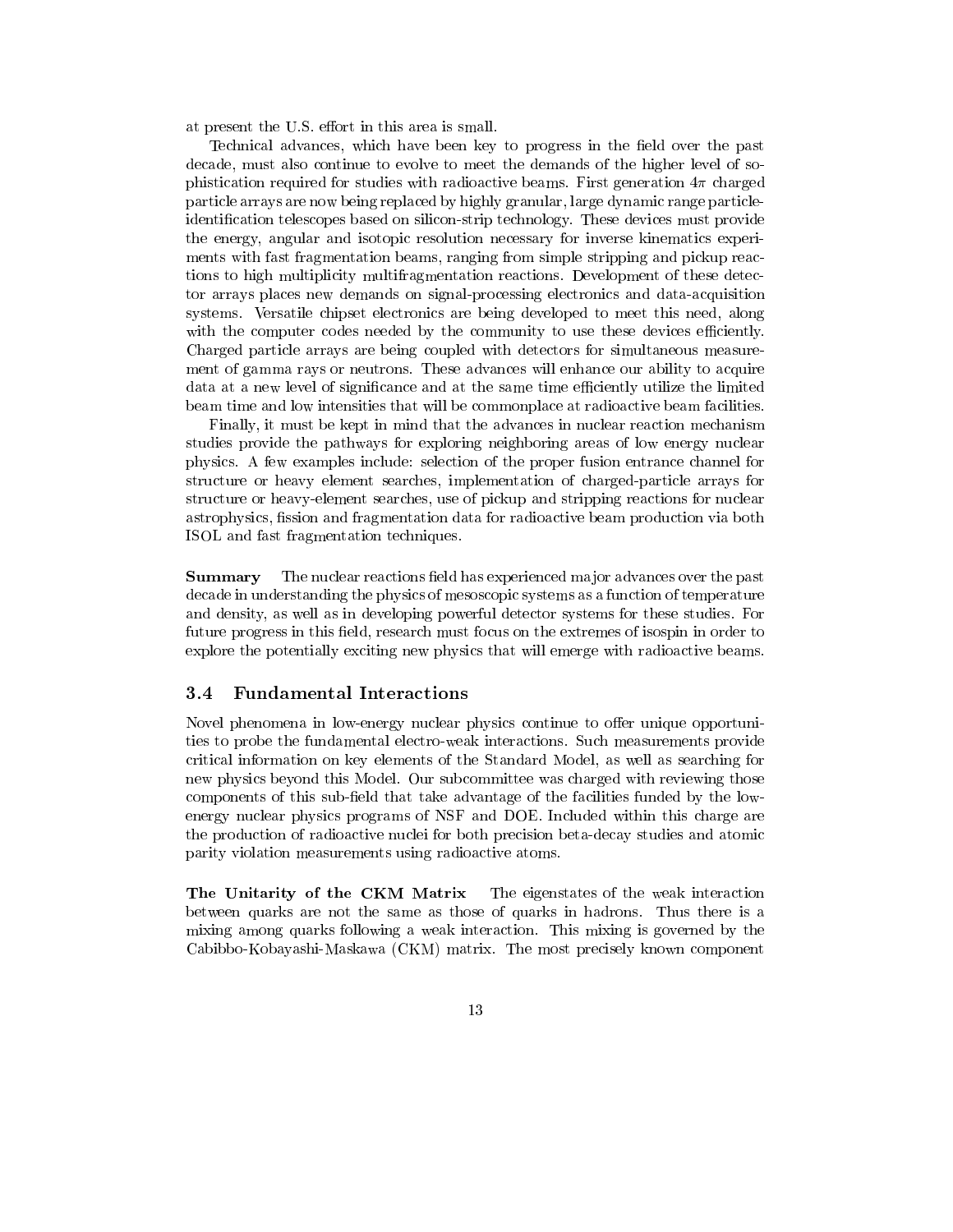of this matrix,  $V_{ud}$ , describes the weak coupling between the up and down quarks. This component is extracted from measurements of the  $f t$  values in  $0+0+$  nuclear beta-decay and thus requires precision measurements of beta-decay lifetimes, branching ratios and nuclear masses. Measurements on a large number of different nuclei are required to minimize systematic uncertainties associated with various nuclear corrections that allow the conversion from the measured  $ft$  values to  $V_{ud}$ . Production of these nuclei (some of which are fairly short-lived) requires low-energy accelerators with related equipment.

Because of the precision presently attainable in measurements of  $V_{ud}$ , sensitive tests of the unitarity of the CKM matrix are possible. Within the Standard Electro-Weak Model with 6 quark flavors, the CKM matrix should be unitary and any deviations are indications of new physics beyond the Standard Model. Present data suggest approximately a  $2-\sigma$  deviation from unitarity and future measurements of  $V_{ud}$  (which is by far the dominant component in the unitarity sum) will attempt to identify if this is simply a statistical fluctuation or evidence for a breakdown of the Standard Model.

Search for New Components of the Electroweak Interaction Precision betadecay measurements can also be used to directly search for new physics outside of the Standard Model. Careful measurements of correlations between the emitted electrons or positrons with the recoiling nucleus or with beta-delayed alpha particles or gammarays allows the structure of the Electro-Weak interactions to be probed. Within the Standard Model the interaction is purely left-handed with a (Vector  $-$  Axial-Vector) current structure. Precision correlation measurements are sensitive to possible new components of the interaction that may allow right-handed currents and Scalar and Tensor couplings. Such new components to the Electro-Weak interaction can arise from the effects of new very massive particles  $(M > 1$  TeV) that have yet to be observed at high-energy accelerators.

Atomic Parity Violation Atomic Parity Violation measurements with radioactive species can also be performed at low-energy facilities. Such measurements provide precision information on the weak charge of the nucleus, from which the elementary quark Electro-Weak couplings can be determined. In addition, by separately measuring the parity-violating effects in different hyperfine states, information on the nuclear anapole moment can be determined. Recent measurements with stable Cs atoms have given first evidence for this subtle Electro-Weak phenomenon. Significantly enhanced sensitivity is possible by extending the weak charge and anapole moment measurements to heavy atoms. In particular, the heaviest alkali atom Fr offers a number of promising unstable isotopes for improving these measurements.

**Summary** In order to take advantage of these exciting opportunities at existing low-energy facilities and in preparation for dramatic increases in the production of radioactive species possible with RIA, new technologies are under development. These technologies include novel schemes for ion traps allowing precise mass measurements, high precision gamma-ray spectroscopy for measurements of sub-percent beta-decay branching ratios, and radioactive atom traps for beta-decay correlation studies and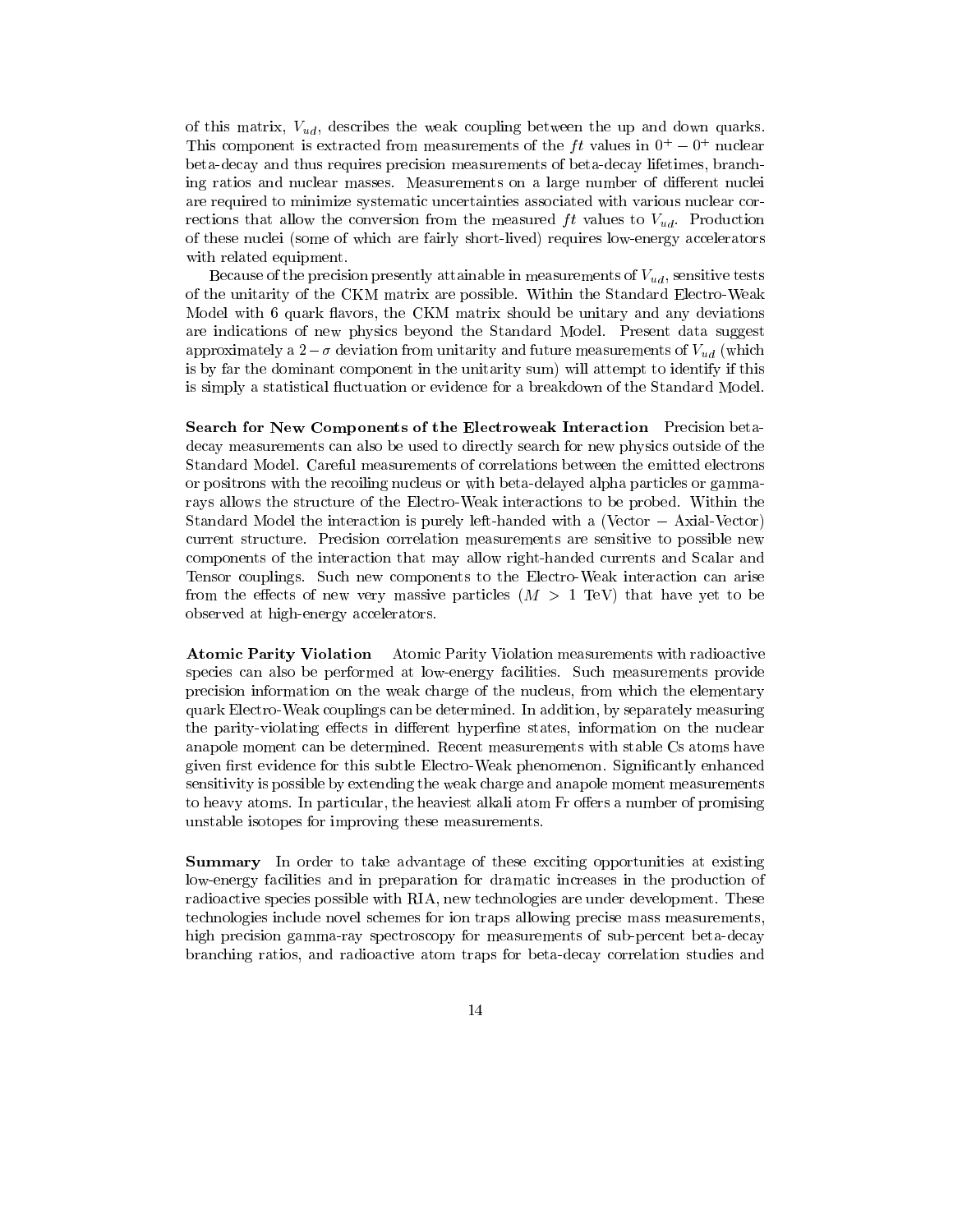for investigating atomic parity violation. These important technological developments have occurred because of the availability of a number of low-energy facilities that enable this science to be pursued.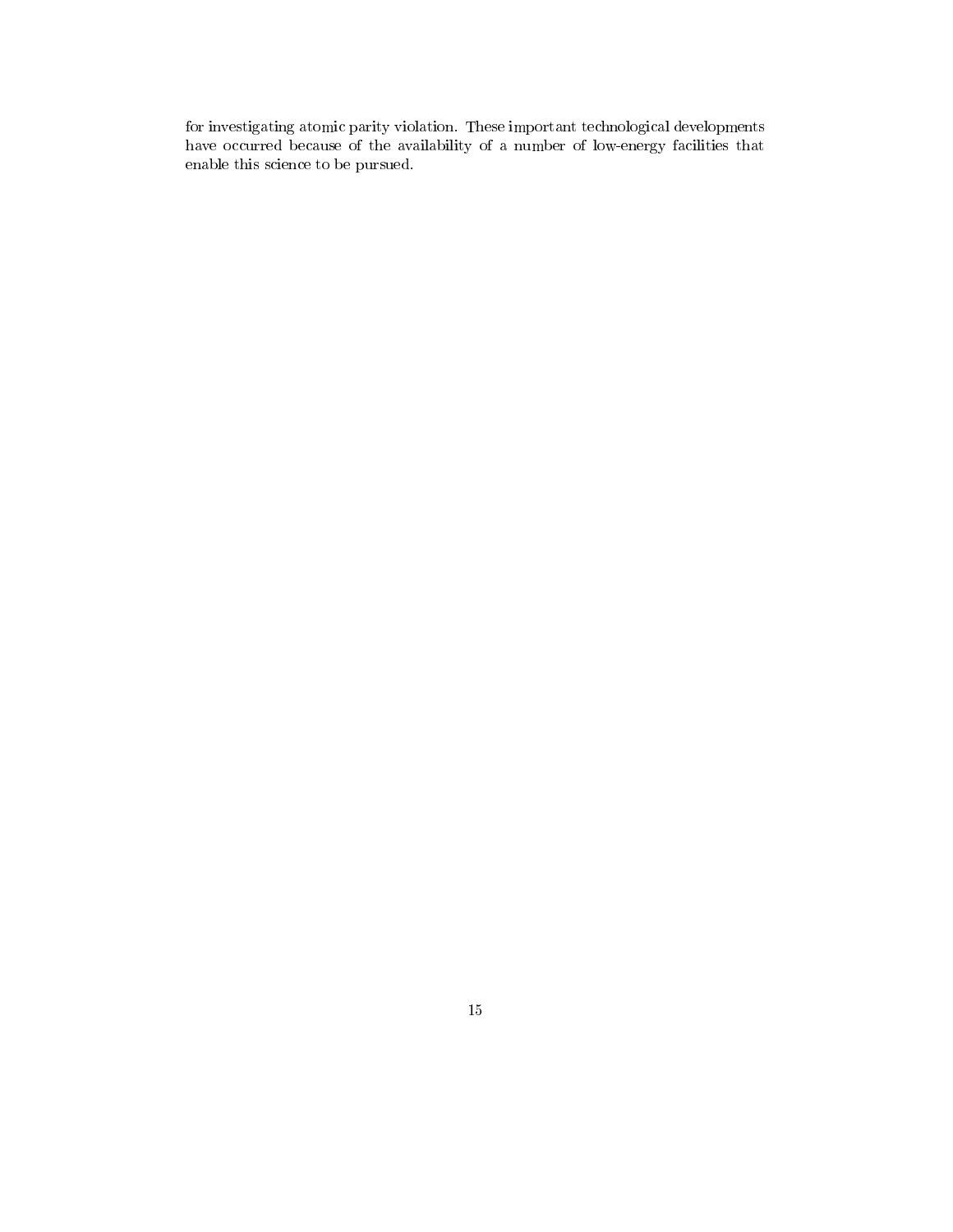### Experimental Capabilities  $\bf{4}$

Low energy nuclear physics research is mainly carried out at university- and national laboratory-based accelerator facilities. While each of the facilities has notable strengths, the different research programs at the various accelerators complement one another in many important ways. All together, they are part of a coherent national effort in low energy nuclear science. While the long-term progress of the field requires the design and development of the next generation radioactive beam facility RIA, the wide range of scientific questions and problems requires the continued operation of the world-class program in low energy nuclear physics at the present accelerator facilities. In addition to being the backbone of the current programs, the existing accelerators will play a crucial role in carrying out critical R&D relevant to RIA as well as in ensuring the existence of a healthy community of researchers and students when RIA comes on-line.

#### DOE funded Facilities  $4.1\,$

This subcommittee was asked to address the three national laboratory facilities and the DOE university laboratories in light of their capability to carry out the research programs outlined in the previous section. These facilities provide a broad spectrum of complementary research capabilities from high intensity low mass beams to the moderate intensity beams of the heaviest stable elements. In addition, a range of radioactive beams at different energies is now available. This spectrum of beam capabilities along with a rich array of specialized spectrometers and detectors form the basis for the DOE experimental low energy nuclear physics program. As an example of why a broad range of facilities is necessary to address the physics questions, let us consider nuclear astrophysics questions. There is a considerable range of stellar burning conditions - from slow quiescent burning of main sequence stars to rapid nuclear processing in stellar explosions. For the slow burning in stars: low energy high intensity accelerators are the ideal tool for studying charged particle processes; a wide variety of laboratory neutron sources is necessary for the simulation of s-process nucleosynthesis; and real and virtual photon beam experiments are at the verge of developing into a major tool for the study of charged particle and  $\gamma$ -induced processes. Finally, radioactive beam experiments using ISOL and fragmentation techniques have opened new and unique opportunities to study nuclear astrophysics questions at the limits of particle stability.

Ma jor investments have been made both by the DOE supported national user facilities as well as University facilities to develop and provide a large range of experimental tools for addressing a broad spectrum of questions in low energy nuclear physics and astrophysics. In the following, we shall describe each of the major facilities in some detail, and point out their unique strengths and capabilities for supporting an active and developing research program.

### 4.1.1 ANL

The Argonne Tandem Linear Accelerator System (ATLAS) at Argonne National Laboratory has a broad-based program in low energy nuclear science. The strength of the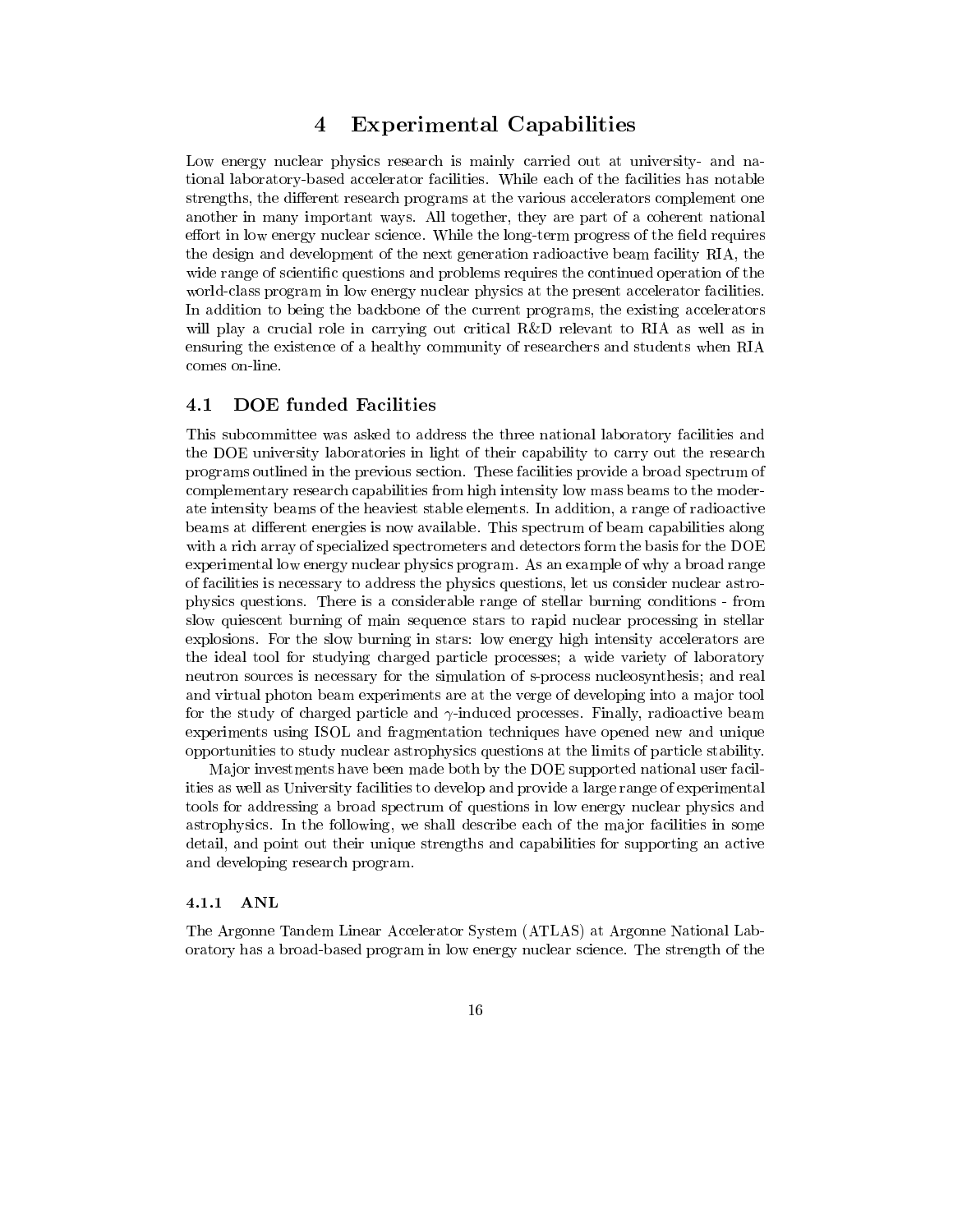program rests on the effective integration of a strong local scientific staff, an extensive group of active users, and an innovative accelerator physics group.

The first superconducting heavy ion linac was developed at Argonne and the ANL accelerator physics group has continued to make innovations in the field. Last year the group demonstrated the simultaneous acceleration of uranium ions with eight charge states to the same final energy through a portion of ATLAS. This has implications for the high-intensity acceleration of heavy ions that is limited by ion-source intensities, such as for RIA.

The independently phased superconducting resonator technology developed at Argonne for ATLAS is the basis for both the high power heavy-ion driver and the post accelerator for ISOL-type beams of exotic isotopes at RIA. Continuous development of this and related accelerator technologies and the associated instrumentation for fundamental investigations in nuclear science is essential to the national program leading to greatly expanded capabilities of the future RIA project. Scientists and engineers from several divisions at Argonne are actively pursuing the development of the technologies that form the underpinnings of RIA.

The present accelerator system consists of a LINAC of independently phased superconducting resonators that is usually injected with an ECR source and the positive ion injector. The system is very flexible and has much redundancy, so that continuation of an experiment is usually possible with failure of some components. Figure 1 shows the stable beams that have been run at ATLAS during the last 5 years.

The scientic program at the ATLAS facility is many-faceted. One of the most exciting capabilities was the coupling of Gammasphere to the Fragment Mass Analyzer (FMA) to study nuclei far from stability with excellent channel selection. For example, the first measurement of the structure of a transfermium nucleus  $(Z=102)$  confirms that the shell-correction energy responsible for the stability of such nuclei is derived partly from deformation and shows that these heavy, fissile nuclei are more robust against rotation than had been thought. Another recent important spectroscopic result is that the first superdeformed band ever found, in  ${}^{152}D_y$ , has finally been linked to the yrast line through a high-energy  $\gamma$ -ray observed with Gammasphere. The excitation energy and the quantum numbers of the superdeformed states have been established. This technique was pioneered by the ANL group on nuclei near  $A=190$ .

ANL has initiated a nuclear astrophysics program that is centered around the development of long-lived radioactive beams such as  $^{18}F$ ,  $^{44}Ti$ , and  $^{56}Ni$  to study critical reaction and decay processes for our understanding of nova and supernova nucleosynthesis. This approach leads not only to astrophysically relevant results but also helped to develop new experimental techniques for reaction studies with extremely limited beam intensity. These techniques will be crucial for future experiments of similar kind at the proposed RIA facility. Complementary to these studies with offsite produced long-lived radio-isotopes, on-line produced short-lived  $^{17}$ F beams were developed for a pioneering study of the reaction  ${}^{17}F(p,\alpha){}^{14}O$  to gain knowledge about break-out processes from the hot CNO cycles. These experiments were performed in collaboration with ORNL and others and provided important data for future studies with the intense HRIBF <sup>17</sup>F beams. In another investigation, cross sections were measured for the <sup>44</sup>Ti( $\alpha$ , p)<sup>47</sup>V reaction, which may significantly affect the yield of <sup>44</sup>Ti in supernovae. This is a result clearly important for the interpretation of observations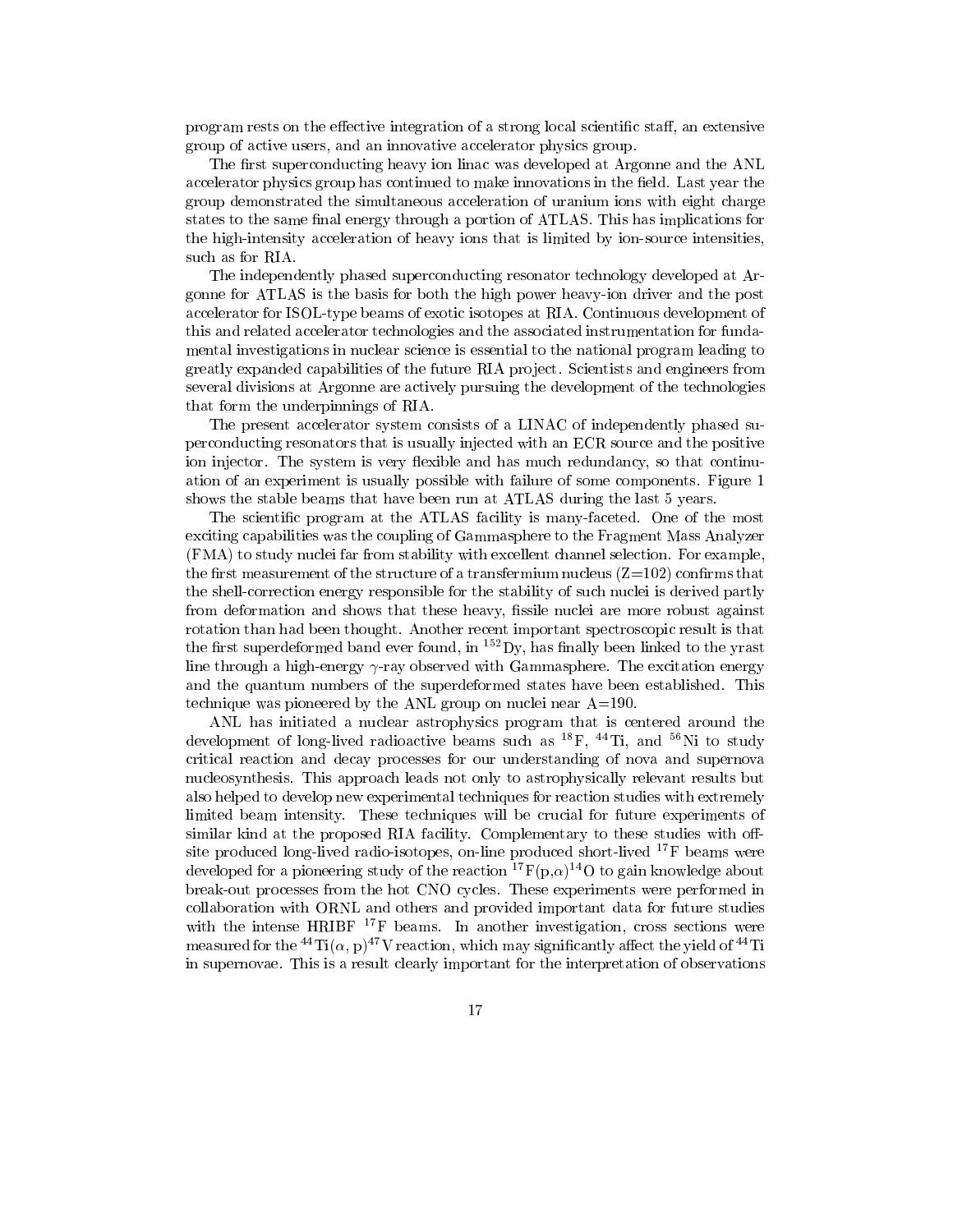

Stable Beams run at Argonne, 1997-2001

Figure 1: Stable beams used in experiments at Argonne National Laboratory during 1997-2001. These beams may not be the most energetic or the most intense that the facility is capable of producing, but represent what has been requested by the experimenters.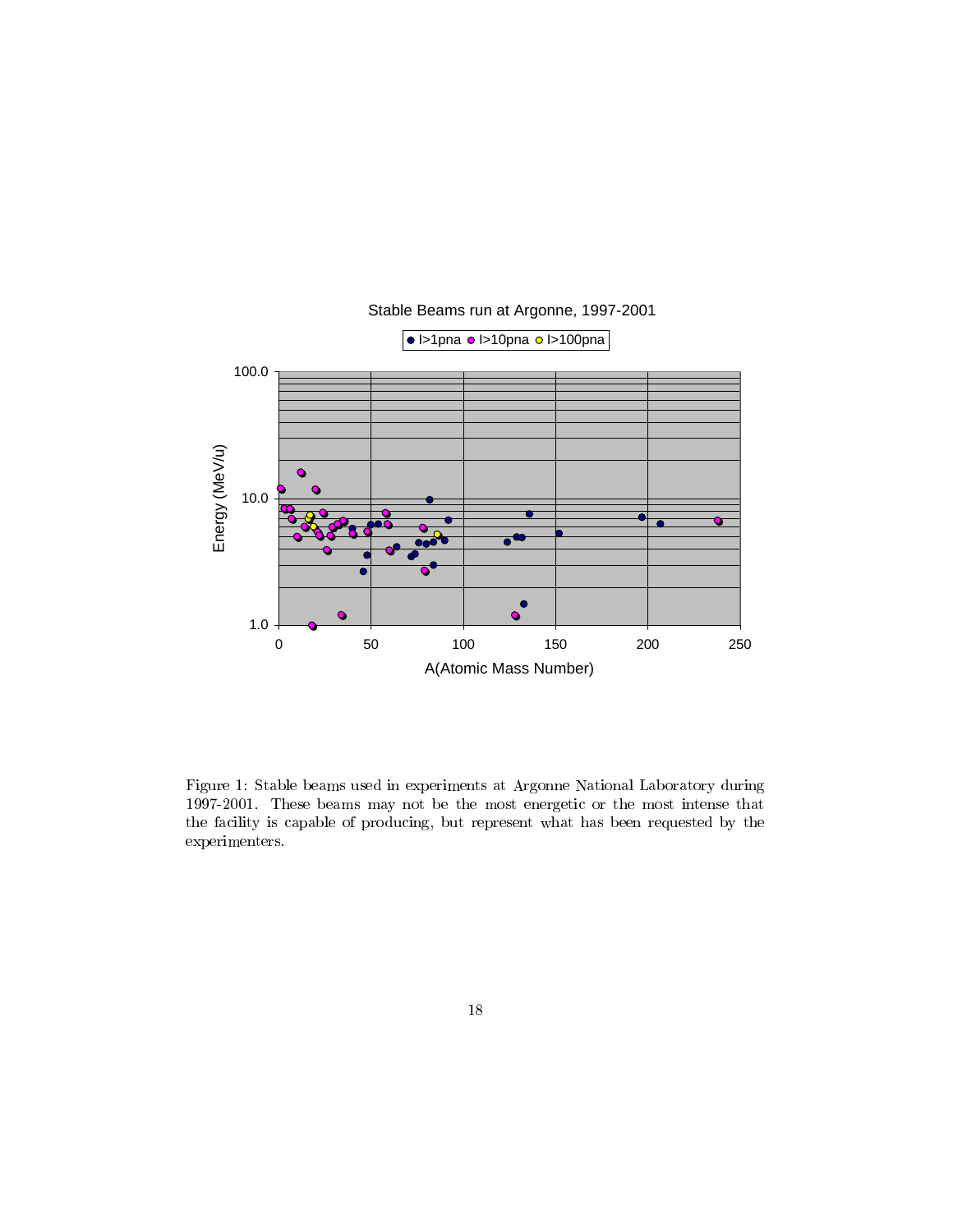of soon to be launched  $\gamma$ -ray observatories like INTEGRAL.

Another significant experimental effort at ANL is associated with the Fragment Mass Analyzer (FMA). The FMA was instrumental in conjunction with Gammasphere for the successful application of recoil tagging techniques for nuclear spectroscopy up to very heavy nuclei. The FMA has also been crucial for a pioneering study of proton emitters to map the drip-line. These experiments successfully employed a broad range of Si-strip detector arrays. Recently, the first observation of proton radioactive decay to an excited state in the daughter was reported for <sup>131</sup>Eu. The ANL group has also made the first direct confirmation of deformation in a proton-emitter through the observation of rotational bands in 141Ho with Gammasphere and the FMA. The FMA was also used as a major tool for nuclear astrophysics studies near the proton drip-line.

The flexibility of the ATLAS accelerator facility has been crucial in developing experimental methods for trace element detection for application in dating and environmental studies. This work continues with the development of a potential method to study 39Ar, with a half-life of 269 years, that is ideal for studying ocean circulation patterns. Another very exciting capability was recently developed at Argonne to detect single atoms of rare gases with laser trapping techniques [Atom Trap Trace Analysis (ATTA)].

The Canadian Penning Trap is currently installed at ANL, and has the capability of making precision mass measurements of nuclei far from stability. Products from heavy-ion reactions are collected with a large aperture quadrupole and separated from the beam with a Wien filter and a gas-filled Enge split-pole spectrometer. These products are then slowed in a He gas cell, and stopped as 1+ ions. The ions are then transported by  $DC$  and  $RF$  electric fields to the nozzle of the gas cell, where they begin the path to the Penning Trap. The gas cell technology developed for this experiment is a prototype for the larger gas cell at the heart of the RIA project.

A unique asset of the ANL program is their target manufacturing capabilities. This expertise at ANL allows highly specialized targets to be prepared for various beam experiments at many laboratories. It is important that these capabilities be maintained given the continuing demands for such targets.

In summary, the Argonne ATLAS program is very active and productive, and broadly based scientically. It is closely connected with the future direction of the field towards RIA. The program, like most of the components of the Low Energy Nuclear Physics program, is constrained nancially from developing at an optimal pace, and there are clear strains from carrying out an active research program and an active R&D program for RIA that could be relieved with increased funding for personnel.

### 4.1.2 LBNL

The 88-Inch Cyclotron at Lawrence Berkeley National Laboratory supports a wide range of low energy nuclear science for a large international community of users. The central component is a sector-focused, variable-energy cyclotron that can be fed by either of two ECR ion sources. This versatile combination produces heavy-ion beams of elements throughout the periodic table. For helium to oxygen, beam energies are up to 32 MeV/nucleon; for heavier ions the maximum energy per nucleon decreases with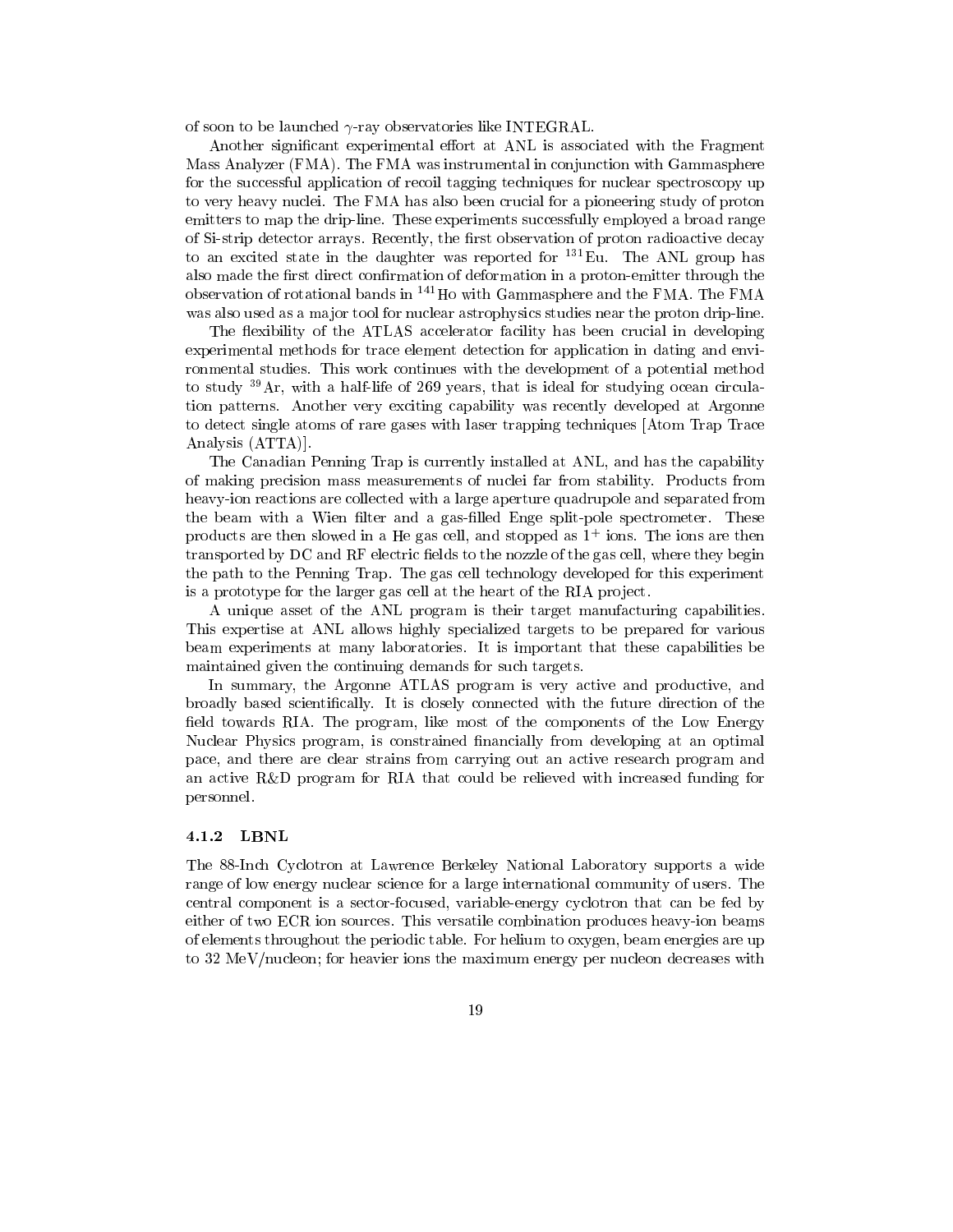### Berkeley 88" cyclotron beams



Figure 2: The stable beams that have been run at the 88" cyclotron in the last few years are shown.

increasing mass reaching  $5 \text{ MeV/u}$  at bismuth. Light ions are available at intensities of 20 p $\mu$ A. Figure 2 shows graphically the stable beams that have been run at LBNL in the last few years.

The ECR group at LNBL has a long history of outstanding new source developments that has been incorporated at other labs, including ANL, MSU and Jyvaskyla. Their new source, VENUS, continues in this tradition, with a superconducting magnet and operation at 18 and 28 GHz. Because of the high intensities of high charge state ions, even the ion beam transport system required new developments. When completed, VENUS will signicantly extend the capability of the cyclotron to higher mass and higher intensities. An ECR source such as VENUS may also be the source of choice for the high intensity heavy ion driver linac of RIA.

Gamma-ray spectroscopy has always been and continues to be a primary activity at LBNL. Gammasphere, currently the world's most powerful instrument for detecting gamma rays, was developed by the national gamma-ray community led by LBNL and currently resides at the 88-Inch Cyclotron. The possibility of tracking individual gamma rays in a detector has been studied extensively at LBNL and other places, and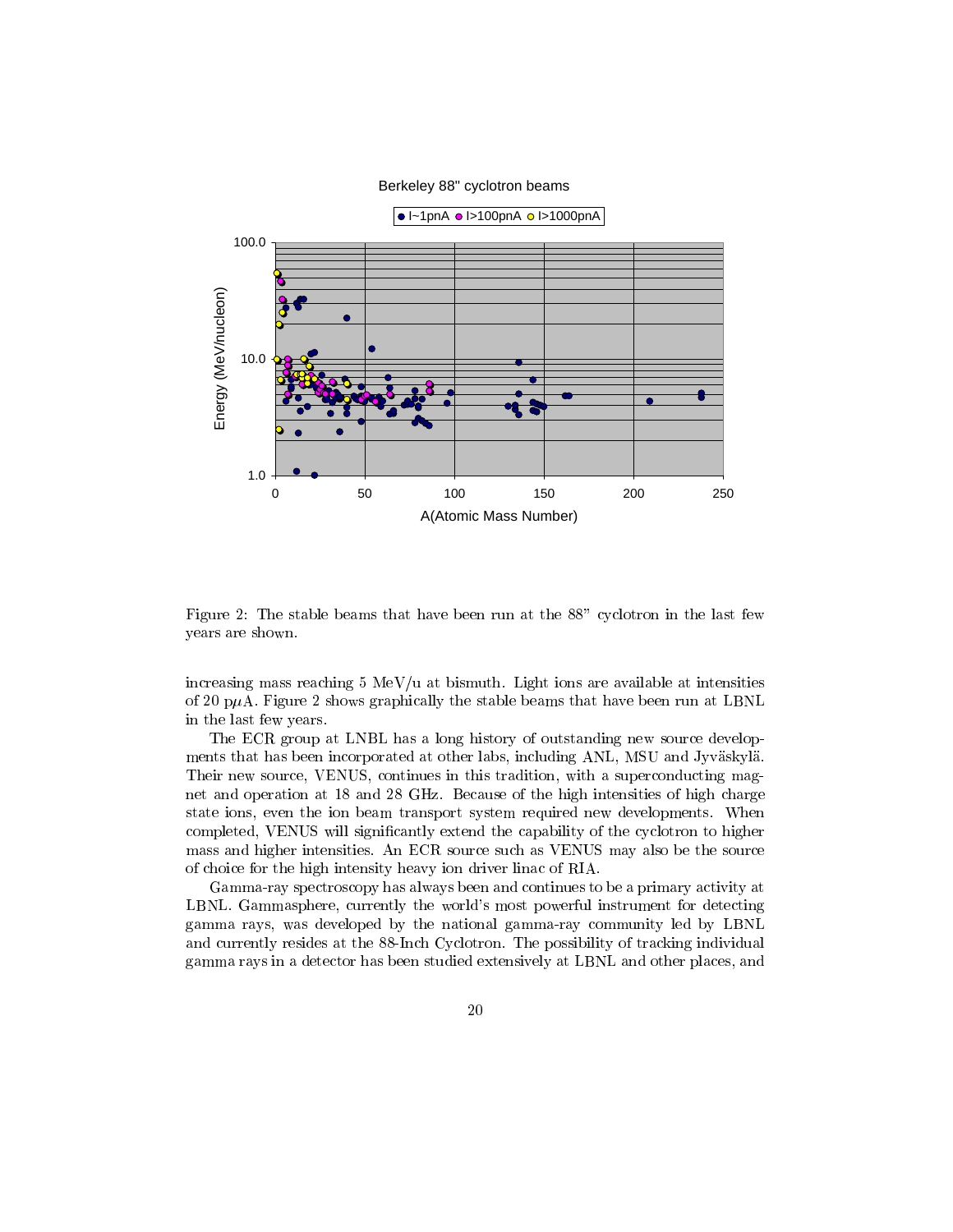a new device, GRETA has been proposed. GRETA would significantly increase the sensitivity for gamma ray spectroscopy when many gamma rays are emitted, and the position sensitivity could greatly improve Doppler corrections.

The gamma ray research program at LBNL has very effectively utilized Gammasphere and its auxiliary detectors for studying the properties of nuclei at large angular momentum. The phenomenon of "shears bands", where the orientation of odd particles changes with increasing angular momentum has been extensively studied and characterized in both the Pb and Cd regions by the LBNL group. Another recent achievement of the LBNL group has been an extensive study of np pairing in nuclei. The LBNL group has continued to make searches for superdeformation and has recently observed superdeformed bands in  ${}^{36}Ar$  and in  ${}^{108}Cd$ . In  ${}^{36}Ar$ , a large number of energies, spins, parities, and  $B(E2)'$  have been measured that allows a detailed comparison with theory.

The heavy element chemistry group, as part of an international collaboration, has recently been successful in determining the chemical properties of element 106, Seaborgium, and element 107, Bohrium. In both cases the elements continued to have similar chemical behavior appropriate to their column in the periodic table. The Bohrium study, done with 6 atoms in 30 days, showed that the heat of absorption of the  $O_3Cl$  becomes more negative as Z increases. Experiments with element 108, Hassium, are underway by the collaboration.

At present, the unique combination of high intensity stable beams such as  ${}^{51}V, {}^{64}Ni,$ and  ${}^{86}\text{Kr}$  and the BGS high efficiency separator are essential for the production and detection of new superheavy elements. The BGS has recently undergone extensive testing of the new system and has successfully confirmed the discovery that had been made previously at GSI of element <sup>271</sup>110. The reaction used was <sup>208</sup> $Pb(^{64}Ni, 1n)^{271}110$ . There is also signicant promise for heavy element spectroscopy in the intermediate and longer term by combining the BGS with the initial three or four modules of the proposed Gamma-Ray Tracking detector.

An exciting research program that relies on the high intensity light ion beams is the ambitious effort to make a precision measurement of the  $\beta - \nu$  correlation in the decay of laser-trapped  $^{21}Na$ . The large beam intensity has allowed the group to work with trapped atom samples on the order of  $10<sup>6</sup>$  atoms. This program is on the verge of publication of its latest result.

The nuclear astrophysics program at Lawrence Berkeley Laboratory concentrates on the question of weak interaction and neutrino properties. This program uses the 88-Inch Cyclotron only to a limited extent, e.g. for the production of radioisotopes like  $^{44}$ Ti. A significant initiative has been undertaken in the construction of the BEARS facility, which provides a limited range of relatively high intensity radioactive beams in the CNO range. The facility is based on the use of a production cyclotron for generating the radioactive isotopes that are fed, by a rapid He-jet transport system, into the ECR source of the 88-Inch Cyclotron, which serves as the post-accelerator facility. This approach utilized the laboratory's unique experience in fast transport techniques for radioactive species and its world-wide leading role in ECR source development. First measurements with <sup>11</sup>C have been successfully performed, in close collaboration with HRIBF at ORNL, and represent an example of utilizing each laboratory's complementary capabilities and utilities. The development of an intense  $^{14}$ O beam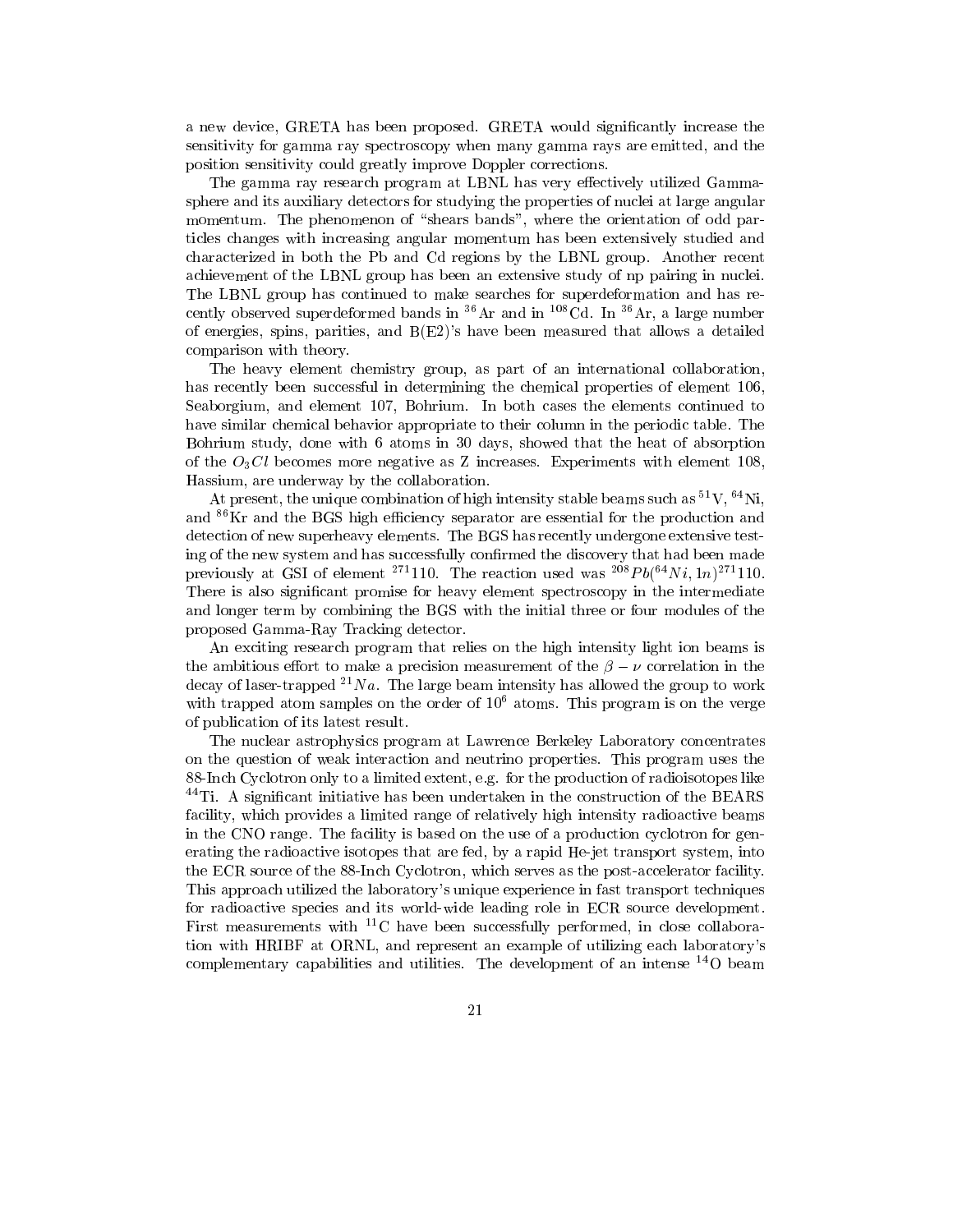is a milestone development for alpha capture measurements with radioactive oxygen beams in inverse kinematics. BEARS appears as a unique alternative to main-stream radioactive beam laboratories and can be utilized for long-term reaction studies with radio-isotopes in the minute to second lifetime range. In a separate development, a world-record for <sup>14</sup>O production was achieved using the 88-Inch Cyclotron as a driver and the IRIS ion source to produce a low energy beam for weak interaction studies.

In summary, the 88-Inch Cyclotron supports a strong research program, with great strength in gamma ray spectroscopy and gamma-ray detector development. The intense beams of light ions have made possible a strong program for measuring weak interaction parameters with laser-trapped radioactive atoms. LBNL has a unique capability and a long history of heavy element synthesis and chemical study. Finally, the work of the accelerator group in radioactive beam development, and the development of new sources by the world-class ECR group continue to keep the cyclotron operating as a productive machine.

### 4.1.3 ORNL

The Holifield Radioactive Ion Beam Facility (HRIBF) is a first-generation Isotope Separation On-Line (ISOL) radioactive ion beam (RIB) facility developed, in a costeffective way, to make use of existing accelerators at ORNL. The  $25$  MV tandem accelerator is used for both stable and unstable beams. Typical beam energies and currents available for stable beams are shown in Figure 3.

Radioactive species are produced by intense light-ion beams from the Oak Ridge Isochronous Cyclotron (ORIC) and post-accelerated by the 25MV tandem electrostatic accelerator. Linking production and post-acceleration is the RIB Injector system, consisting of a high-voltage platform on which the production target ion source and beam preparation and purification hardware reside. The suite of radioactive beams available for research has expanded rapidly in the last year with the development of fission product beams. These beams have been greatly facilitated by development at Oak Ridge of a very porous graphite matrix that allows rapid diffusion of the reaction products out of a uranium carbide target formed from this porous material.

The unique radioactive beams available at ORNL can be put into perspective by comparison with the radioactive beams that are currently available at all facilities in the world. Figure 4 plots the beams that are available world-wide.

A great strength of the facility is the suite of state-of-the-art experimental equipment, carefully optimized for nuclear structure research with RIBs, including the RMS recoil separator and the CLARION gamma-ray array. One of the most surprising and exciting recent studies made possible by these facilities and the unique medium mass radioactive beams has been the Coulomb excitation of  $^{126,128}$ Sn and  $^{132,134,136}$ Te nuclei near the  $N=82$  magic number. The  $B(E2)$  values show the expected minimum at  $N=82$  for Xe, Ba and Ce, but the most neutron-excess beam measured, with  $N=84$ , <sup>136</sup>Te, shows an even lower B(E2) than for the N=82 nucleus. This result indicates that pairing may change for large neutron excesses.

The Daresbury Recoil Separator (DRS), equipped with an array of silicon strip detectors, an ion chamber, and a windowless hydrogen gas target designed for radiative capture, scattering, and transfer reactions is now dedicated to the astrophysics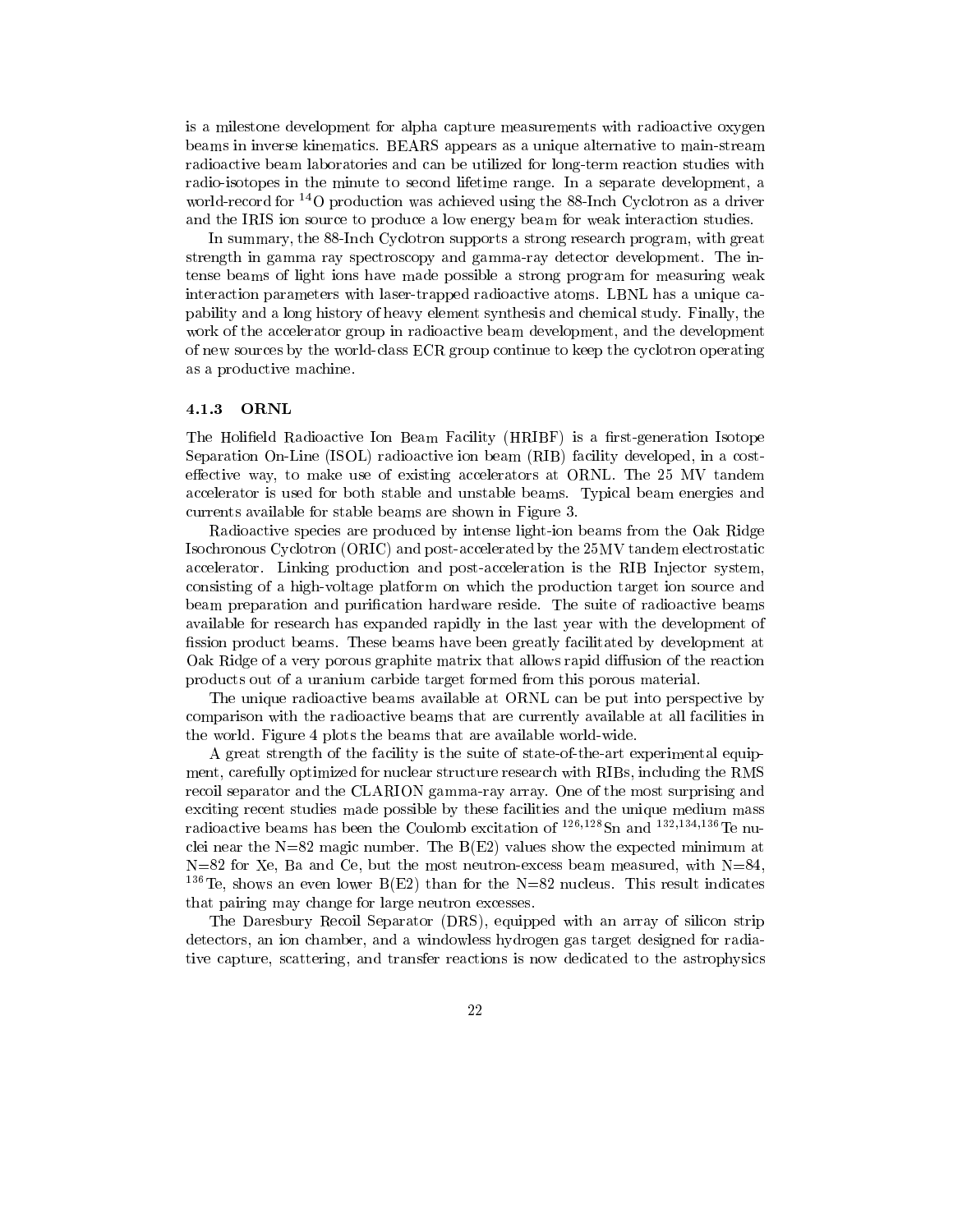

# Holifield Radioactive Beam Facility Stable Beams

Figure 3: Holield Radioactive Ion Beam Facility stable beams. As the focus of HRIBF has been on radioactive beams, what is shown are typical stable beams that can be run routinely.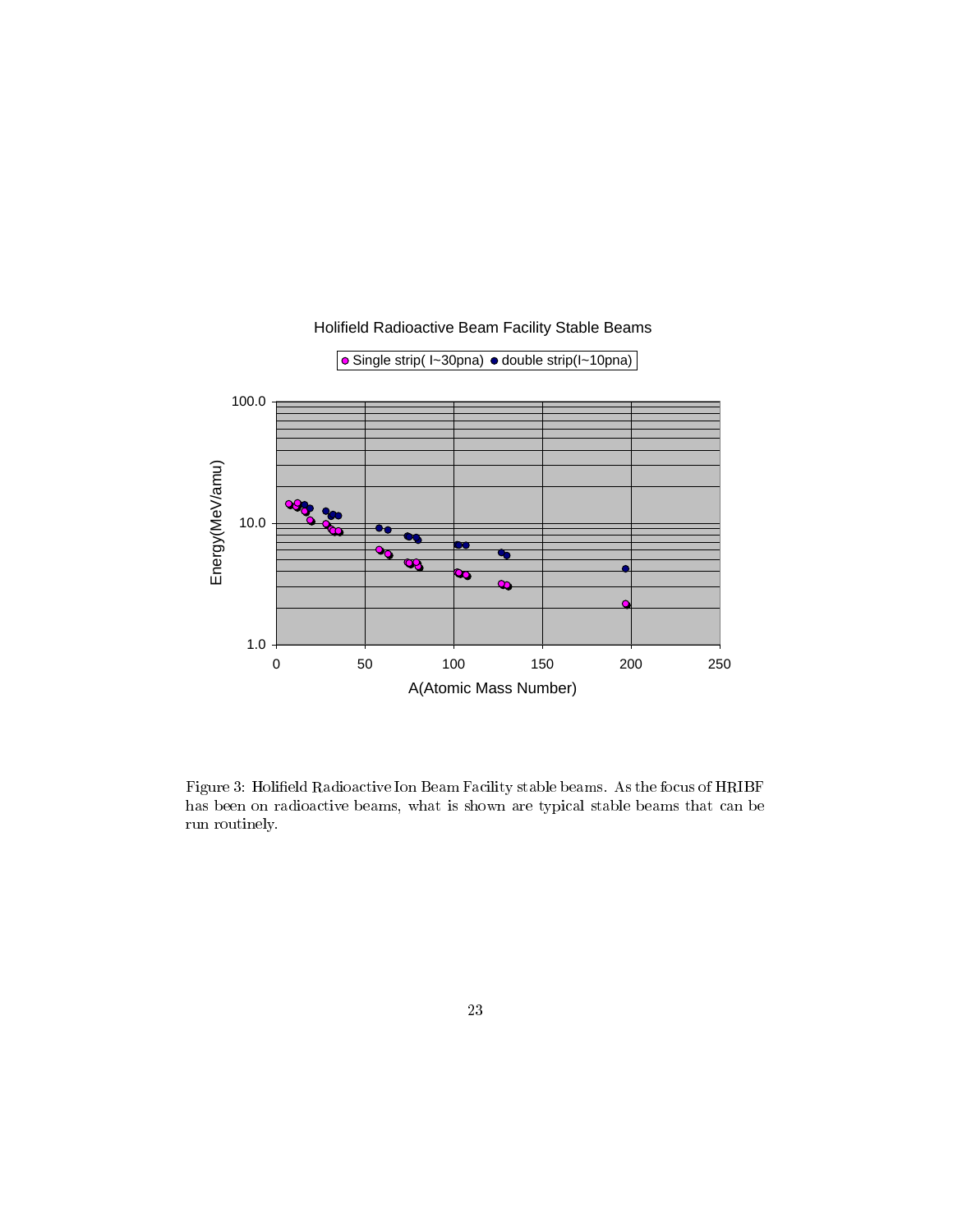

plotted. Figure 4: Intensities of existing accelerated radioactive beams (as of 9/2001) are plotted for different beams and facilities. Only accelerated beams with  $E > 1MeV/A$  are plotted.ted for dierent beams and facilities.Figure 4: Intensities of existing accelerated radioactive beams (as of 9/2001) are plot- Only accelerated beams with $\ddot{\phantom{a}}$ 1<br>1<br>1<br>
1<br>
1<br>
1<br>
1<br><br><br><br><br><br><br><br><br><br><br><br><br><br><br><br> are di second la conservación de la conservación de la conservación de la conservación de la conservación de l<br>Casa de la conservación de la conservación de la conservación de la conservación de la conservación de la cons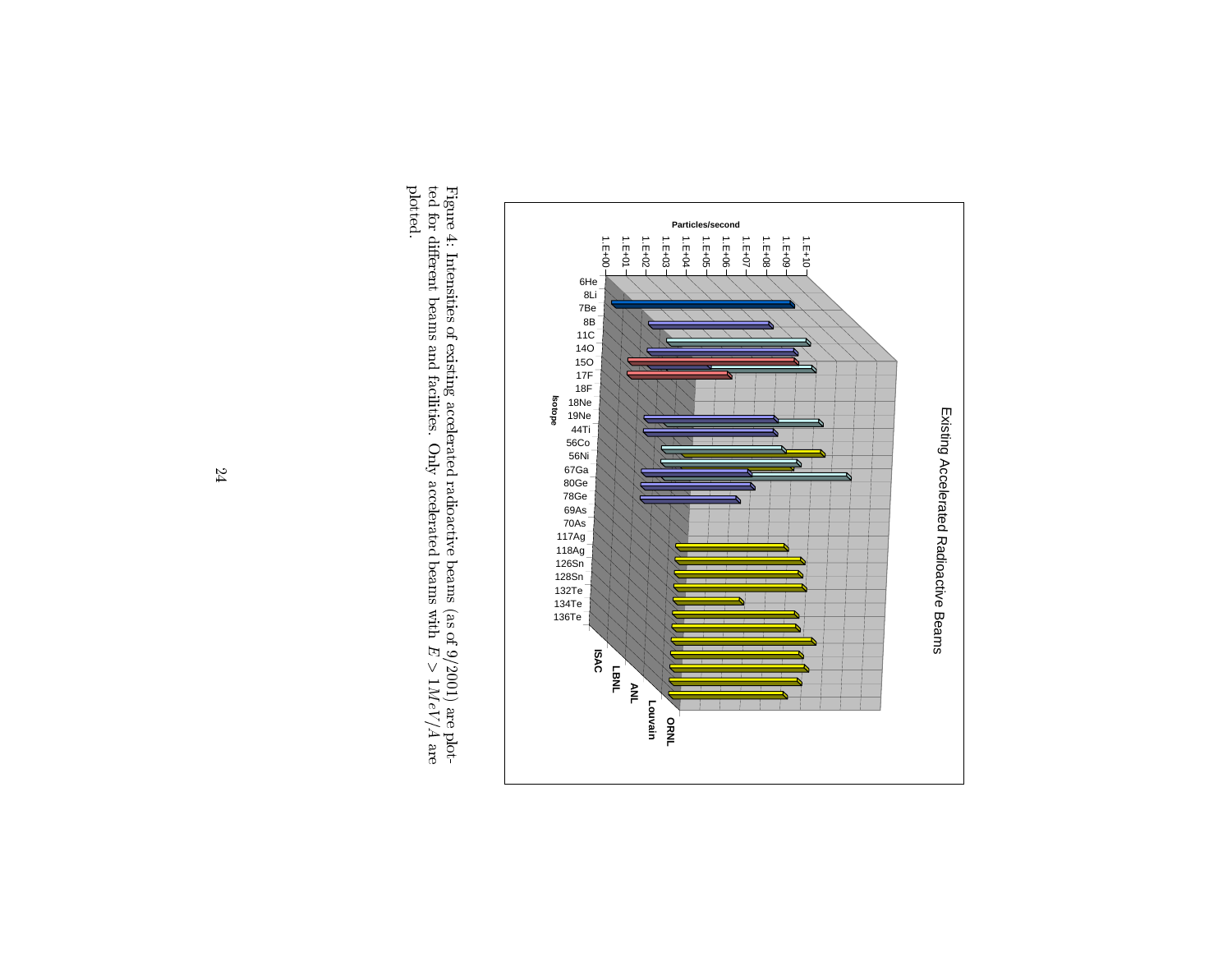program. The astrophysics group at HRIBF has focused on the development of  $17,18$ F beams to study the hot CNO nucleosynthesis in novae. The development of on-line production of these beams presented considerable technological challenges but has been successful. The measurements of  $^{17,18}F(p,p)$  have been completed. The study of  $^{18}F(p,\alpha)$  complemented and improved previous results obtained at Louvain-la-Neuve and Argonne. These studies provide important information on the rates of proton capture reactions on fluorine isotopes in hot CNO cycles that drive novae explosions. Part of this work was a PhD. thesis (Yale University) that was awarded the 2000 APS thesis award in nuclear physics. The measurement of  ${}^{17}F(p,\alpha){}^{14}O$  provides important information for the strength of the inverse  ${}^{14}O(\alpha, p){}^{17}F$  reaction, which is one of the key processes for the break-out flow powering X-ray bursts and X-ray pulsars. Such measurements are needed to reduce the large uncertainties in the prediction of the synthesis of rp-process nuclides. The nuclear astrophysics group profits from close collaboration with the astrophysics theory group at ORNL, and this helps to identify new goals and future experimental directions at HRIBF.

In the last three years five new proton emitters were identified by the HRIBF group, including the  $3.5\mu s$  emitter in  $^{145}$ Tm, the shortest yet measured. This work again used the flexible Clarion  $\gamma$ -ray array and the RMS spectrometer. In addition, a digital signal processing technique allowed separation of proton decay signals from the implantation signal separated by less than a  $\mu$ s. Proton emission has been used as a tool for studying proton and neutron orbitals in nuclei beyond the proton drip line. Detailed studies of proton emitters along the N=Z line at  $100Sn$  are of great help in understanding the termination of the rp-Process. Besides the study of proton emitters, the life-time measurements of nuclei along the N=Z line (e.g.  $80Zr$ ,  $84M\text{o}$ ) provide important information on the time-scale of the rp-process and the identication of the rp-process endpoint. The use of Ge-clover detectors at the focal plane of the RMS was crucial for identifying new isomeric states in Zr and Y isotopes near the proton drip line. The successful measurement of the  $\beta$ -decay component of these states again adds important information for the analysis of the rp-process reaction flow and end-point during the cooling phase of X-ray bursts.

The radioactive beam capability of the HRIBF provides a unique opportunity for the US low energy nuclear physics community to develop experimental expertise and techniques with radioactive beams for RIA. While light ion radioactive beams are available at several laboratories worldwide, the experimental equipment available at HRIBF for studying the properties of, and reactions with, these ions is clearly unique and identies HRIBF as a prime site for low energy radioactive beam studies for the next several years. The availability of medium-mass neutron rich accelerated beams itself is unique world-wide. The HRIBF has made significant contributions to the technology of RIB production, including new-concept ion sources optimized for RIBs, and novel, highly effective production-target formats. Many of the existing and planned experimental tools and equipment have direct application for future research at RIA. Similarly, the HRIBF can continue to play a key role in the training of manpower and development of ISOL radioactive beam research while RIA is being developed and brought on-line. The performance and efficiency of this facility can be dramatically enhanced with a modest investment of new funds in the interim period.

In summary, the HRIBF program at ORNL is very active and productive. Scien-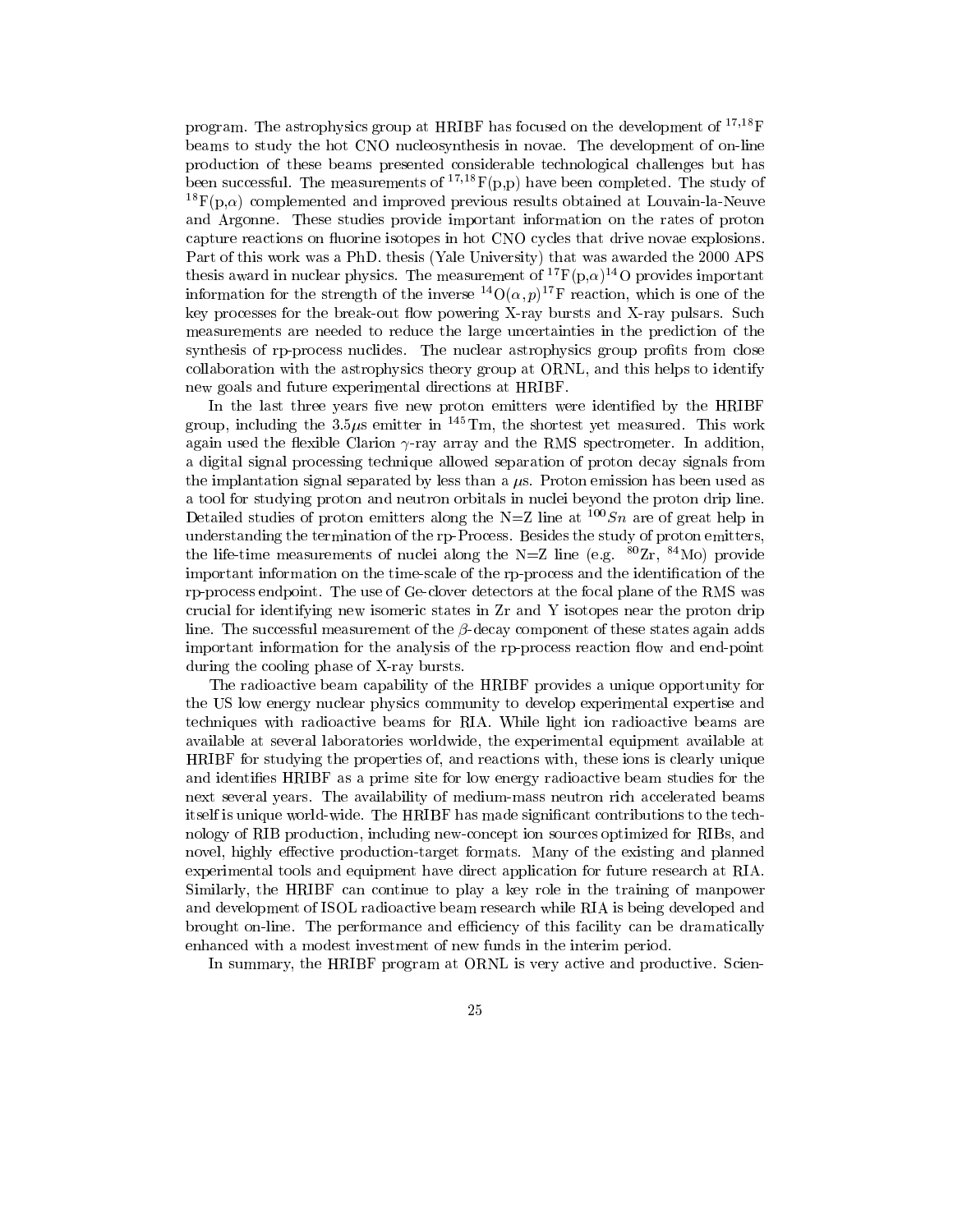tically it clearly focuses on the study of nuclei far from stability at the intersection of nuclear structure and nuclear astrophysics. This identies HRIBF as a prime site in the US for pre-RIA radioactive beam measurements.

## 4.1.4 Texas A&M

The Cyclotron Institute of Texas A&M operates a K500 superconducting cyclotron, with two high performance ECR sources. The Cyclotron Institute is a recognized leader in research on the incompressibility of the nucleus through studies of the Giant Monopole and Isoscalar Giant Dipole Resonances in medium and heavy nuclei. It also carries out a program of investigations of the properties of collisionally heated nuclei and the statistical mechanics of strongly interacting, finite quantum systems up to the limits of thermal and rotational stability. Fundamental symmetries work is mainly concentrated on precision measurements of  $\beta$ -decay lifetimes and branching ratios for  $\sup$  erallowed  $0+\to 0+$  transitions for tests of the unitarity of the CKM matrix.

Over the last decade a strong astrophysics initiative has developed at Texas A&M, partly motivated and driven by the in-house theory group, and partly by the technical advantages the facility has to offer. This effort concentrates mainly on the experimental determination of single particle structure signatures, the Asymptotic Normalization Coefficient(ANC), which is proposed as a model-independent determination of non-resonant low energy direct capture contributions not accessible in direct measurement. This method would be particularly useful for extrapolating high energy data, taken with both stable and radioactive beams, to stellar energies. A rich experimental program has developed to test and verify the method, focusing on reactions in stelar hydrogen burning like  $\mathbf{D}e(\rho, \gamma)$ , and  $\mathbf{U}(\rho, \gamma)$  to compare the ANC predictions with available data from low energy capture measurements. Presently first steps from the theoretical side have been taken to expand the method to determine low energy resonance strengths in proton capture processes.

The TAMU group has prepared a white paper making a case for increasing both stable and radioactive beam capabilities by re-activating the 88" cyclotron. As a driver for production of radioactive isotopes in the MARS spectrometer, and for re-acceleration in the K500, it would allow high quality radioactive beams of both neutron-deficient and neutron-rich isotopes in the 5 to 50 MeV/u range. The expanded range of stable and radioactive beams would create an exceptionally versatile facility at modest cost, and could also play an important role in RIA development projects. It should be noted that such an upgrade would provide capabilities and opportunities far beyond what the local TAMU group could address. This would require a restructuring of the operations at the Cyclotron Institute to bring it more in-line with a national user facility.

The base research program at the Triangle Universities Nuclear Laboratory (TUNL consisting of Duke University, the University of North Carolina and North Carolina State University) addresses a broad range of scientic questions. The precision measurements of few-nucleon cross sections and analyzing powers has a long history at TUNL, and will continue for several more years. This program relies heavily on the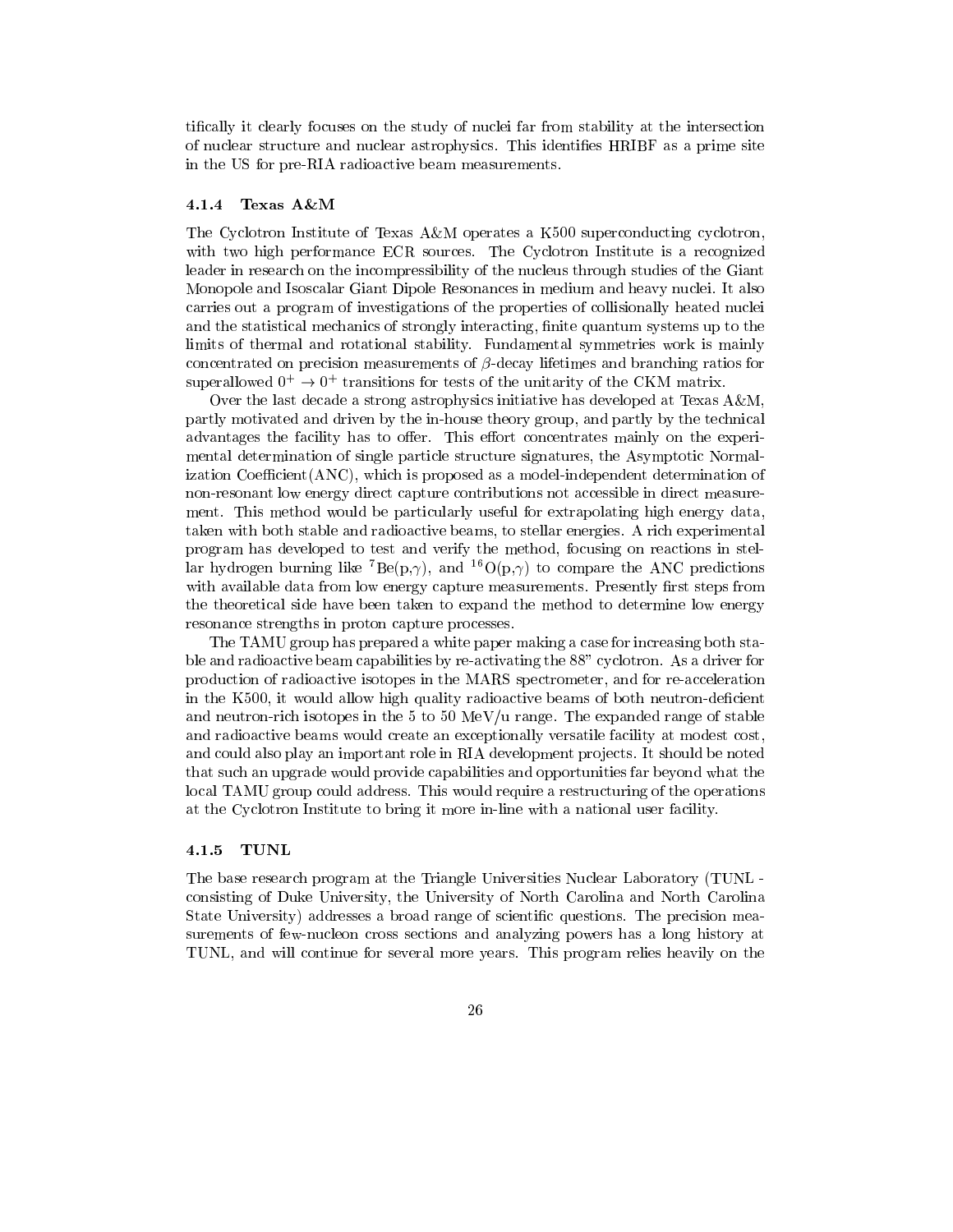unique capability of the laboratory for studying polarization phenomena, both with intense polarized beams, but also with polarized targets.

The astrophysics program at TUNL is characterized by several somewhat independent initiatives that utilize the full range of experimental opportunities the TUNL laboratory has to offer. The nuclear astrophysics group at the University of North Carolina pursues a very rigorous experimental program at the newly constructed LENA facility, which consists of two high intensity low energy accelerators. The experiments at this facility focus on the study of proton capture reactions at extremely low energies to investigate the reaction mechanisms and resonances in reactions of the CNO, NeNa, and MgAl cycles. These studies have great promise for improved understanding of nucleosynthesis in main sequence stars, hydrogen shell burning during late stellar evolution, and nova nucleosynthesis. The LENA capture experiments are complemented by transfer reaction measurements at the TUNL FN-tandem accelerator which probes the respective compound nuclei at an excitation range around the proton threshold. This approach provides a unique tool for searching for and identifying low energy resonances not accessible in direct measurements. Parallel to these local efforts, the group is also involved in radioactive beam measurements at the HRIBF facility at ORNL. It should be noted that the group works in close collaboration with theoretical astrophysicists world-wide on improving the nuclear astrophysics data tables and also in improving the theoretical models for a broad range of nucleosynthesis processes.

A complementary program has developed at Duke university using the newly installed  $HI\gamma S$  facility at Duke. This effort centers around the use of high energy photons for measuring  $\gamma$ -induced processes at stellar conditions. A first measurement focused on the <sup>2</sup>H( $\gamma$ ,n)<sup>1</sup>H reaction, which is of fundamental interest for big-bang nucleosynthesis and needs to be determined with high accuracy. A more extended astrophysicsrelated experimental program is under development.

The TUNL facility has a strong educational component, with a large number of graduate students, and some common instructional efforts that benefit all of the member universities.

#### University of Washington  $4.1.6$

The nuclear physics program at University of Washington (UW) is coordinated through the Center for Experimental Nuclear Physics and Astrophysics (CENPA). The research program includes outstanding programs in neutrino research, principally at the Solar Neutrino Observatory (SNO), and precision studies of the gravitational interaction. The group is also actively involved in a proposal for a new US underground science facility. Low energy nuclear physics research at UW has utilized the FN Tandem accelerator at CENPA. The group has recently \moth-balled" its superconducting booster linac in order to focus on nuclear astrophysics measurements and studies of the weak interaction.

For the nuclear astrophysics experiments the Tandem accelerator is operated in single-ended mode and run at very low energies. Recently the group has focused on measurements of reactions of the pp-chains in solar hydrogen burning. In particular, they have recently completed a new high precision measurement of the  $^7Be(p,\gamma)^8B$ , which is important in interpreting measurements of the high energy neutrino flux from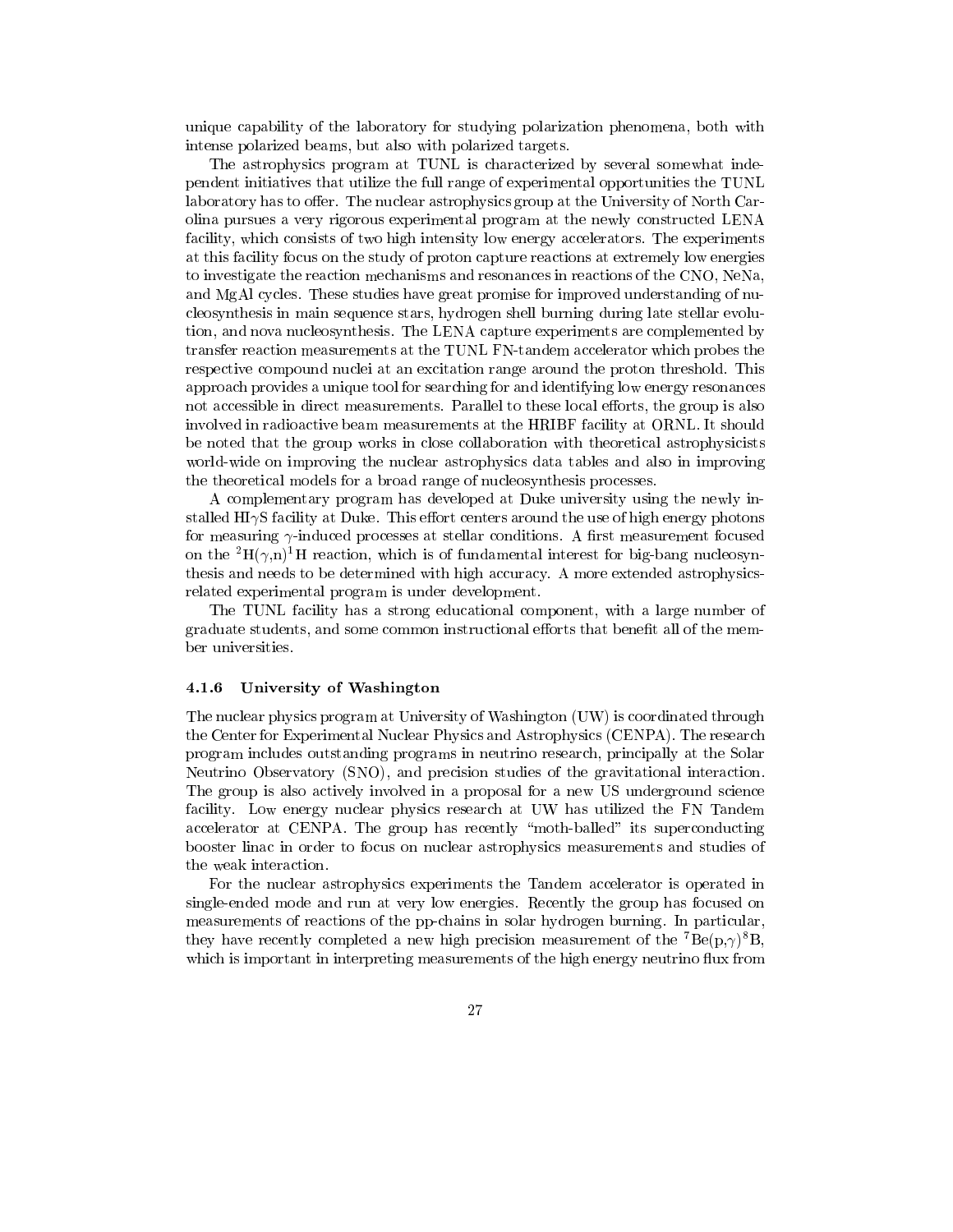the sun. They are also undertaking a careful measurement of the neutrino spectrum from 8B decay because of its importance in understanding the new data expected from the SNO experiment.

For the future the group proposes to extend the measurements of  $^7Be(p,\gamma)^8B$  to lower energies, measure the  ${}^{3}He(\alpha, \gamma)^{7}Be$  cross section that feeds the pp-II- and pp-III-chains in the sun, and complete a series of precision beta-decay studies searching for new terms in the elementary weak interaction.

### 4.1.7 Yale University

The research program in nuclear structure at Yale has recently been renewed, with the construction of several new instruments and spectrometers. The program centers on four broad topics: 1) Structural evolution, phase transitions, and critical point behavior in finite nuclei. 2) Collective modes, including new studies of several types of phonon and multi-phonon excitations, whose structure reflects the interplay of collectivity, single particle motion, and the Pauli Principle; 3) Proton-neutron correlations, including chiral bands, the shears mechanism, quasi-deuteron states in  $N=Z$  nuclei, and mixed- symmetry states; 4) Exotic nuclei, with experiments at HRIBF and ISAC, and the development of new, highly efficient, signatures of structure. The research is carried out mostly at the local Tandem using the new instruments, with complementary work at other facilities.

Nuclear astrophysics at Yale has a long-standing tradition. Over the last decade the group has developed a strong program using ATLAS at ANL and the HRIBF at ORNL and pioneered and participated in all of the experiments using 17F and 18F beams at HRIBF for nucleosynthesis measurements in the hot CNO cycles. The group has recently become heavily involved in the radioactive beam program at ISAC/TRIUMF, participating in the study of reactions for the hot NeNa-cycle. Locally the group developed a strong complementary program at the Yale Tandem accelerator. This program aims at probing the level structure of neutron deficient isotopes near the particle thresholds using light and heavy ion transfer and charge exchange reactions. This results in important information about level structure and level energies within the Gamow window of explosive nova and X-ray burst nucleosynthesis in the CNO-, and NeNa cycle range. Another focus is the study of break-out reactions from the hot CNO cycles triggering the rp-process. These complementary techniques are important for guiding the direct capture studies at radioactive beam facilities like HRIBF/ORNL, ISAC/TRIUMF, or at RIA in the future.

## 4.2 NSF Facilities

The National Science Foundation maintains four heavy-ion accelerator facilities for low-energy nuclear physics research, located at Florida State, Michigan State, Notre Dame and the State University of New York at Stony Brook. The recently upgraded Michigan State Superconducting Coupled Cyclotron accelerator operates as a national user facility, while the remaining programs are local university laboratories. Research at these facilities spans the full range of low-energy physics, from weak interactions and structure to nuclear astrophysics and reactions. The NSF university laboratories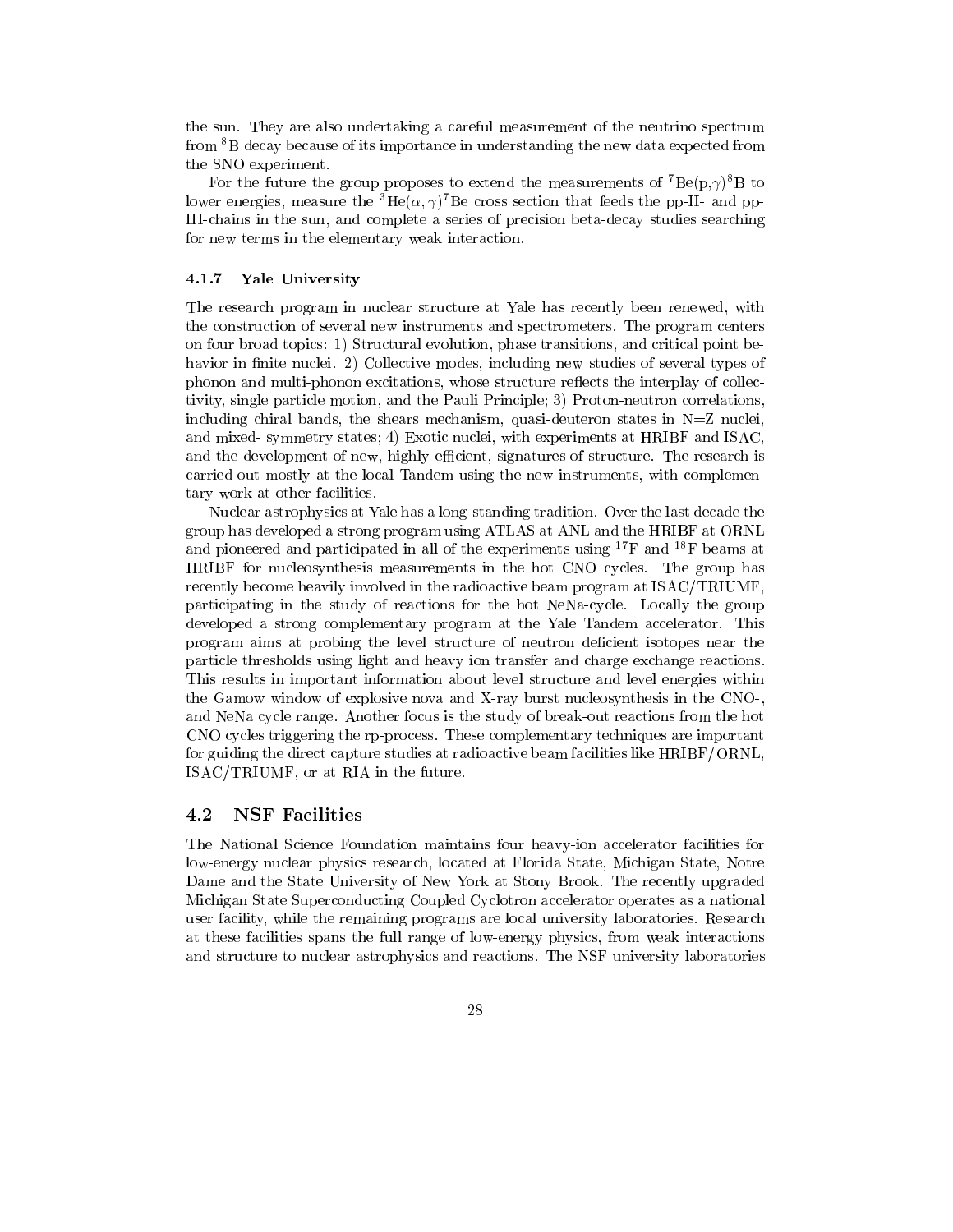play a vital role in the low-energy nuclear physics eld, not only for their research productivity, but as a source of training for young investigators.

Michigan State University Until the completion of RIA, the Coupled Cyclotron Facility (CCF) at NSCL will serve as the premier accelerator in the United States for producing fast fragmentation radioactive beams for nuclear research. The accelerator complex injects high charge-state, high intensity beams of all elements into a K500 superconducting cyclotron that is coupled to a K1200 superconducting cyclotron. Representative beam capabilities are projected to extend from  $40$ Ar ion up to energies of  $160MeV/A$  with intensities of order 0.5 p $\mu$ A to <sup>238</sup>U at 100 MeV/A and 0.1 p $\mu$ A. Both stable and radioactive beams are available from the complex. For radioactive beam production, stable beams from the K1200 are directed onto a target for the production of fast fragmentation beams containing a broad distribution of reaction products. These are separated in the A1900 beam analysis system, equipped with beam tracking and particle identification detectors for isotope tagging. To accommodate the needs of the user community, several major detector capabilities are presently in operation or under construction. The S800 magnetic spectrograph is a high resolution  $(E/dE \sim 10,000)$ , large solid angle (15-20 msr) device with a 10% energy acceptance. Charged particle arrays include the MSU  $4\pi$  array and the portable Miniball, plus a 92-inch scattering chamber for mounting other such arrays. For experiments that require neutron detection, a portable liquid scintillator neutron wall (2mx2m) is available for low-energy coincidence studies and the Superball liquid scintillator tank is used as a neutron multiplicity meter in conjunction with charged particle arrays. An RPMS Wien filter system occupies another beam line.

Ma jor new equipment will include 18 32-fold segmented germanium detectors that will allow nuclear spectroscopy studies of high velocity beams. A large gap superconducting sweeper magnet is under construction for studies of neutrons at zero degrees and for coupling with the S800 (in collaboration with Florida State). A collaboration of ten smaller universities has recently been funded to construct a position sensitive neutron wall that will have an efficiency five times that of existing walls. Another collaboration with Washington and Indiana Universities is developing a high granularity, large dynamic range charged particle array based on silicon strip technology and chipset electronics.

Two additional major development projects that are directly related to RIA R&D are also underway. A high pressure gas stopping cell/ion guide system is being constructed to provide a low energy beam line that will be equipped with a 9.4 Tesla Penning ion trap for mass measurements and can also be used for laser spectroscopy and nuclear structure studies. A program of superconducting cavity development has successfully produced two single cell units and a multiple cavity cell is under construction.

The major recent research highlight of the MSU facility has been the successful completion and initiation of the experimental program on the CCF in the summer of 2001. In the initial studies a <sup>33</sup>Al beam was prepared and subsequently used to measure its half-life and perform Coulomb excitation studies. Several significant results were obtained by the MSU faculty prior to the two-year upgrade shutdown. A representative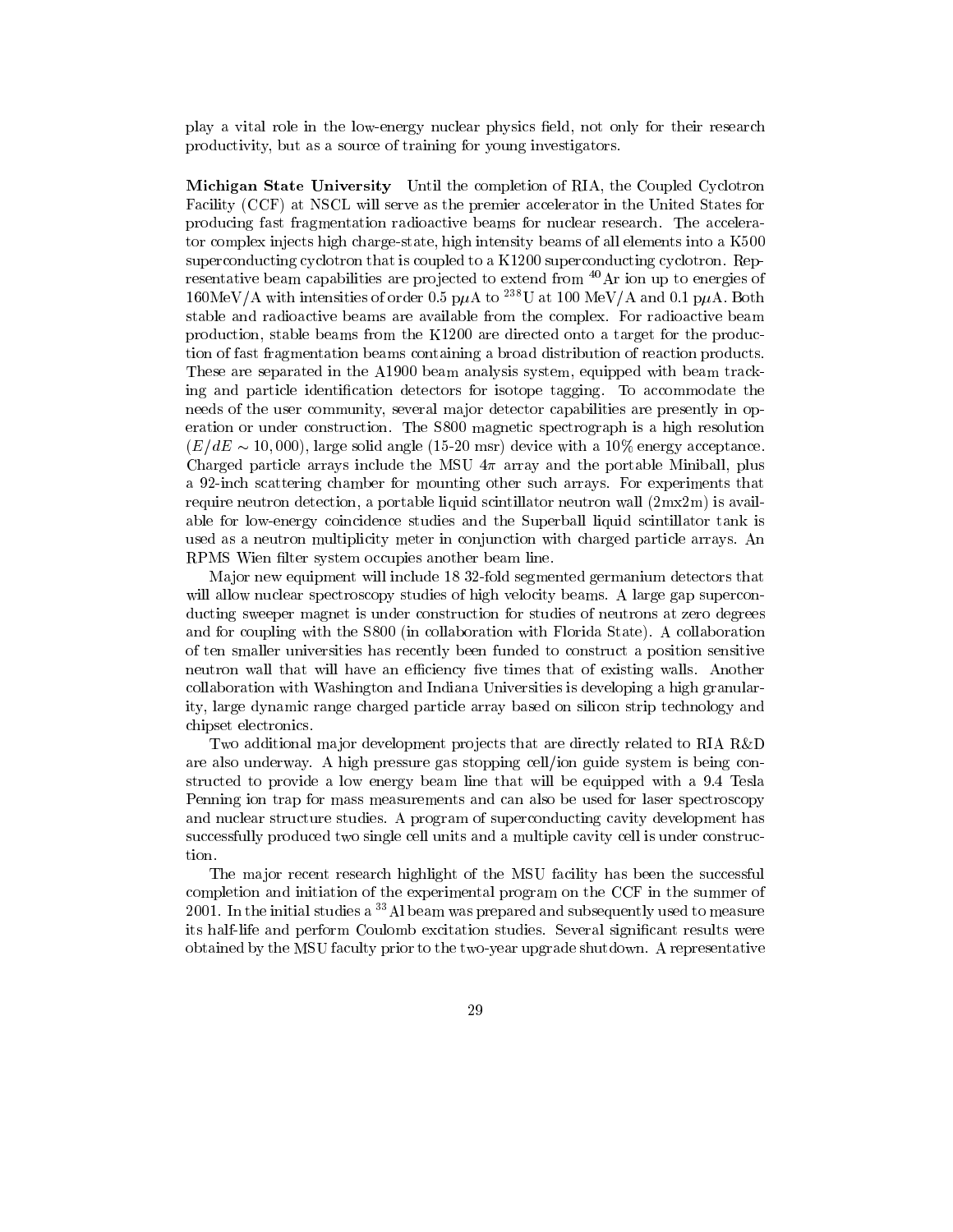sample of the extensive output from the laboratory includes: evidence for a subshell at  $N = 32$ , results suggestive of isospin fractionation in heavy-ion collisions, transverse flow measurements that showed the transition from attractive nuclear flow to repulsive flow due to high pressure, and  $\alpha + \alpha$  cross section measurements relevant to lithium synthesis in the early universe

The scientic program presently focuses on questions of nuclear structure and dynamics far from stability and carries a strong astrophysics component. The unique capabilities of the facility will be used to study directly decay and reaction mechanisms for nuclei along the rp- and the r-process path in the lower mass range. These experiments will help to develop the techniques necessary for the experimental astrophysics program at RIA. The operation of the facility will also be particularly important to address the technical and experimental problems associated with the fragment separated beams from RIA.

Florida State University Florida State University conducts a diverse program with a local emphasis on structure and reaction mechanisms. The accelerator facility consists of a 9MV tandem plus superconducting linac that produces stable beams ranging from hydrogen up to nickel ions with energies up to 10 MeV/A. Unique features of the facility are a dedicated  $^{14}$ C source and an optically-pumped polarized  $^{6,7}$ Li source. At present the laboratory is constructing a radioactive beam system that will accelerate beams of  $^{14}O$  and  $^{18}F$ . Nuclear spectroscopy measurements are conducted with a gamma-ray array consisting of three clover and 12 single crystal germanium detectors. A laser system exists for the study of atomic structure.

Research highlights obtained with the FSU accelerator include the first measurement of a complete set of rank 3 analyzing powers for  $\tau$ Li scattering and use of the <sup>14</sup>C(<sup>14</sup>C,p)<sup>27</sup>Na reaction to complete the first level scheme measurements for a T = 5/2 sd shell nucleus. The group also plays a strong role in the Gammasphere research program and is involved in collaborative experiments at MSU/NSCL, Jefferson Laboratory and RHIC.

University of Notre Dame The University of Notre Dame operates three Van de Graaff accelerators, of class JN, KN and FN, to study a wide range of problems in nuclear astrophysics, weak interactions, nuclear reaction mechanisms and structure. The unique operating capability at Notre Dame is the TWINSOL facility, which employs a dual solenoid/electrostatic separator to produce radioactive isotope beams. Low energy beams of  ${}^{6}$ He,  ${}^{7}$ Be,  ${}^{8}$ Li,  ${}^{8}$ B,  ${}^{14,15}$ O and  ${}^{17}$ F have been accelerated at intensities of  $10^4 - 10^6$  particles/s. Primary detector apparatus includes several gamma-ray detectors, including several 55% efficient germanium detectors and a pair of Ge clover detectors, a general purpose scattering chamber and ancillary detector systems.

Nuclear astrophysics research has focused on several areas, e.g. the CNO cycle, break-out reactions from the CNO cycle, reaction rates for the rp process, reactions in stellar helium burning and the s-process. Structure studies have been performed with radioactive beams using TWINSOL to investigate the level structure of  ${}^{66}$ Zn. As part of the reactions program, the emphasis has been on sub-barrier fusion reactions with <sup>6</sup>He and studies of the proton-halo nucleus <sup>8</sup>B. The  $\beta$ -decay of <sup>8</sup>B and the associated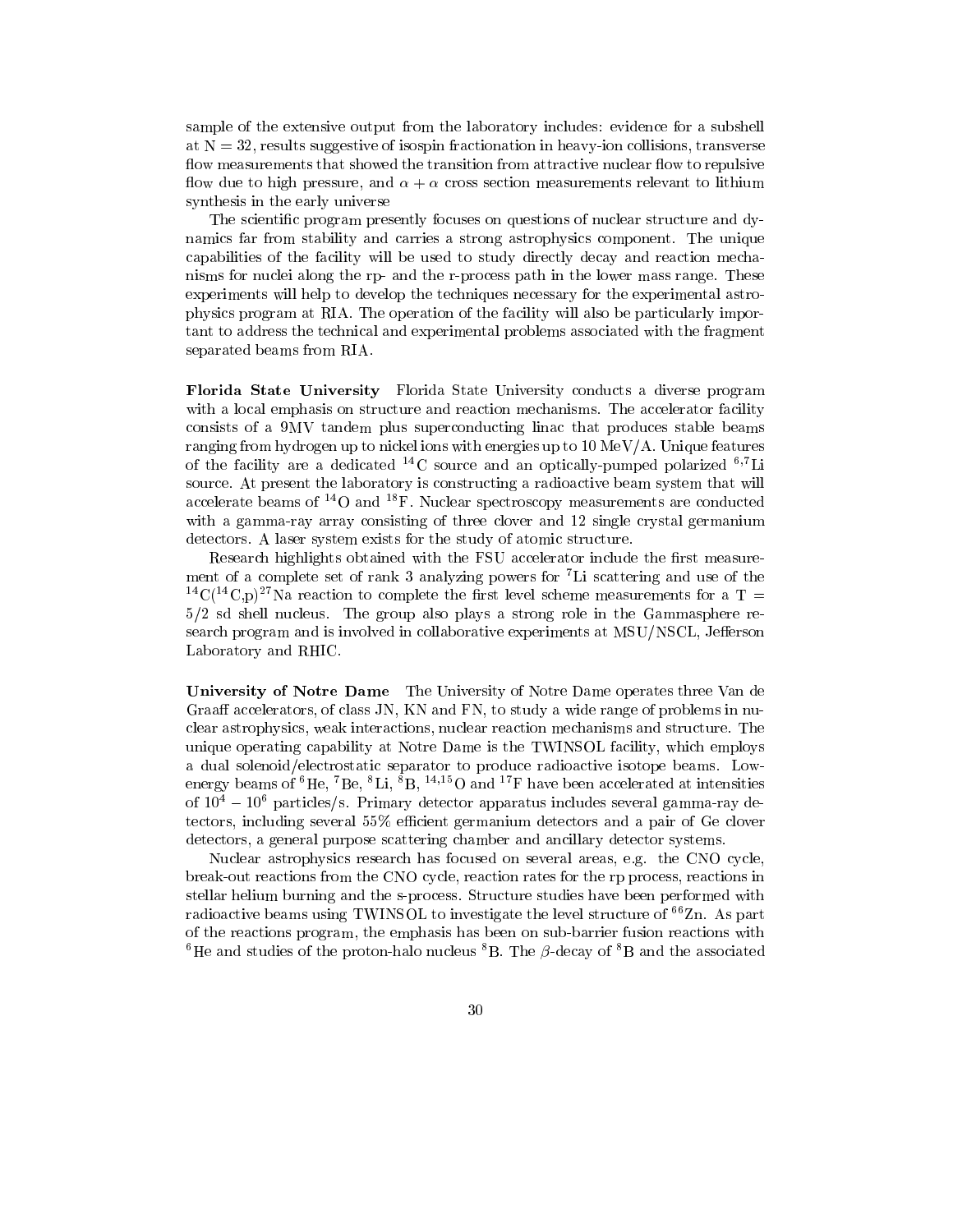neutrino spectrum has been studied in order to search for new components of the electroweak interaction. The Notre Dame faculty are also active users of numerous other facilities, including the DOE low energy facilities, NSCL/MSU and many other facilities world-wide.

State University of New York at Stony Brook The Stony Brook program emphasizes weak interaction physics with laser-trapped Fr atoms and nuclear structure at high spin. These experiments utilize a 9 MV tandem accelerator coupled to a superconducting linac capable of 10 MeV/A for light ions and 6 MeV/A for  $A < 90$ . To meet the specialized needs of the Fr research program, the linac is capable of 0.5  $p\mu A$  beams of 100 MeV oxygen and fluorine ions, in order to generate a secondary beam of low energy francium ions of intensity  $10^7$ /s. The francium beam is subsequently focused by a series of electrostatic lenses into an atom trap for weak interaction studies.

Research with the trapped Fr atoms at Stony Brook is a unique project that utilizes a signicant fraction of the accelerator time. There is also a strong atomic physics component of this program. Isotopes of  $208-212$  Fr have been trapped and studied thus far as part of an effort to make systematic measurements of these radioactive alkali metal atoms. At this stage, the group has reached a quantitative understanding of the atomic structure of Fr and is preparing a systematic study of the anapole moments.

The structure program is primarily conducted using Gammasphere with a strong local component with in-house gamma-ray facilities. Recent work has been on band termination in the mass 110 region, and the Stony Brook group has also led the effort to discover and characterize chiral bands.

# 4.3 Non-US facilities

Research efforts in nuclear structure physics and astrophysics are carried out worldwide with a similar science focus as in the US. The main facilities that compete and complement the present US program are found in Canada, Europe and Japan. In Canada the effort is focused in the ISOL-based radioactive beam facility ISAC, which is providing beams of light radioactive isotopes up to an energy of  $1.5 \text{ MeV/A}$ , mainly for astrophysics studies. No ma jor facility based solely on stable beam operations is available presently in Canada. In Europe, the effort on nuclear structure physics and astrophysics is carried out in several national facilities that employ both stable and radioactive ion beams over a broad energy range. A major effort is underway in Europe to construct two types of radioactive beam facilities, one relying on the high-energy fragmentation technique, proposed by GSI and operating up to  $1.5 \text{ GeV/A}$  beam energy, and the other based on the ISOL concept, i.e. the EURISOL project. In Japan the main effort is spent on the operation and construction of the RIKEN facilities for fast radioactive beams, with some effort on low-energy nuclear physics in Osaka.

Canada The Isotope Separation and Acceleration (ISAC) facility at TRIUMF is presently starting operation and the first radioactive beam test experiments with  $^{21}$ Na have been successful. ISAC will soon provide one of the major opportunities for experiments with low-energy radioactive beams in the fields of nuclear physics, astrophysics,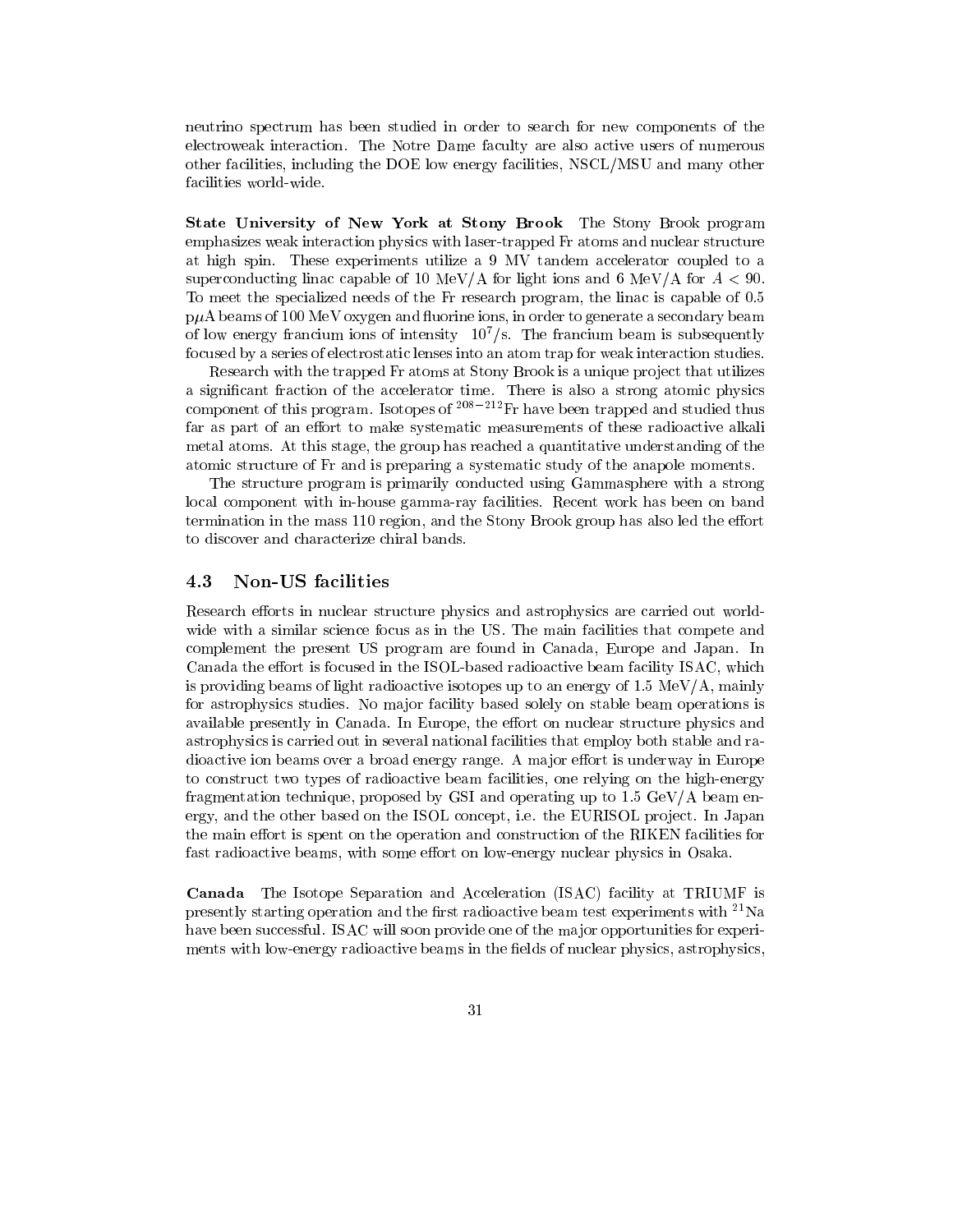materials science and nuclear medicine. It offers an interesting opportunity for US users prior to construction of RIA. ISAC employs a 500 MeV proton beam coupled to a thick target and ion source ISOL system. It is therefore expected to be able to produce high-intensity beams of both neutron-rich and neutron-deficient nuclei over the entire nuclear chart. The phase I ISAC post-accelerator will be able produce all these beams at keV energies and with  $1.5 \text{ MeV/A}$  energy for ions up to  $A=30$ . The recently approved upgrade ISAC II will extend the mass range of ions up to  $A=150$  and the final energy is increased to about  $6.5 \text{ MeV/A}$ . The ISAC II acceleration scheme utilizes the existing RFQ and a new pre-stripper drift-tube linac coupled to a superconducting linac for the post-stripper section. The ISAC II upgrade is planned to become operational in 2005-2007.

There are clear opportunities for the US low energy nuclear physics community to become involved in several projects both at the technical and physics levels. Physics experiments both for ISAC I and II offer first-hand experience both to sustain and build a future US community to fully exploit RIA. US teams would also benet from involvement in both the target-ion source and accelerator developments of ISAC II and associated experimental instrumentation.

Europe In low-energy nuclear physics, Europe provides several small university or medium scale national facilities. Thirteen such facilities are now operating under the umbrella of the European Union, which provides direct support for the access of users to these facilities. In its 1997 Long Range Plan NuPECC emphasized the need for a network of stable beam facilities to complement the science to be done with radioactive beams. Those facilities are GSI with its UNILAC accelerator and the 18 Tm synchrotron; GANIL with its coupled cyclotron facility; the tandem-linac combination (ALPI) in Legnaro (Italy); the tandem accelerator Vivitron in Strasbourg (France); the sites of the EUROBALL gamma-ray array; the heavy ion cyclotron at Jyvaskyla (Finland); the superconducting cyclotron in Catania (Italy), and the superconducting cyclotron AGOR in Groningen (The Netherlands). In eastern Europe additional opportunities exist at the Flerov Institute in Dubna (Russia) where two U400 cyclotrons provide heavy ion beams over a broad energy range. All these facilities carry out low-energy nuclear physics studies on structure and reactions with increasing emphasis on the studies of nuclei far from the valley of stability.

Several accelerator centers are now operating or under development that are focussed on radioactive beams. At the high energy regime GSI and GANIL are already producing beams by fragmentation reactions at 1 GeV/u and 70 MeV/u, respectively. Presently GSI can produce beams up to uranium and GANIL up to Sn. At low energy, the ISOL-type pilot facility at Louvain-la-Neuve has been operating since 1989, focusing on nuclear astrophysics in the light-element sector. There is a broad range of the first generation ISOL facilities in the design or construction phase using a variety of driver and post accelerator combinations. The SPIRAL facility at GANIL employs the heavy-ion fragmentation reactions coupled to a  $K=265$  MeV cyclotron post accelerator. It has now become operational, has delivered its first beam,  $^{18}$ Ne, and will be able to provide radioactive beams up to about  $A=70$  near or above the Coulomb barrier. The ISOLDE/CERN facility (Switzerland) provides the site for the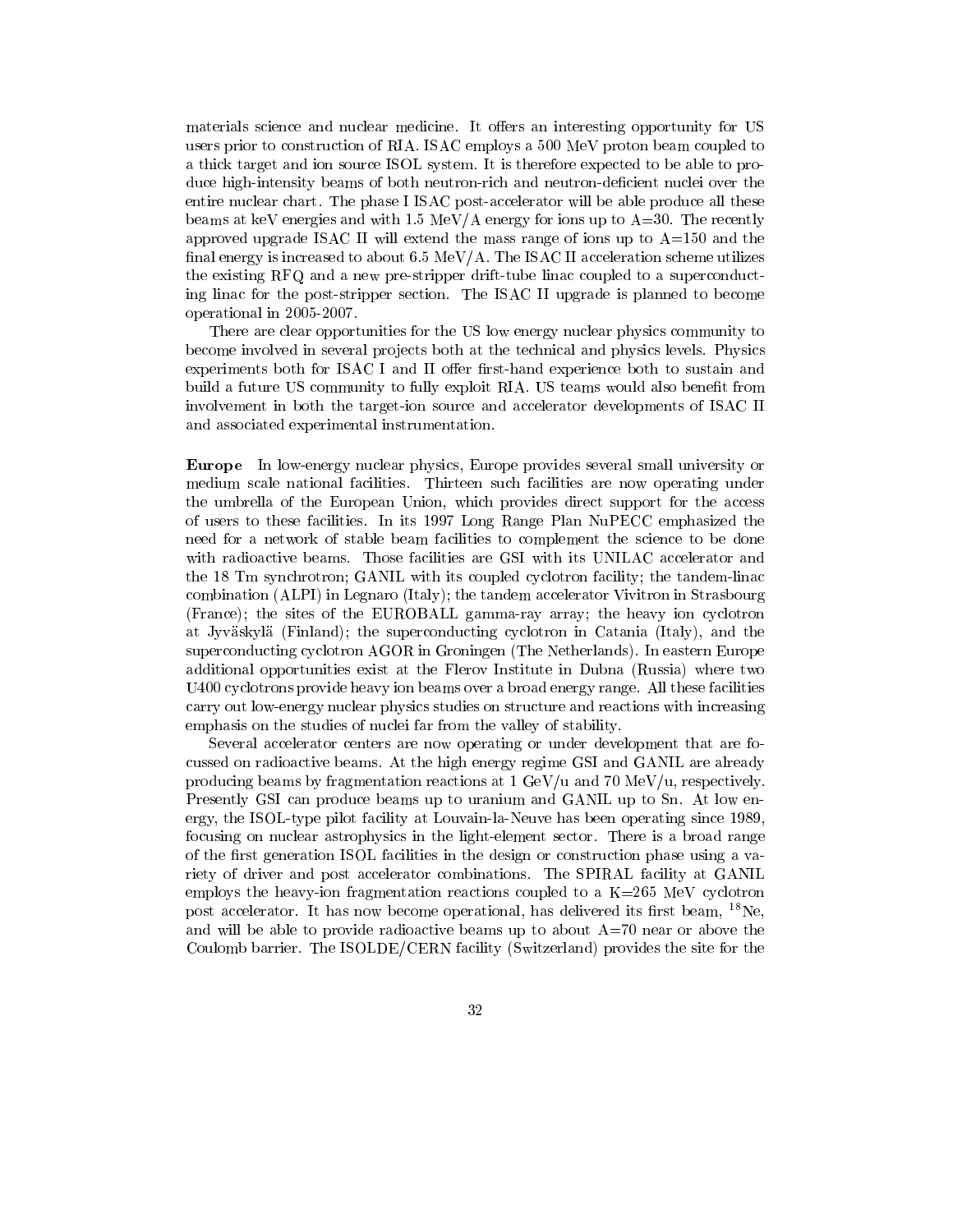REX-ISOLDE experiment. ISOLDE employs 1.4 GeV protons from the PS Booster and produces intense beams of radioactive ions of about 70 elements and 700 isotopes. The REX-ISOLDE setup relies on a novel charge breeding concept based on a coupled Penning trap and an electron beam ion source together with a 2.2 MeV RFQ linac system as a post accelerator. The charge breeding concept has been demonstrated to work with a nearly  $10\%$  efficiency to reach the needed m/q ratio of 4-5. The first experiments employing a neutron-rich <sup>26</sup>Na beam have recently commenced.

In addition, there are several projects in the planning or construction stage. They include the EXCYT project at the  $\text{INFN}/\text{LNS}$  in Catania (Italy) that is based on a cyclotron as a driver and a 15 MV tandem post accelerator; the MAFF (Munich Accelerator for Fission Fragments) project is using the high-flux reactor (FRM-II) as a driver and a linac post accelerator; the proposed SPES project in Legnaro (Italy) utilizing a 10-100 MeV/A p/d linac as a driver and the existing ALPI accelerator for post acceleration; the proposed upgrade of SPIRAL to include fission product beams at GANIL (France), and the proposed CASIM project at Daresbury (UK) utilizing the 200 MeV H cyclotron as a driver and the superconducting linac as a post accelerator.

Following the recommendation of the Long Range Plan of NuPECC(1997), several  $R&D$  efforts have been initiated in order to improve the overall concepts for radioactive beam facilities as well as to provide strong basis for the forthcoming second generation facilities. The overall R&D support from the EU alone is of the order of 15 M\$ in the period of 1998-2004. These R&D projects have dealt with topics such as gamma-ray tracking, focal plane detectors, ion cooling and trapping, instrumentation for fragmentation experiments, high-power targets and ion sources, gas catcher technique and charge breeding.

Concerning the future second generation radioactive beam facilities, two options are being investigated or proposed in Europe. GSI has submitted a proposal to become a ma jor international facility that takes into account the broadened scope of the physics of the strong interaction and in fundamental many-body systems. The new facility consists of a 100/200 Tm synchrotron double-ring and a system of associated rings for beam collection, cooling, phase space optimization and experimentation. A key feature of the facility will be the generation of intense, high-quality secondary beams, in particular beams of short-lived nuclei and anti-protons. For radioactive beam production the goal is to produce primary ion beams of all elements from hydrogen to uranium with intensities that are up to two orders of magnitude larger than the present ones, i.e. more than  $10^{12}$  ions/s. In this high-intensity mode, the beam energy is variable up to  $1.5 \text{ GeV/u}$ . The proposed exotic-nuclear-beam facility consists of a super-conducting two-stage fragment separator (Super-FRS) that serves the double storage ring system, Collector Ring (CR) and New Experimental Storage Ring (NERC), including an intersecting electron ring (eA collider), as well as high- and low-energy experimental areas.

Another concept under development is the ISOL-based facility EURISOL. This site-independent EU-funded  $R&D$  project has the objective to prepare a conceptual lay-out of the second generation ISOL-based radioactive ion beam facility, to identify synergies and R&D needs on key technologies as well as to establish a cost estimate for such a facility. A report on this project, involving ten European laboratories and coordinated by GANIL, is due in September 2002.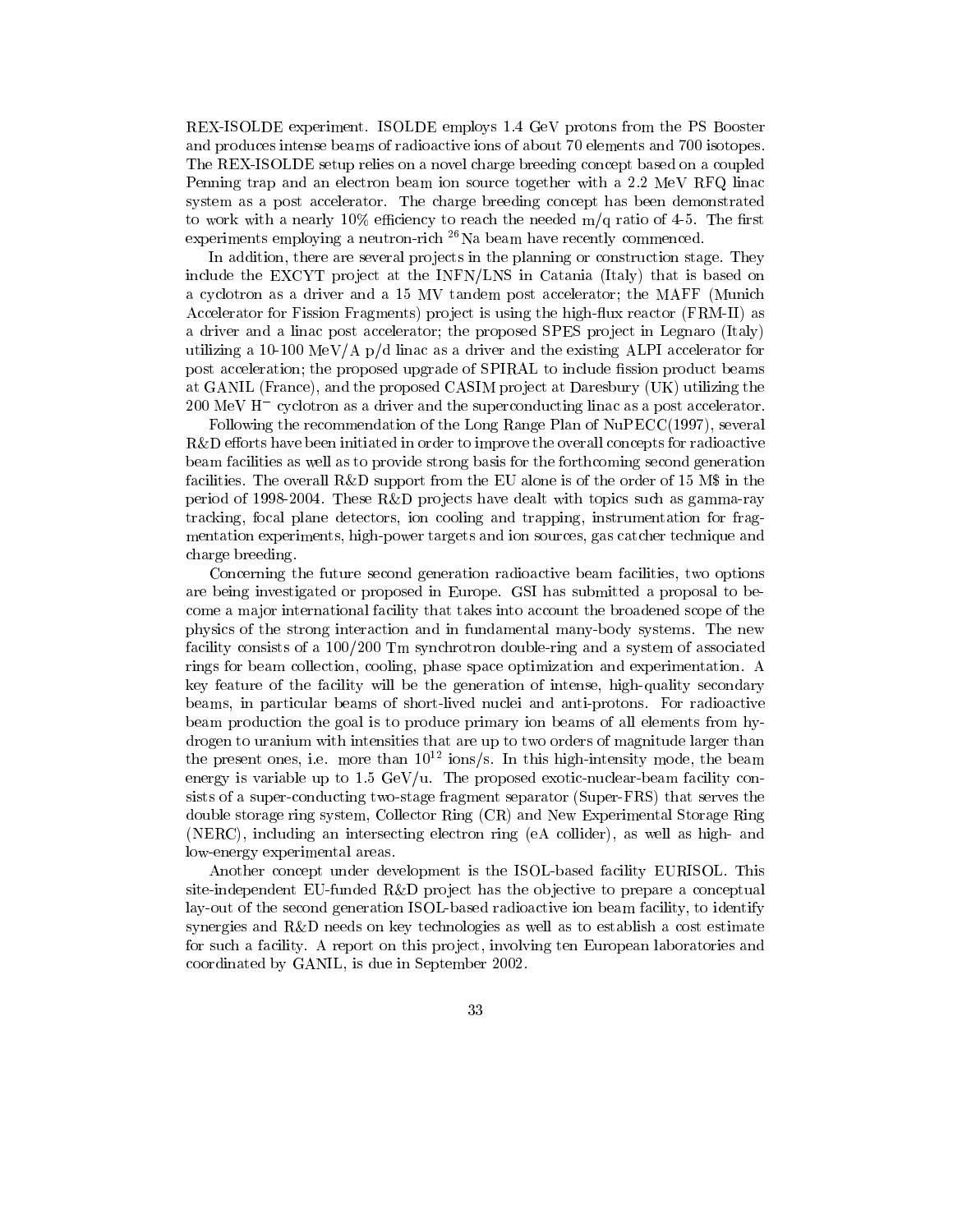These European projects offer real opportunities for collaborative efforts with US scientists within a wide range of topics from the lowest energies to fragmentation. In fact, several collaborative efforts are already underway, including the the gas-catcher pro ject, which is a collaboration of nine institutions led by Argonne.

Japan Low-energy nuclear physics and nuclear astrophysics in Japan is mainly carried out in two facilities at Osaka and RIKEN in Tokyo. The Osaka University (RCNP) operates a K400 cyclotron for high-resolution experiments on nuclear structure and reactions. At present RIKEN has a heavy-ion accelerator complex consisting of a K540 ring cyclotron (RRC) and several different types of the injectors: a variable-frequency Wideroe linac and a K70 cyclotron.

To develop further these fields of science, the RIKEN Accelerator Research Facility (RARF) has undertaken construction of a Radioactive Ion Beam Factory (RIBF) as a next generation facility that is capable of providing the intense Radioactive Ion (RI) beams over the full range of atomic masses. The new facility will add new dimensions to the RARF's existing capabilities mentioned above. Moreover, its projectile-fragment separator (RIPS) provides intense light-atomic-mass RI beams. In the factory, a cascade of a K520 fixed-frequency ring cyclotron  $(fRC)$ , a K980 intermediate-stage ring cyclotron (IRC) and a K2500 superconducting ring cyclotron (SRC) will be a postaccelerator for the existing RRC. This new cyclotron system will be able to boost the RRC's output energy up to 400 MeV/nucleon for light ions and 350 MeV/nucleon for very heavy ions. The goal of the beam intensity is higher than  $1p\mu A$ . As in the existing RIPS, RI beams will be generated mostly by projectile fragmentation. In addition, fission of a uranium beam will be used for the production of very neutron-rich isotopes in the medium mass region. A BigRIPS will be installed to generate RI beams with much larger magnetic rigidity. The RIBF includes the multi-use experimental storage rings (MUSES) consisting of an accumulator cooler ring (ACR) and an electron-RI beam collider. MUSES willallow various types of next-generation experiments: electron scattering on unstable nuclei, precision mass measurements, and atomic physics with cooled electron beams. In the original MUSES project, ion-ion merging or head-on collisions and X-ray spectroscopy of unstable nuclei are also planned.

The fact that RARF will become operational in 2005 could make participation in the RIKEN program very attractive to the US community.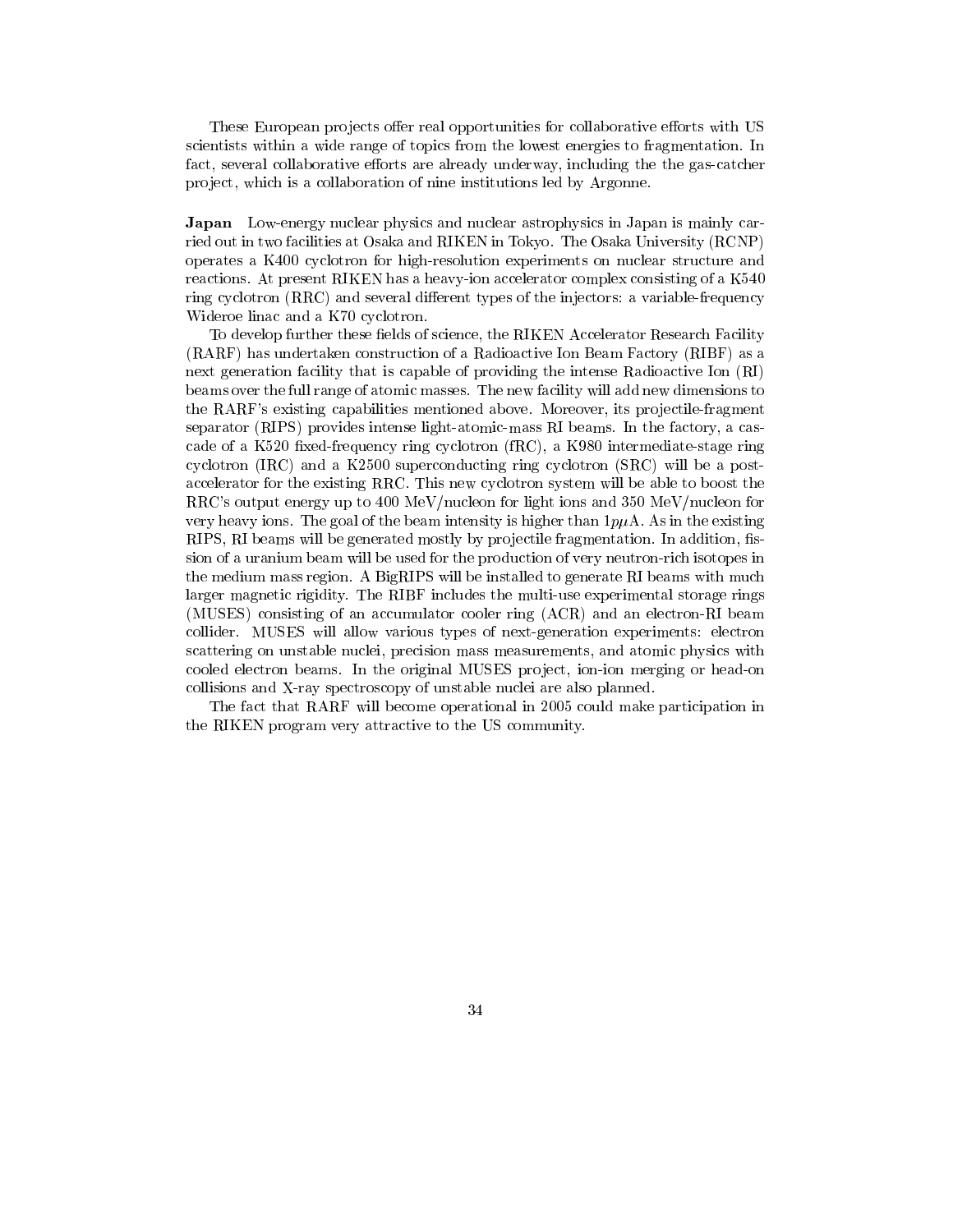### 5 New Initiatives 5

Several important new initiatives have been identified in Low Energy Nuclear Physics as outlined in the 2001 NSAC Long Range Plan. These include the Rare Isotope Accelerator (RIA), which is recommended as the \highest priority for ma jor new construction" and a major new national gamma-ray detection facility based on the novel concept of gamma-ray tracking. A brief introduction and discussion of essential research and development issues presently relating to RIA and the gamma-ray tracking detector are contained below.

# 5.1 RIA and essential R&D

The construction of the Rare Isotope Accelerator, RIA, has been identied in the 2001 NSAC long range plan as the highest priority construction project for the nuclear physics community. The basic RIA concept was developed by the NSAC ISOL Task Force (the Grunder Committee) and has been discussed in the final report of that committee. The present RIA concept is an evolution of the Advanced ISOL Facility that was endorsed in the 1996 Long Range Plan, together with the NSCL upgrade, as the highest priority for new construction by the nuclear physics community. While the RIA project has not undergone a formal cost and operations review, the total project cost is estimated to be about 800 M\$ with an annual operating budget of 75 M\$. This cost design has been reviewed by the Harrison committee and was judged in the report to NSAC as "essentially stable" and within scope.

The RIA concept utilizes both projectile fragmentation and ISOL techniques to optimize the variety of high intensity radioactive beams available. This is a novel concept that offers a range of scientific opportunities far beyond those available at existing or proposed facilities world-wide. The construction of RIA based on this concept would ensure a leading role of US nuclear science for several decades. However, the construction and operation of RIA pose formidable technical challenges to the community that must be addressed by a strong R&D program.

The RIA design is centered around a heavy ion multi-beam LINAC driver accelerator formed by short, independently-phased, superconducting rf cavities and providing 400 kW beams from hydrogen up to Pb at energies  $>$ 400MeV/u. New concepts in ECR source technology would allow Uranium beams up to 400 kW by producing up to  $30^+$  U ions with high intensity feeding into an RFQ injector and the subsequent low- $\beta$  acceleration stage. Final acceleration is provided by a sequence of stripper sections and medium- $\beta$  and high- $\beta$  superconducting LINAC stages. The secondary radioactive isotopes are generated in the production target by a flexible range of reaction mechanisms: projectile fragmentation, projectile fission, target spallation, and target fragmentation. Production can be further enhanced by neutron-induced fission techniques. Fast secondary beams  $(<500 \text{ MeV/u})$  are typically produced by in-flight fragment separation and will be available for experiments in a high energy area.

A wide range of experimental techniques is being developed and optimized at the Coupled Cyclotron Facility at NSCL/MSU, which already provides a large range of lighter mass fragment-separated radioactive beams for the nuclear physics community. Low energy radioactive beams can be generated by ISOL techniques by target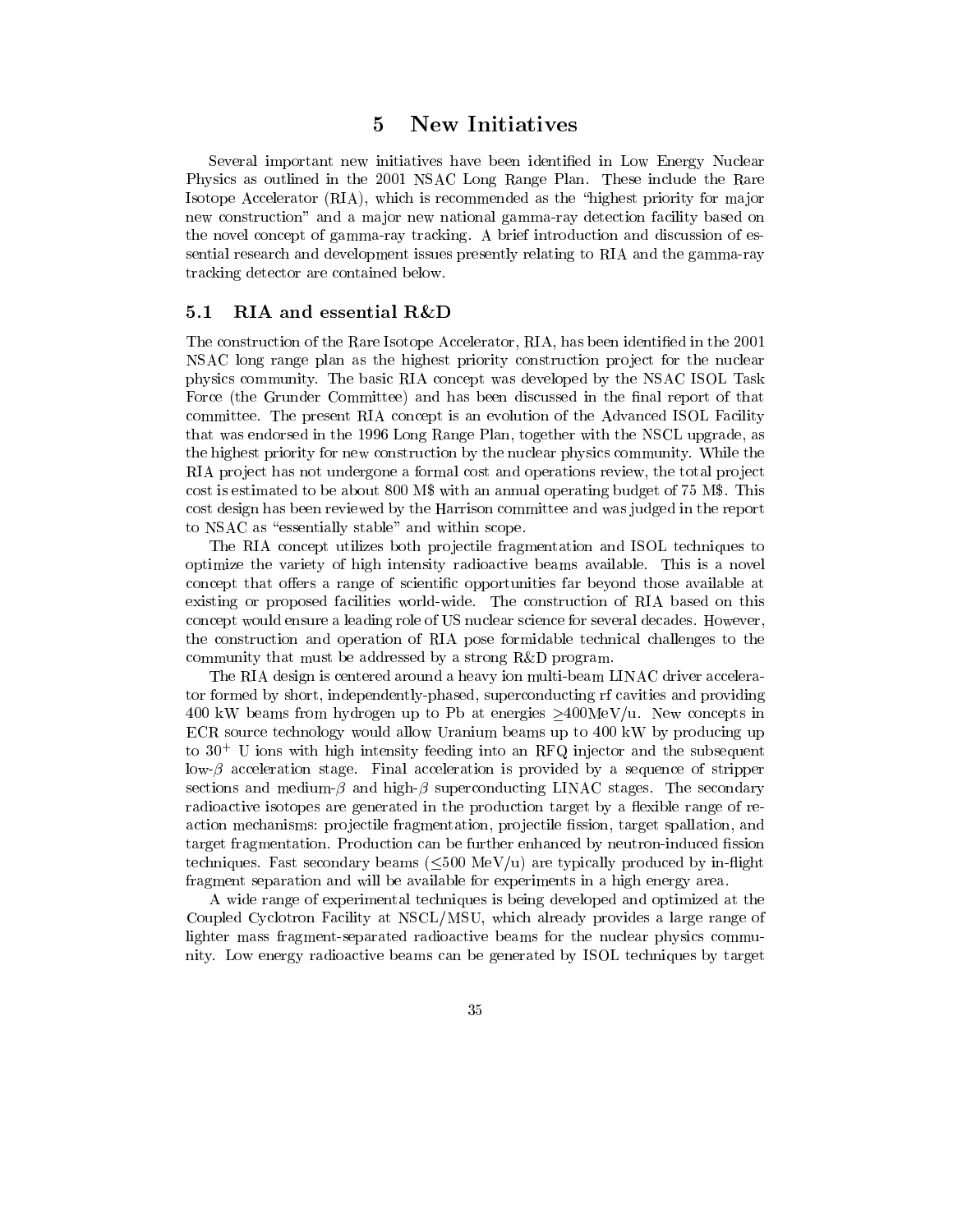spallation or fragmentation. The RIA concept utilizes the alternative technique of gasstopped fragment-separated beams to optimize the production rate for a wide range of isotopic species. The radioactive species are extracted as low energy ions  $\leq 100 \text{keV}$ ) that can be studied using trapping via laser spectroscopy techniques, or alternatively post-accelerated up to 1MeV/A for low energy astrophysics experiments. They can be further accelerated with a second post-accelerator LINAC to  $\leq 15$ MeV/A for nuclear structure and reaction physics experiments.

The technical realization of RIA depends on the immediate availability of funds to support signicant R&D on accelerator and target technology as well as on experimental techniques and equipment. RIA R&D includes the test of critical new technologies to assure optimum performance. It also includes the development and prototyping of RIA sub-systems (for example accelerator modules) prior to the production and assembly phase to assure cost and schedule requirements can be met. RIA R&D also includes tests for critical components that may affect or limit the general performance of the facility, such as the high power target systems, the gas-stopper design, and the extraction and ion-source systems. Finally, RIA R&D includes the development and optimization of experimental methods and techniques, as well as the development of detectors, recoil separators and data handling systems.

An impressive collaborative effort for RIA R&D has already been developed at US, Canadian, and European laboratories addressing a wide range of critical components. The national RIA R&D program is coordinated for the DOE by the Marx Committee, which is responsible for providing guidance in the allocation of available funds. Many of the DOE- and NSF-funded national laboratories and facilities are involved in RIA  $R&D.$  One key effort is focused on the source for the RIA driver accelerator. The overall intensity for RIA beams is limited by the efficiency of the primary ECR source. The heaviest beam for the RIA driver is uranium at a charge state of 30<sup>+</sup> and an intensity of  $4x10^{13}/s$  for injection into the RFQ. These requirements are most demanding in terms of ECR source performance. A prototype for the RIA ECR source is the VENUS ECR source under construction at LBNL. A second major effort is focused on accelerator design. ANL has an intense research program focused on the development and design of the driver LINAC drift tube cavities as well at the RFQ post acceleration structure for astrophysics experiments. Jefferson Laboratory also participates in the development and testing of drift cavities for the high  $\beta$  section of the driver LINAC. Efforts in developing a windowless liquid lithium target for the heavy uranium beams are presently underway at ANL.

Particular attention is also necessary for the subsequent gas catcher and ion guide design for stopping the fast fragmentation products. Again both ANL and NSCL collaborate on developing and testing the necessary components. Test experiments for gas stopping are being performed atthe GSI heavy ion accelerator in Germany. Target release studies for ISOL beams are presently performed at the HRIBF facility at Oak Ridge National Laboratory, which is also involved in the development of improved ECR source designs for the secondary beams. Further developments at HRIBF include a time-ofight system for isobar separation of reaction products.

RIA also needs to be fully outfitted with state-of-the-art detector and magnetic separator equipment to address the wide range of proposed experiments. Development of the necessary equipment and of experimental expertise for RIA is a crucial part of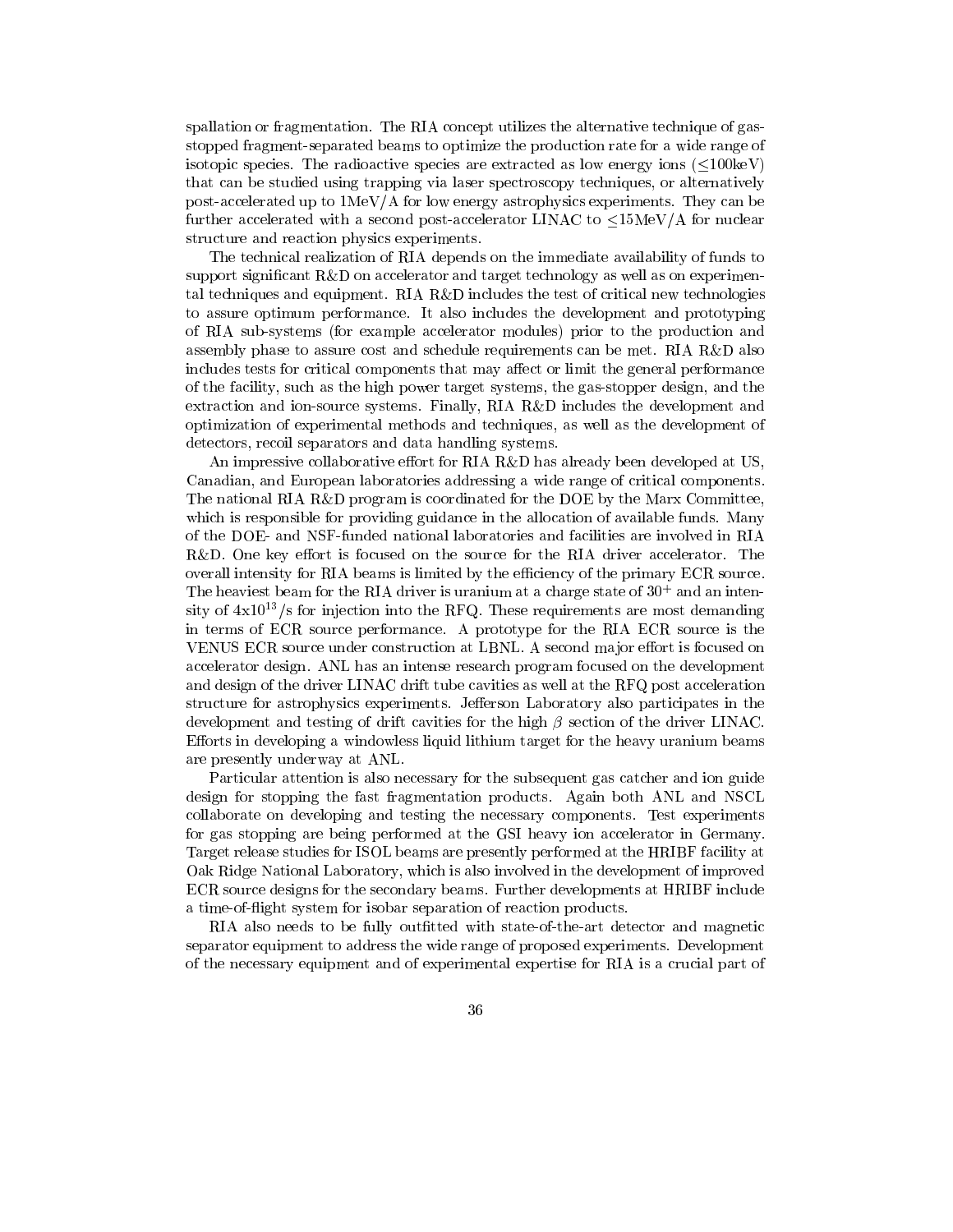the RIA  $R\&D$  effort.

Existing facilities in Europe and on the North-American continent offer broad opportunities that are increasingly utilized by the community. The HRIBF facility at Oak Ridge is based on the ISOL concept. It is a prime site for the development of experimental equipment using a variety of neutron-deficient and neutron-rich radioactive beams for nuclear astrophysics and nuclear structure studies. An alternative is Canada's ISAC facility at TRIUMF, which promises a wide range of ISOL-produced, lower energy, post-accelerated beams for nuclear astrophysics measurements. The DRAGON separator for recoil detection provides an outstanding opportunity for probing the limits of nuclear astrophysics experiments with radioactive beams. The coupled cyclotron facility at the NSCL/MSU on the other hand offers optimal conditions for developing experimental techniques and methods for fast fragmentation-based radioactive beams.

# 5.2 Gamma-Ray Tracking

In all fields of scientific endeavor, important discoveries are often made by capitalizing on promising breakthroughs in technology. An example is provided by the major advances in gamma-ray detection devices culminating in Gammasphere in the US and Euroball in Europe. The influence of these arrays has been enormous and the data they are providing is leading to a vastly deeper understanding of the rich structure and behavior of the atomic nucleus. Gammasphere was the first national gammaray facility in the US (1995) and will continue to have a profound impact on nuclear structure research for many years to come as a prime focus for the US and world-wide nuclear structure community.

While the present state-of-the-art detector arrays, which consist of large volume germanium crystals surrounded by a suppression shield, have pushed this particular detector technology to its limit, it has become apparent that signicant further gains in sensitivity will be possible as a consequence of an innovative and new design paradigm utilizing the concept of gamma-ray energy tracking in electrically segmented Ge crystals. These new opportunities have arisen from technical innovations made by the highly successful Gammasphere collaboration. The detector concept, which was mentioned in the 1996 Long Range Plan is called GRETA (Gamma-Ray Energy Tracking Array). It would contain about 100 co-axial Ge crystals each segmented into 36 portions and arranged in a highly efficient  $4\pi$  geometry. It is anticipated that GRETA would have  $\sim 100$ -1000 times the sensitivity of Gammasphere for selecting weak exotic signals while being of similar overall cost.

In addition, a detector technology based on segmented planar (strip) germanium detectors is also being actively pursued. Arranged into a box-like conguration, the GARBO (GAmma-Ray Box) design will be especially efficient for low-energy gamma rays and x-rays and is therefore an important complementary detector system rather than an alternative to the  $4\pi$  coaxial detector array described previously.

The improved sensitivity is due to the new technique of "tracking", which identifies the position and energy of gamma-ray interaction points in the detector segments. Since most gamma-rays interact more than once within the crystal, the energy-angle relationship of the Compton scattering formula is used to "track" the path of a given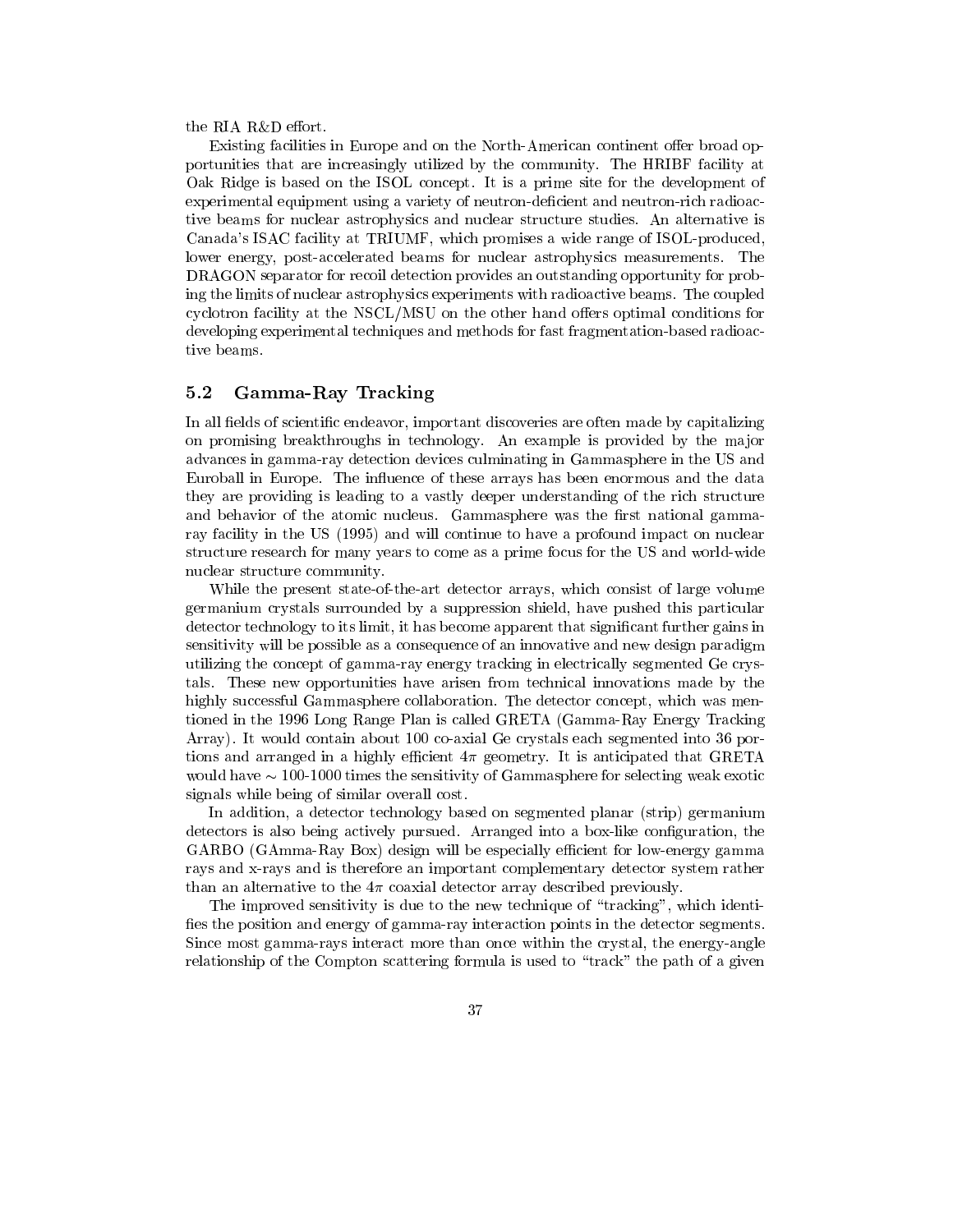gamma-ray. The full gamma-ray energy is obtained by summing only the interactions belonging to that particular gamma-ray. In this way there are no lost scatters into suppression shields (which cover nearly  $50\%$  of  $4\pi$  in Gammasphere) and so a much higher overall efficiency can be achieved. Other key design benefits of a highly segmented Ge array include high energy resolution, high counting rate capability, good position resolution which is critical for Doppler shift corrections since many experiments involve high recoil velocities, the ability to handle high multiplicities without a high double-hit probability, and the ability to pick out low-multiplicity events hidden in a high background environment. Of course, any final design would be optimized to take advantage of coupling with auxiliary detector devices, which continue to prove themselves of such value in Gammasphere and other gamma-ray experiments.

Many detailed  $R&D$  projects have been carried out since the 1996 LRP on all the main ingredients necessary to show that building a tracking detector array is now feasible. The Europeans have enthusiastically embraced this new technology, have made similar tests, and are moving ahead with plans to build a  $4\pi$  highly segmented Ge shell. In this country, numerous workshops have been held to discuss the compelling physics opportunities gamma-ray tracking detector systems would bring, as well as technical workshops from which working groups have been formed. A national Gamma-Ray Tracking Steering Committee has been established in order to coordinate the US effort.

The US nuclear structure community, which conceived of this next revolutionary step in gamma-ray detection capability, is therefore poised and eager to build a new generation of gamma-ray spectrometer with unsurpassed sensitivity. Of course necessary research and development still remains, for example, to obtain a three cluster module (which forms the basic "unit cell" of the system) and to perform cross crystal scattering tests, to prototype and test new digital readout electronic modules, to develop more advanced tracking algorithms, etc. While this work will carry on, there appear to be no technical show stoppers to building a  $4\pi$  tracking detector.

Such tracking detector systems will enable new classes of high resolution gammaray experiments in nuclear structure, nuclear astrophysics, and weak interactions at existing facilities and will become a flagship instrument at RIA. Such revolutionary technology will have enormous benets for the broader low energy physics community both prior to and during the RIA era, while holding the promise of important spinoff applications in other fields, such as, medical, environmental, security, and space exploration.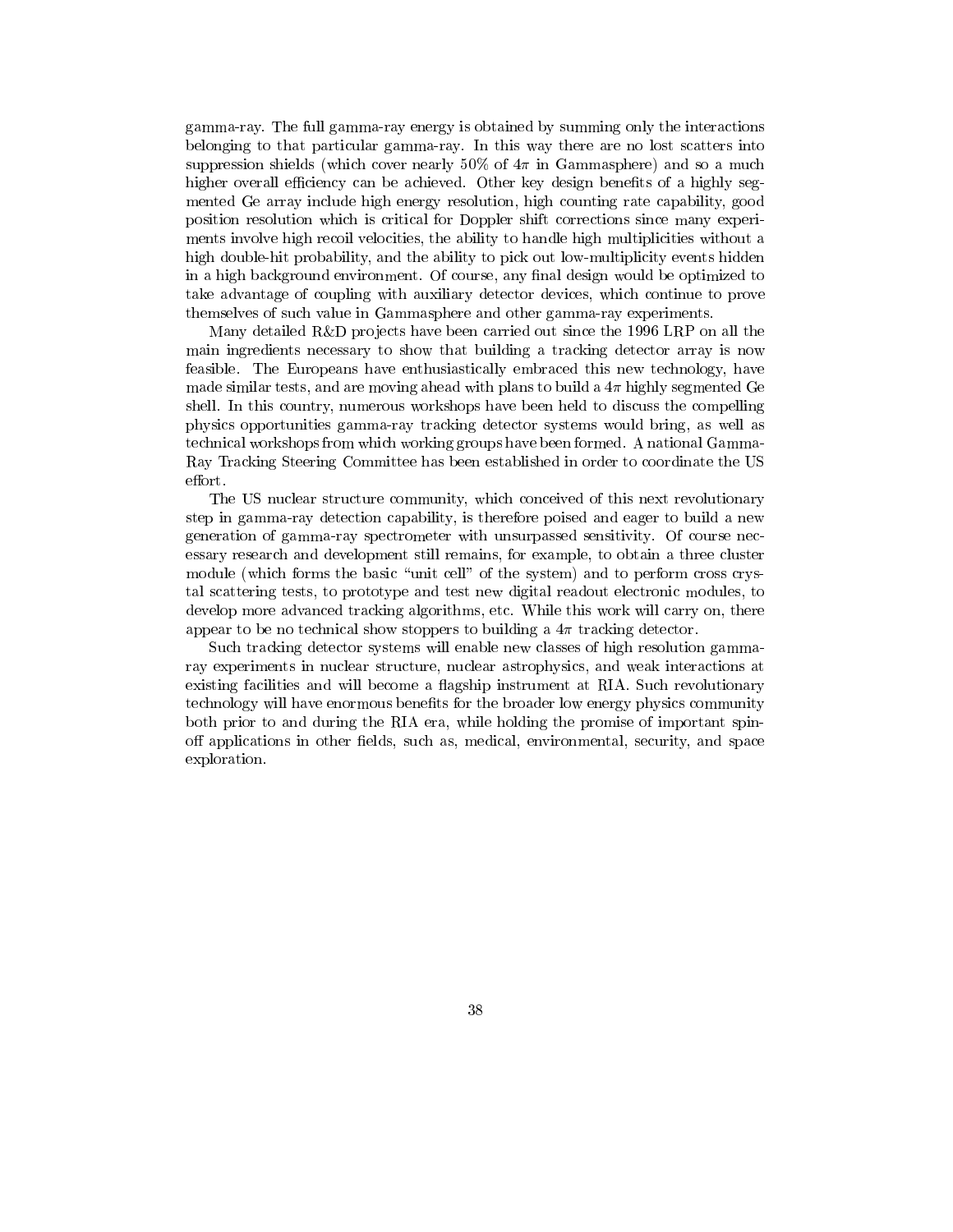### 6 Subcommittee Findings 6

The charge to the subcommittee (see Appendix B) requests that we address three questions posed by the funding agencies in the original charge to NSAC:

- 1. What scientic opportunities should be addressed and what facility and instrumentation capabilities should be used and developed, including those supported by NSF and outside the United States, in order to maintain a strong scientific program in the coming decade?
- 2. What opportunities can be pursued with funding at the FY 2002 Budget Request level (\$52.7 million) and an assumed constant level of effort into the out-years? What is the appropriate mix of facility operations, research, investments in instrumentation and RIA R&D that will be needed to optimally exploit these opportunities?
- 3. What are the priorities of the scientic opportunities that could be pursued with additional funds beyond this constant level of effort?

We will address each of these questions below. We note that the first question is very broad, and includes addressing programs beyond the existing DOE Low Energy Nuclear Physics Program. While the committee heard presentations from the NSF low energy facilities and from representatives of facilities in Europe, Japan and Canada, the bulk of our deliberations focused on the DOE facilities. Thus we will respond to this first question in broad terms, but present specific recommendations to the remaining questions, focused on the DOE Low Energy Nuclear Physics Program.

Before presenting our recommendations, it is useful to discuss some of the issues that led to our findings. In our interactions with the low energy nuclear physics community two issues were identied by the community as very important to the future direction of the field. We present these issues in the next section. Also, in attempting to formulate a detailed response to the above questions, the subcommittee found it useful to identify a set of *Guiding Principles* that helped form the basis of our recommendations. These principles reflect input we received from the facilities and the community as well as our own deliberations, and are presented below.

#### $6.1$ Issues Facing the DOE Low Energy Physics Program

Funding The funding level for the DOE Low Energy Nuclear Physics Program's national user facilities at ANL, ORNL and LBNL, as well as at the university-based facilities, has been approximately constant during the past three to four years. The cost of living increases during these years have seriously eroded the support for the research programs at these facilities, resulting in a reduction of both the staff and beam operations. All of the low energy facilities are delivering beams for research at levels well below optimum (by as much as  $\sim$  50% !). The accelerators at ANL and ORNL are shut down on weekends, while LBNL plans operation for only 25 weeks in FY02. The cost savings in reducing operations from 7 to 5 days per week operation are only  $\sim$ 10%, but the loss in beam availability for research is over 30%. As a result, experiments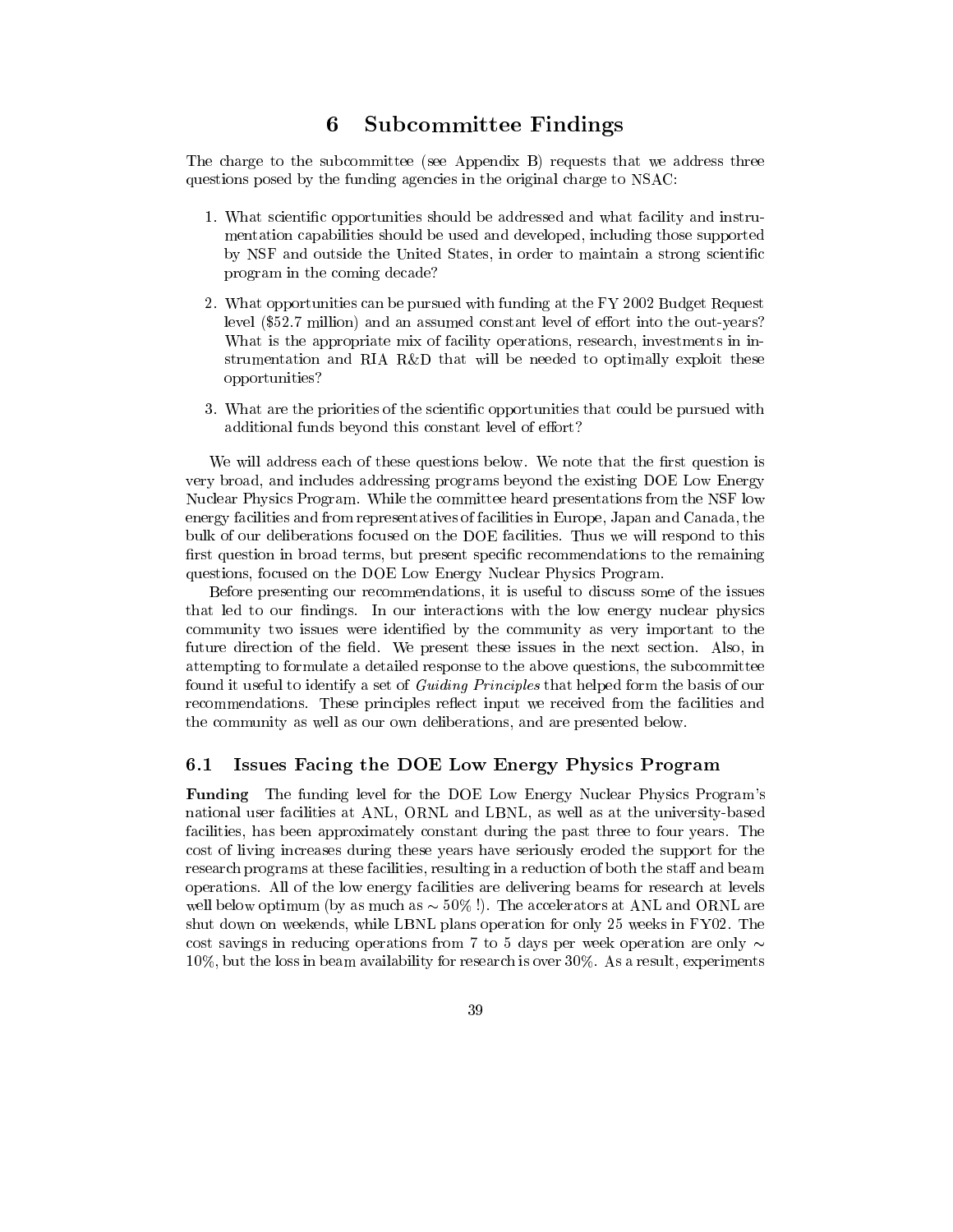with excellent scientific ratings are under considerable beam-time pressure, and other high-quality experiments cannot even be conducted. A 15% increase in the funding level of the low energy nuclear physics program is required to operate and utilize the facilities at the optimum level.

RIA Mission CD-0 A large fraction of the low energy nuclear physics research community is on an exciting research path that will lead to the next-generation RIA facility. This facility has been given the highest priority for major new construction in the FY01 NSAC Long Range Plan. The community is now waiting for the DOE to make a formal determination (referred to officially as CD-0) that RIA is critical to its ability to carry out its basic research mission in Nuclear Physics. The committee notes that approval for CD-0 resides in the Office of the Secretary of the DOE for projects of the scale of RIA. Once this determination has been made it will be possible for this community of about 700 scientists in the US to plan its accelerator and instrumentation development activities and scientific research programs efficiently. It will also help in attracting young physicists into this field. While several young experimental physicists have recently entered this field, there appears to be shortage of young low energy nuclear theorists.

### $6.2$ 6.2 Guiding Principles

The over-riding principle that the subcommittee adopted was a general endorsement of the recommendations of the 2001 LRP. This support for the 2001 LRP thus guided our considerations of both RIA and the utilization of the existing facilities. The Guiding Principles then are:

• RIA is essential for the vitality of the low energy nuclear physics community.

To insure a timely construction for RIA, considerable R&D is essential. The bulk of the funding for RIA R&D comes from the existing Low Energy Nuclear Physics program. Maintaining the momentum for RIA requires a modest increase in the present level of funding for R&D in the near term, and further increases in R&D following CD-0. In addition, new state-of-the-art instrumentation and techniques must be developed in preparation for the RIA era.

 The low energy nuclear physics community must maximize its scientic output in the pre-RIA era.

The Low Energy Nuclear Physics Program should strive for the costeffective utilization of existing facilities while maintaining enough flexibility to address exciting new initiatives. The community must focus on world-class capabilities provided by accelerators providing both stable beams and radioactive species produced by in-flight fragmentation and ISOL techniques. New experimental instrumentation provides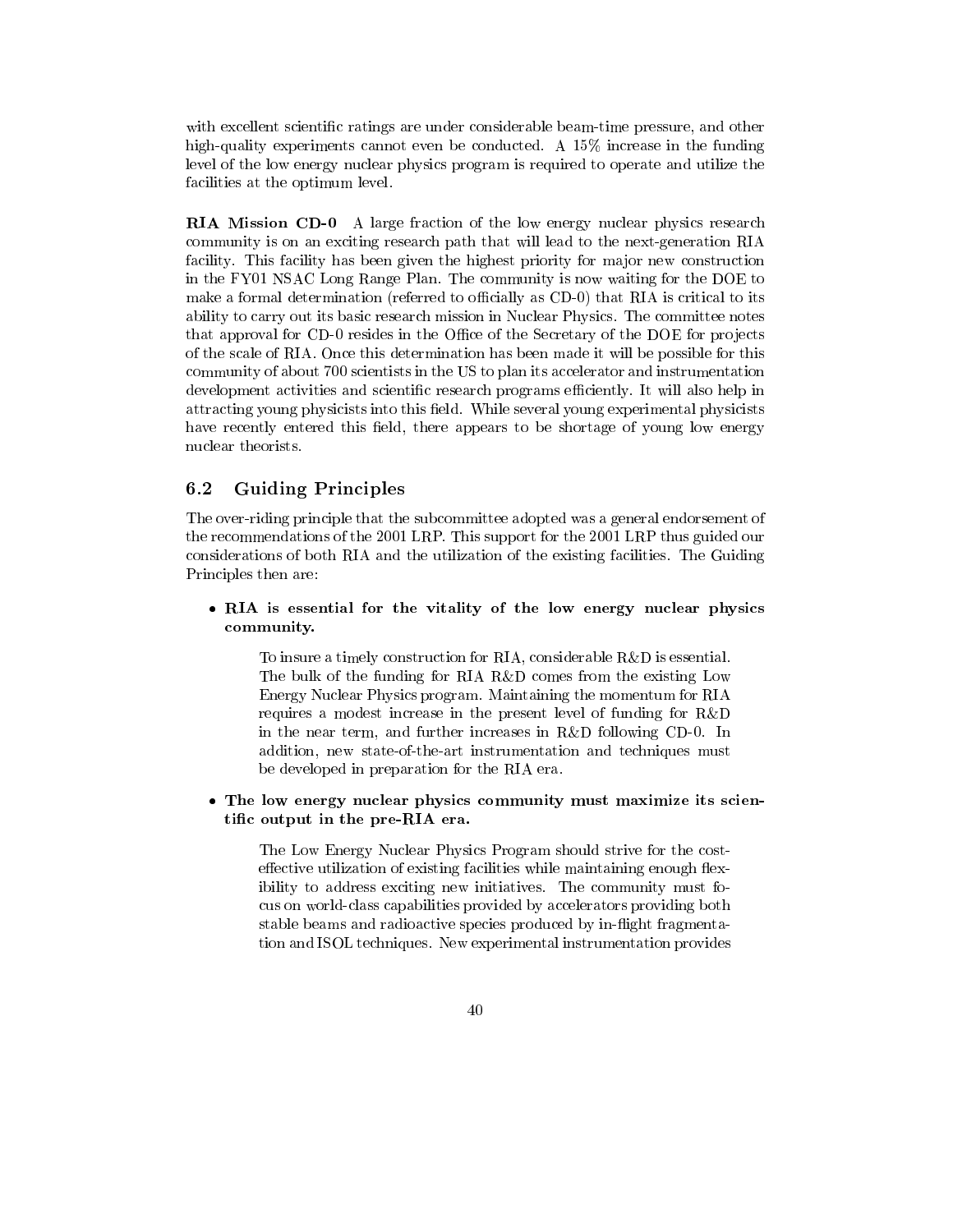critical capabilities and should be supported as well. Adequate support for the user community and for nuclear theory is essential to reap the benefits of this efficient facilities utilization effort.

## In preparation for RIA, the low-energy nuclear physics community must be nurtured and maintained.

RIA is expected to be a large-scale national user facility capable of supplying beams for a user community comparable in size to those at CEBAF at Jefferson Lab and RHIC at BNL. Given the timescales for projects of this size, it is obvious that many of today's active researchers in nuclear structure and nuclear astrophysics will be unavailable for RIA. Thus the community must capture the imagination of a new generation of researchers and train them in the necessary techniques to take full advantage of the capabilities of RIA. It is the universities that supply the future scientists and the national user facilities that provide the state-of-the-art capabilities for their research. Both university and national user facilities play critical roles in developing the next generation of researchers.

# The low-energy nuclear physics community will require stable beams beyond the RIA startup.

As discussed throughout this report, the low energy nuclear physics community is impressively productive. Most of their results are based on measurements carried out using stable beams. In addition, it is certain that even after construction of RIA critical measurements using stable beams will be required. Furthermore, it is almost certain that measurements and discoveries made with radioactive species will stimulate new programs requiring stable beams.

# 6.3 Scientic Opportunities and Instrumentation Capabilities

Exciting discoveries and critical advances have been made in nuclear structure and nuclear astrophysics over the last several decades. Even though nuclear structure studies have been pursued perhaps the longest of any of the present components of nuclear science, the field remains vital and extremely productive. New discoveries in nuclear structure continue to capture the attention of the entire physics community, and stimulate new research programs. Examples include collective motion, new degrees-offreedom (e.g. pairing, very high-spin, boson-like behavior ...) and superdeformation. Many of these discoveries were made possible by important advances in technology including new accelerator developments, high resolution gamma-ray spectroscopy and recoil spectrometers.

The key role played by nuclear astrophysics in understanding astrophysical phenomena has grown steadily in recent years. With the deployment of new "grand observatories", with greatly enhanced sensitivity across the electromagnetic and neutrino spectrum, an increasingly larger number of phenomena require understanding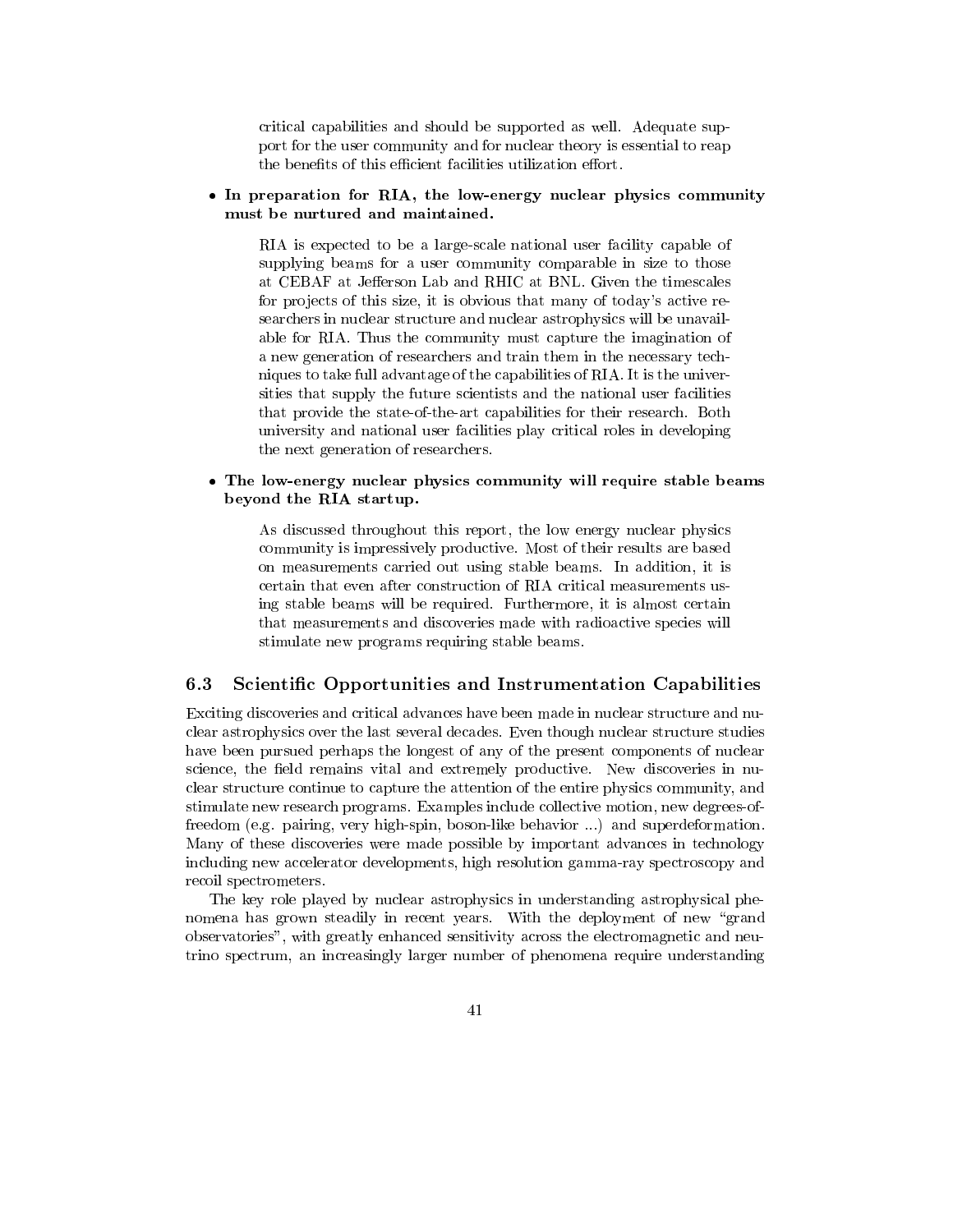the basic nuclear physics processes that power and shape the universe. From big-bang nucleosynthesis, to stellar energy and neutrino generation, to isotopic abundances, to neutron stars, to gamma-ray astronomy, nuclear process play critical roles in astrophysics.

For the past twenty years, both of these fields have realized that there is a new frontier to our understanding of nuclear structure and nuclear astrophysics. This frontier is the exploration of structure and reactions involving radioactive nuclei far from the valley of stability. Early, successful, developments of first generation radioactive beam facilities led to modest intensities of a few selected isotopes. Today a new set of facilities are being actively pursued world-wide to produce higher intensity radioactive beams for a wide range of isotopes. Many of these facilities, including HRIBF at ORNL, NSCL at MSU, ISAC at TRIUMF, the RIKEN complex in Japan, and a variety of programs in Europe are producing (or will be shortly) high quality radioactive beams for nuclear structure and nuclear astrophysics research. The subcommittee recommends that focused programs by US researchers at these facilities should be strongly supported. The programs at HRIBF and ISAC involving ISOL production of radioactive isotopes and NSCL involving in-flight fragmentation radioisotope production are especially synergistic with the technology and the science of RIA, where very high intensity beams even further from stability will be produced.

Lastly the subcommittee came to appreciate that it is essential to maintain sufficient capabilities in the production of stable beams of adequate intensity, energy and range of atomic mass to pursue the high quality physics program that will emerge in nuclear structure and nuclear astrophysics in the RIA era.

#### Recommendations for Constant Effort Funding  $6.4\,$

Based on input from the DOE facilities and our own review, it is clear that the DOE facilities do not have the funding to operate anywhere near their full research potential. Operations at some of the facilities have been reduced by  $>$  30% due to the failure of program funding to keep up with in
ation. Several of the facilities are operating so close to the margin of fixed costs that further reductions in "buying power" would result in a virtual cessation of accelerator operations. There are also exciting new initiatives underway within the community, specically the development of RIA and the construction of a next-generation gamma-ray tracking detector. The inability of facilities supported by the program to operate at their full potential, coupled with the importance of supporting new initiatives that represent the future of the field, has resulted in a wholly unsatisfactory situation for the low-energy nuclear physics community.

After extensive deliberation, the subcommittee came to the conclusion that effective utilization of the DOE facilities, continued support for RIA R&D and continued support for research at the universities and national laboratories represent the top priorities for the Low Energy Nuclear Physics Program. In order to achieve these priorities within a constant effort funding scenario, severe and painful changes in the program are necessary. Specifically, we recommend that if only constant effort funding is available: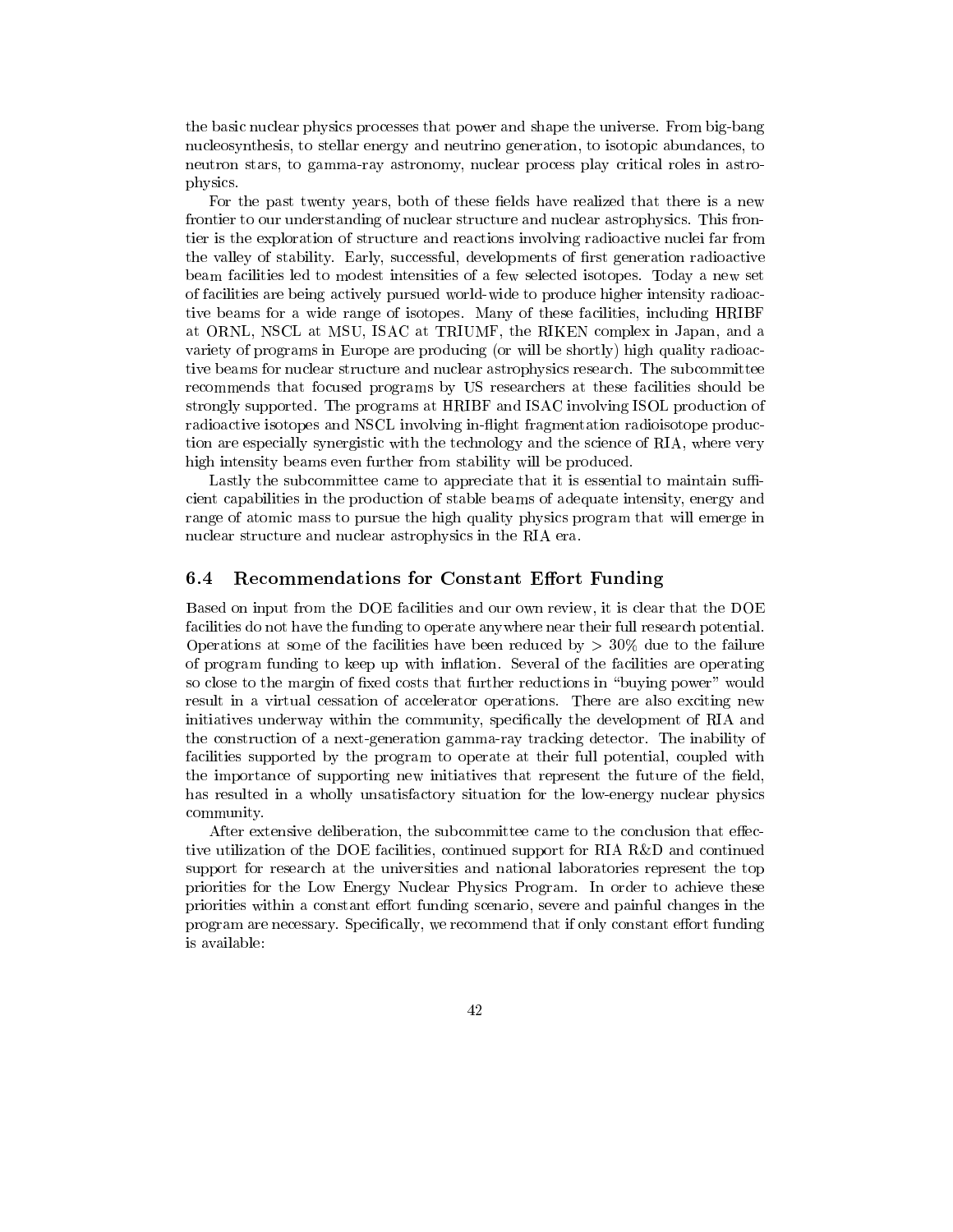- DOE support for operations of the 88-Inch cyclotron at LBNL cease, with phaseout beginning in FY03.
- DOE support for operations of the UW tandem accelerator cease, with phase-out beginning in FY03.
- DOE support of RIA R&D be capped at about 25% above the presently supported levels as long as it is funded within the Low Energy Nuclear Physics Program. This cap does not apply once CD-0 has been granted by DOE for RIA and additional funding (from outside of the present Low Energy Nuclear Physics Program budget) has been obtained.
- Funds made available from the above actions should then be used to increase funding for operations at the remaining national lab and university facilities and to support a modest program of gamma-ray tracking development and eventual construction at the level of about one to two modules per year.

The first recommendation above represents a significant loss to the nuclear physics community. The necessity to discontinue operations at at least one major facility became apparent to the subcommittee once the guiding principles (discussed in the previous section) were adopted. The choice of which facilities to terminate was by no means straightforward. Faced with such a choice, an obvious question to ask is "Why should operations at facility  $X$  be terminated?". Based on the input to the subcommittee and its deliberations, there is no good answer to this question for any of the facilities under consideration. While not apparent to all on the subcommittee at the beginning of our deliberations, no significant weakness were identified in any of the programs. To the contrary, all of the facilities presented first-rate science programs and strong justications for continued operation. However the subcommittee, faced with the poor utilization of the existing facilities (resulting from an erosion in funding due to several years at constant dollars) and the need to support new initiatives, came to the conclusion that facility closures were the only viable solution in the constant effort budget scenario.

In view of this situation, the subcommittee was forced to address a different question: "Why should operations at facility X not be terminated?". Faced with this question and much thoughtful discussion a consensus was finally reached. This consensus, based on the Guiding Principles discussed above, maximizes both short-term and long-term physics goals for the Low Energy Nuclear Physics Program. The subcommittee believes that the choices it has made allow the community to continue its efforts towards construction of RIA within the next five years while maintaining a highly productive research environment. We believe that the recommendations are robust under a variety of different scenarios for the future of the field including the possibility of considerable delays in the funding of RIA.

Our recommendations for ceasing operations at two of the DOE's low energy nuclear physics facilities will lead to considerable losses to the fields of nuclear structure and nuclear astrophysics. In particular, by closing the 88-Inch cyclotron at LBNL we risk losing one of the key intellectual and technical centers of the field. In addition to its long and illustrious record of accomplishment in low energy nuclear physics,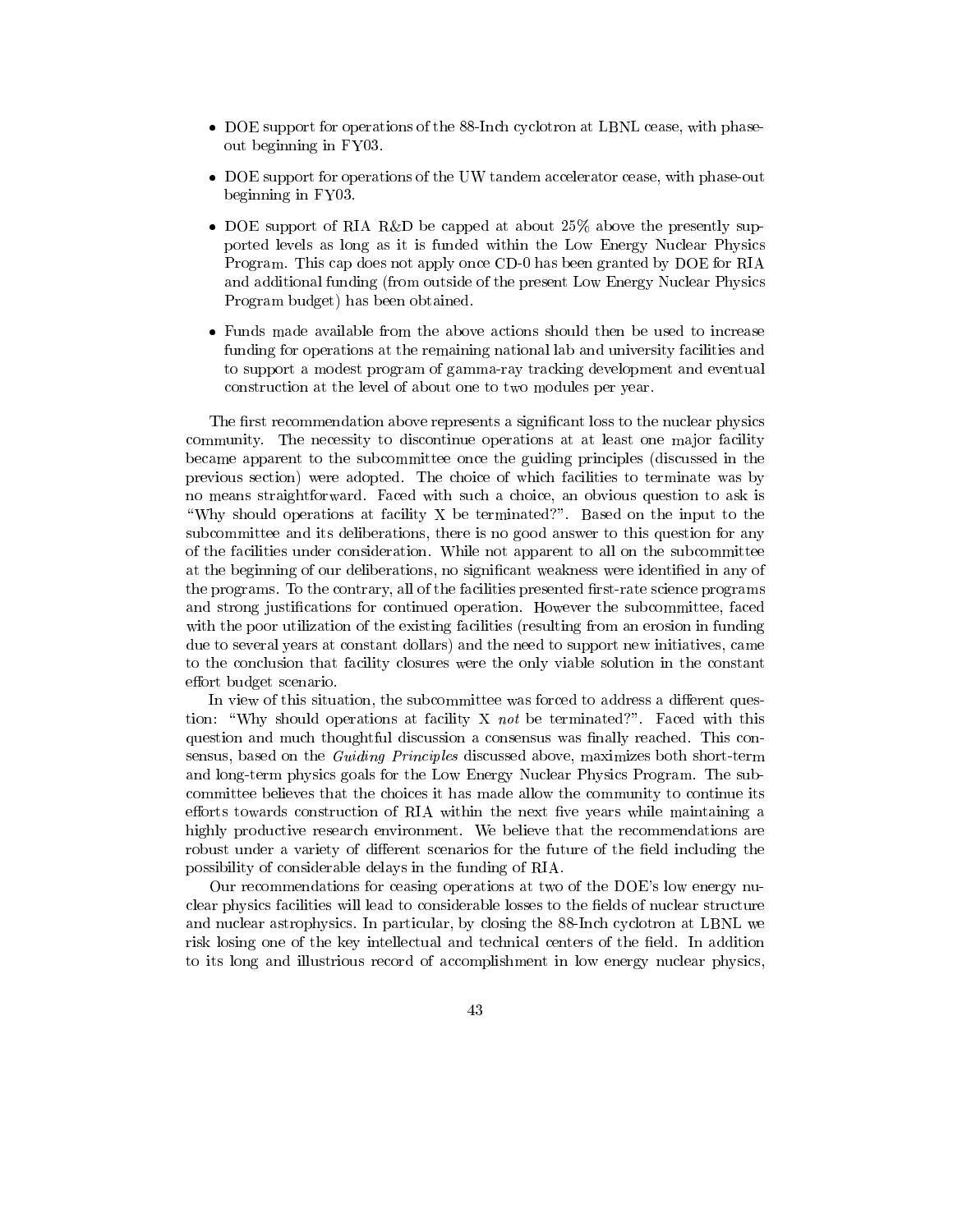LBNL has spearheaded the development of Gammasphere, one of the most productive devices in the field. They have also been leaders in the motivation and the  $R&D$ for the next generation of gamma-ray detectors. Their development of the Electron Cyclotron Resonance (ECR) source, and subsequent improvements have been essential for the productivity of many existing facilities and are essential for the plans for RIA. Indeed, both Gammasphere (as well as the Gamma-Ray Tracking detector R&D) and the ECR source have benefited tremendously from the unique range and quality of technical resources (in areas such as superconducting magnet technology and advanced electronics) available at one of our premier national laboratories, and not accessible at university-based facilities. The 88-Inch cyclotron, despite its age, has an excellent record of operational efficiency and is providing much-needed beams for a research program that has broad impact, and the research staff at this facility includes some of the best scientists in the field. If DOE support for the 88-Inch Cyclotron must end, it is essential that this group continue its research as users, and that the ECR R&D continue to be supported.

The University of Washington facility has also had a significant impact on the field, even as the group there has moved its focus away from accelerator-based studies. In addition, the infrastructure associated with the facility has played a signicant role in the world-class program of neutrino physics and gravitational studies that forms the bulk of their research program.

Finally, we note that both of these facilities are located at two of the premier research universities in the country, and that ceasing operations of their facilities could result in some of the "best and the brightest" of the next generation of graduate students not choosing nuclear physics for their research careers.

#### Recommendations for Funding above Constant Effort  $6.5\,$

Additional funding, above a constant effort budget, would lead to enormous opportunities for the fields of nuclear structure and nuclear astrophysics. A common theme in the facility presentations was that a modest funding increase (at about the 15% level) would allow all of the DOE facilities to attain nearly optimum operational levels. Thus we considered a scenario where the DOE low-energy nuclear physics budget was increased by 15% above FY01 levels. Within this scenario we identied a prioritized list of opportunities that would become available for nuclear science:

- 1. Restore operations at the 88-Inch Cyclotron at LBNL. This requires about 5 M\$ of addtional funding and would allow an outstanding program of heavy-element chemistry and nuclear physics, gamma-ray spectroscopy for nuclear structure, weak interaction studies, and development of a few specialized, high-intensity radioactive beams to be realized. It would also provide important opportunities for graduate students at a premier university to become involved in low-energy nuclear physics research at their home institution.
- 2. Increase funding for RIA R&D beyond the +25% cap recommended for the constant effort scenario above. In order to proceed with a timely construction of this major facility, significant  $R\&D$  expenditures will be necessary. The committee charged with identifying the required R&D costs (the Marx Committee) has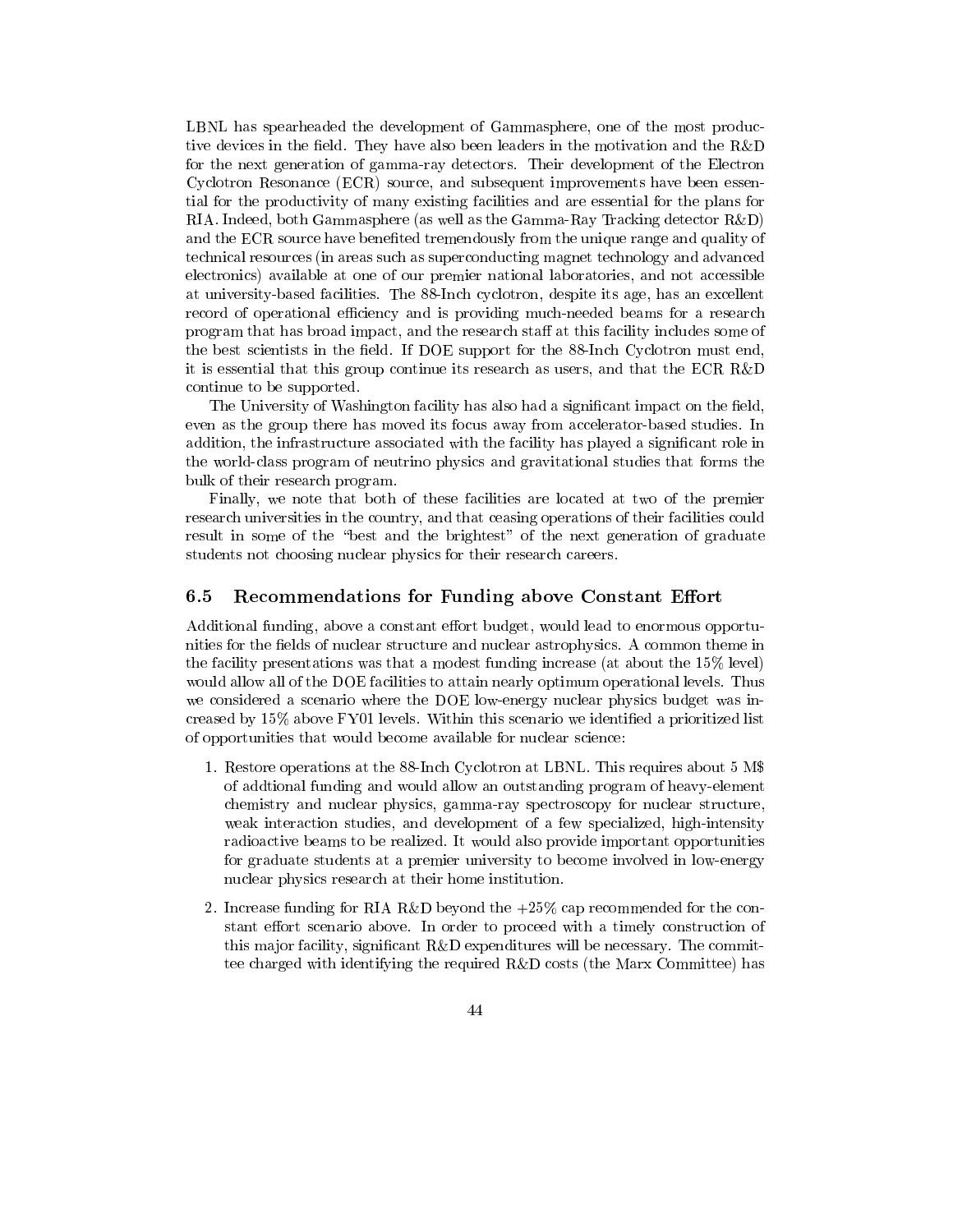recommended a funding at level about three times the present DOE support. With a 15% increase the low-energy nuclear physics budget could support RIA R&D at a level about a factor of two above present DOE support.

- 3. Increase funding for development of a new gamma-ray tracking detector. Within this scenario, after several years of development work, construction could begin at the level of about five to ten modules per year.
- 4. Restoration of operations at the UW tandem accelerator for a limited program (2-4 years) of critical experiments in nuclear astrophysics and weak interactions.
- 5. Further increase operations support, above the constant effort scenario presented above, at all of the DOE facilities. An additional  $\sim$  5% increase is feasible within the 15% increase discussed above and would allow the facilities to achieve optimum and effective utilization.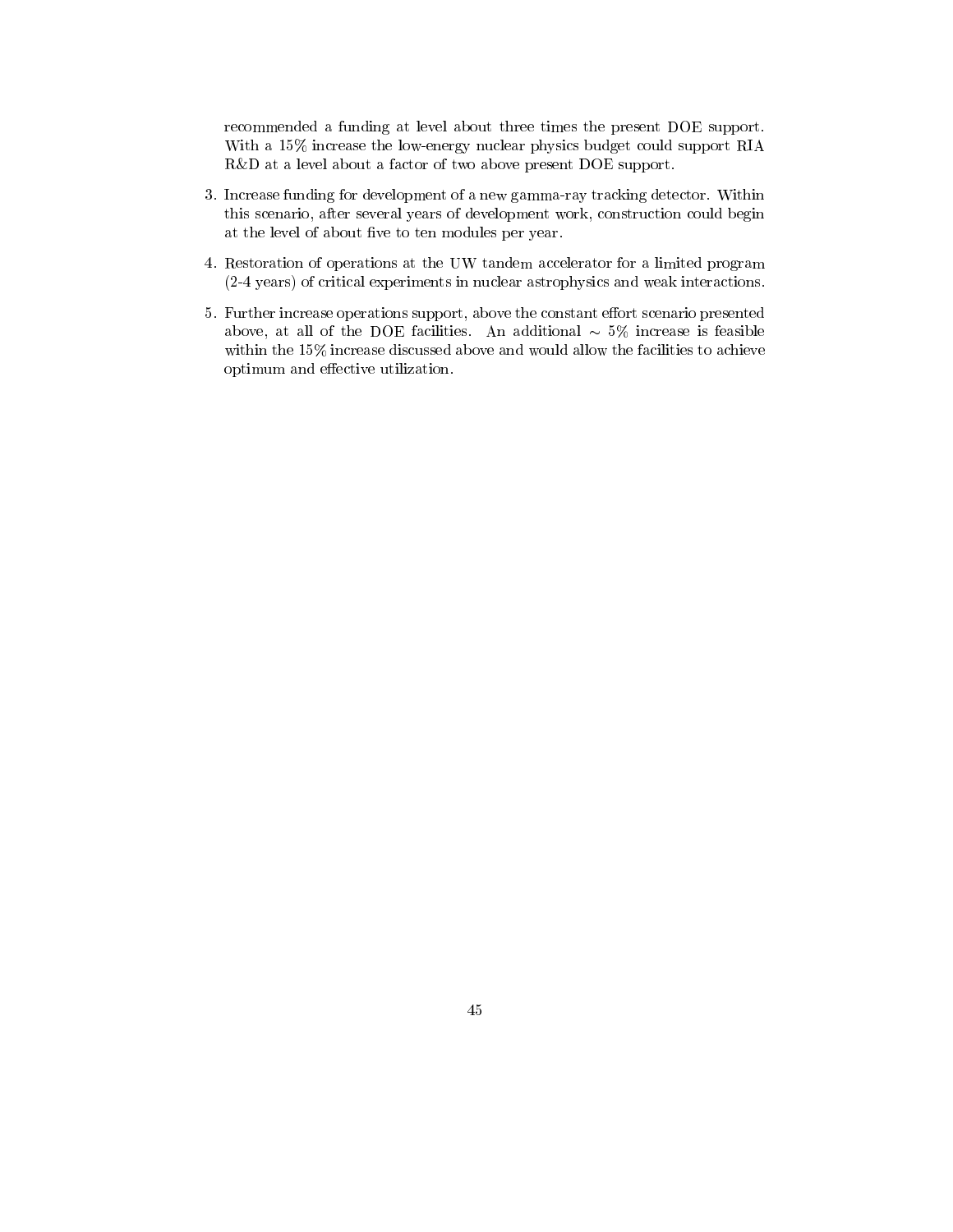### $\mathbf{A}$ Charge to NSAC

July 17, 2001

Dr. T. James Symons Chairman DOE/NSF Nuclear Science Advisory Committee Nuclear Science Division Lawrence Berkeley National Laboratory Berkeley, CA 94720

Dear Dr. Symons:

Although the Nuclear Science Advisory Committee (NSAC) is currently in the midst of the development of its new long-range plan, the major findings and recommendations have already been conveyed to us in your briefings and have provided valuable guidance that is being incorporated into our planning. These recommendations address opportunities for significant scientific progress that can be realized by both effective use of existing capabilities and investments in new initiatives.

Further guidance is requested at this time by the Department of Energy (DOE) Nuclear Physics program in the implementation of these recommendations for its program in one of the major areas of nuclear physics research, namely nuclear structure and astrophysics studies. The future roles of its existing facilities in the Nation's nuclear structure and astrophysics research program need to be assessed in the context of the new capabilities in the United States and elsewhere. In the long-range planning exercise, the need for a facility such as the proposed Rare Isotope Accelerator (RIA), with next generation capabilities for exotic beams, was reaffirmed as important for addressing the forefront scientific questions. The priority of continued investments in the pursuit of this new facility in the context of a strategic plan for this subfield of nuclear physics needs to be determined. It is important that the available resources are directed to optimize DOE efforts, in coordination with the Nuclear Physics program at the National Science Foundation (NSF), for a strong national research program in this scientific area in the coming decade.

This letter requests that NSAC review and evaluate current and future scientific capabilities in the area of nuclear structure and astrophysics supported by the DOE Low Energy Nuclear Physics subprogram and make recommendations of priorities consistent with projected resources and the scientific opportunities identified in the new long-range plan.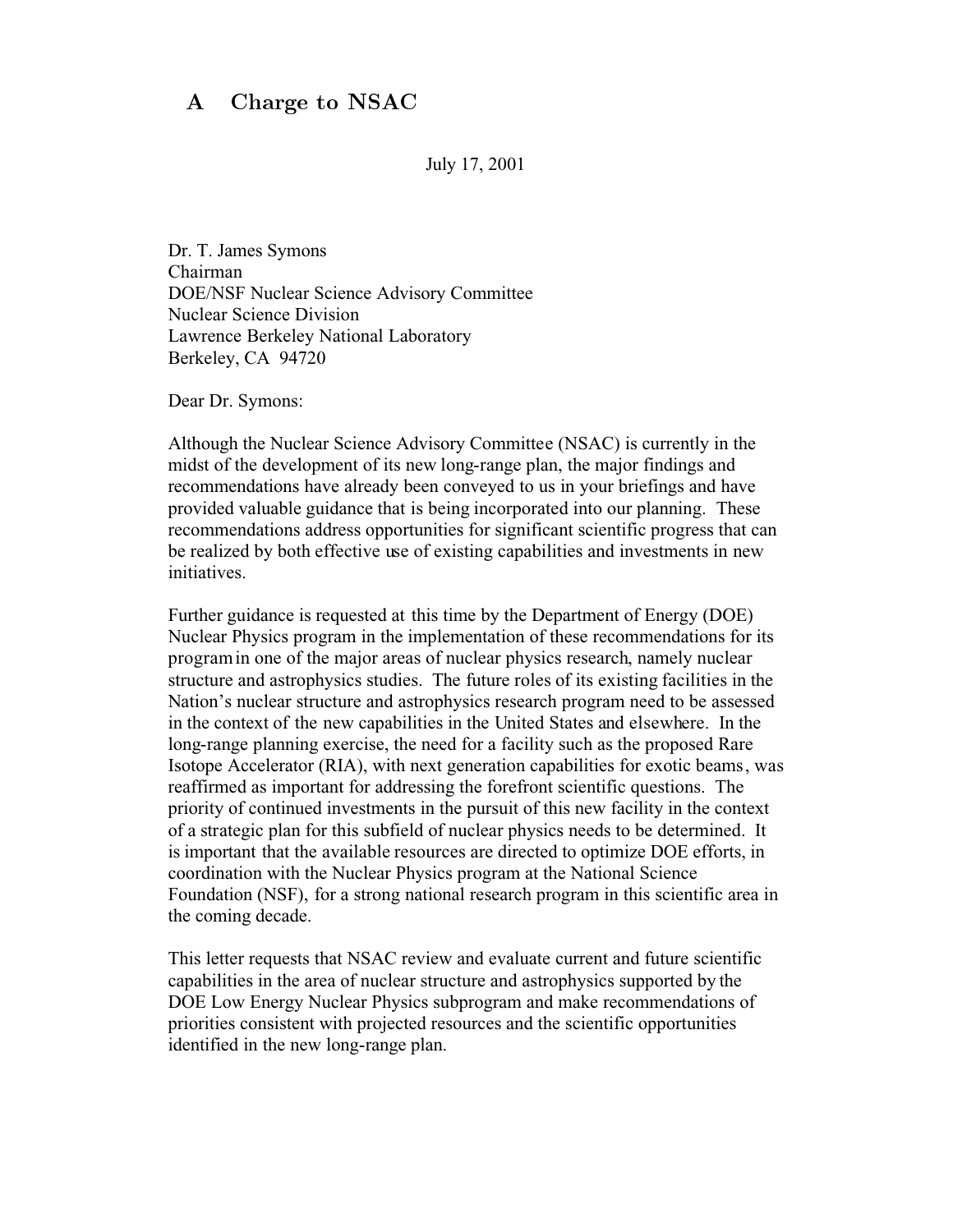The DOE program in nuclear structure and astrophysics supports operations and research at three national user facilities: ATLAS at Argonne National Laboratory, HRIBF at Oak Ridge National Laboratory, and the 88-Inch Cyclotron at the Lawrence Berkeley National Laboratory. Support is also provided for facility operations and research at four university Centers of Excellence at the Cyclotron Institute at Texas A&M University, the Triangle Universities Nuclear Laboratory at Duke University, the Center for Experimental Nuclear Physics and Astrophysics at the University of Washington, and the Wright Nuclear Structure Laboratory at Yale University. Funding is provided to university scientists and students for research at these facilities and elsewhere and for R&D activities at both national laboratories and universities in support of RIA.

In your examination of these facilities and research activities, please respond to the following questions:

What scientific opportunities should be addressed and what facility and instrumentation capabilities should be used and developed, including those supported by NSF and outside the United States, in order to maintain a strong scientific program in the coming decade?

What opportunities can be pursued with funding at the FY 2002 Budget Request level (\$52.7 million) and an assumed constant level of effort into the outyears? What is the appropriate mix of facility operations, research, investments in instrumentation and RIA R&D that will be needed to optimally exploit these opportunities?

What are the priorities of the scientific opportunities that could be pursued with additional funds beyond this constant level of effort?

We request that an interim report be given to DOE by November 15, 2001, and a written report responsive to this charge be provided by December 15, 2001.

Sincerely,

Acting Director<br>
Office of Science<br>
Mathematical and

 $bcc.$ Brad Keister, NSF SC-20

James F. Decker Robert A. Eisenstein Mathematical and Physical Sciences Department of Energy National Science Foundation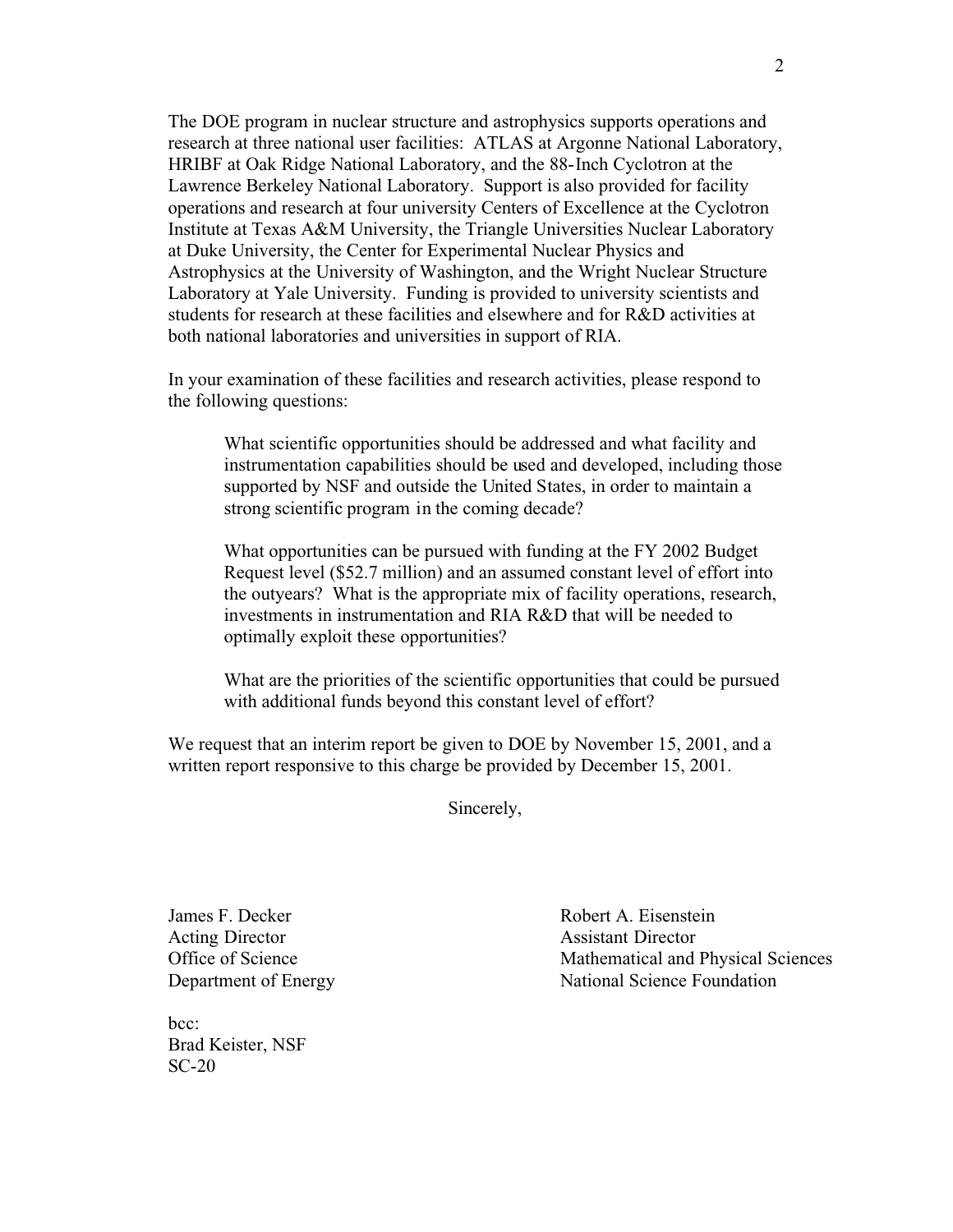### B. Charge to the Subcommittee

August 20, 2001

Professor Bradley Filippone Kellogg Radiation Laboratory California Institute of Technology 1200 East California Boulevard Pasadena, California 91125

Dear Professor Filippone:

In a letter dated July 17, 2001, from James Decker and Robert Eisenstein, the Nuclear Science Advisory Committee (NSAC) has been charged to review the Department of Energy (DOE) program in one of the major areas of nuclear physics research, namely nuclear structure and astrophysics studies, and to provide guidance on a number of significant issues facing this program.

NSAC met on July 23, 2001 to discuss this request. Following discussion with representatives from the agencies, NSAC is establishing a Subcommittee on DOE Sponsored Nuclear Structure and Nuclear Astrophysics. This Subcommittee will be responsible for preparing a detailed analysis of the capabilities of the DOE nuclear structure and nuclear astrophysics programs and a set of recommendations responding to the charge.

Members of the Committee are:

| <b>Bradley Filippone</b> | Caltech, Chair                           |
|--------------------------|------------------------------------------|
| Juha Aysto               | Jyvaskula and CERN                       |
| Lawrence Cardman         | <b>TJNAF</b>                             |
| Vijay Pandharipande      | University of Illinois, Urbana/Champagne |
| Mark Riley               | Florida State University                 |
| Gene Sprouse             | SUNY, Stony Brook                        |
| Michael Wiescher         | Notre Dame University                    |
| Victor Viola             | Indiana University                       |
|                          |                                          |

The agencies prepared the charge with considerable care and I ask the Subcommittee to use the Decker/Eisenstein letter as the primary guide for its activities. In particular, I would ask the subcommittee provide careful answers in its written report to each of the questions posed on the second page of the letter. I would also like to make a few remarks, from my perspective, on the relationship between the Subcommittee's activities and the Long-Range Plan for Nuclear Science, which NSAC is currently preparing.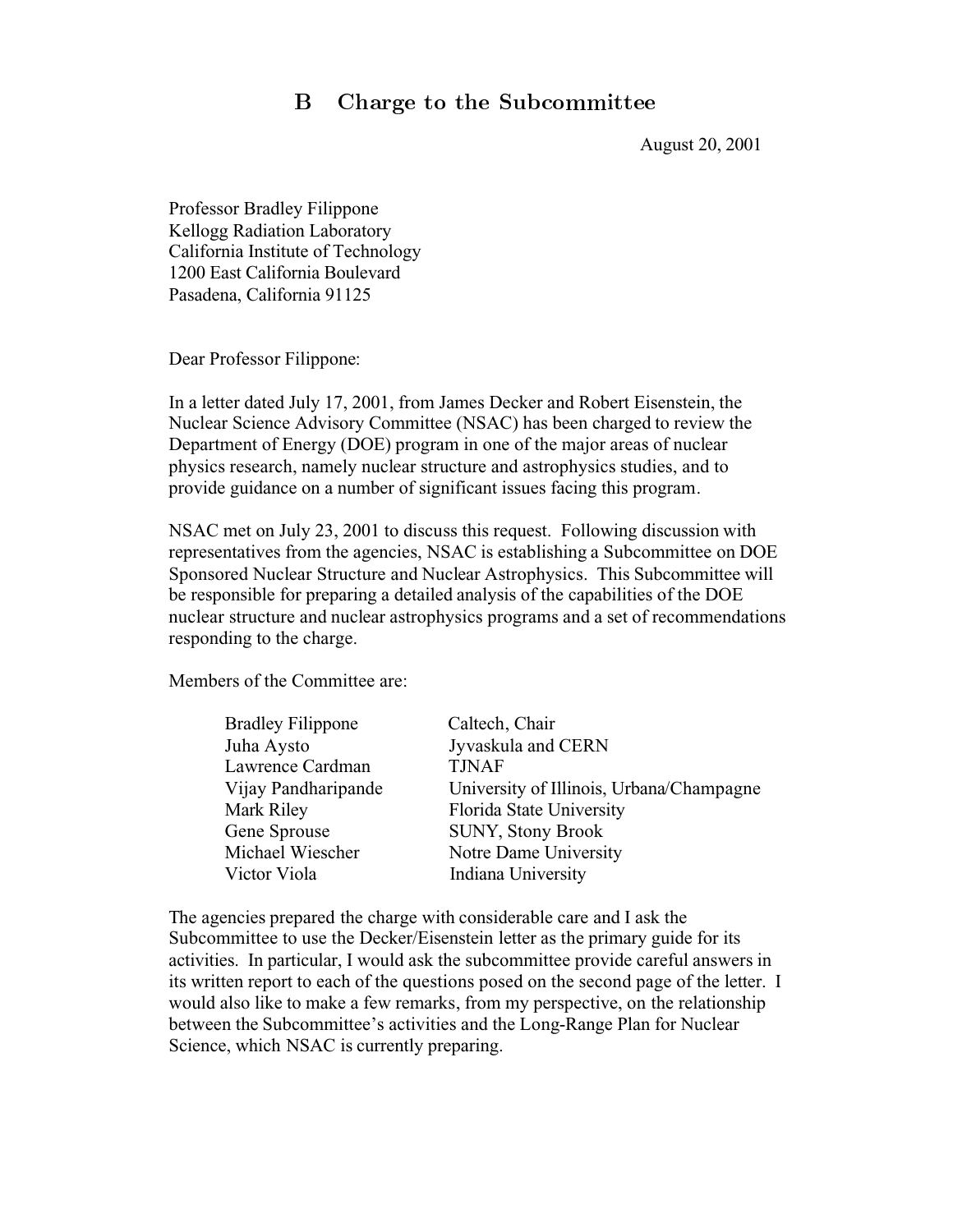As you are aware, the NSAC Long Range Plan Working Group has drafted four prioritized recommendations on budgets. In its first recommendation, the working group recommends that the program be funded with adequate resources for effective operation of its recently constructed facilities, for university research groups and for the nuclear theory program. In the second recommendation, NSAC gives the highest priority for new construction to the Rare Isotope Accelerator (RIA) while maintaining the strength of the ongoing program at our new facilities. The desire to follow these two recommendations in a time of constrained budgets is one of the principal factors, which has led to this current review.

The Long-Range Plan Recommendations have been reached after a long process within the Nuclear Science Community and represent broad consensus among all the sub-fields of nuclear science. I expect the Subcommittee to be mindful of these priorities as it prepares its recommendations. Nevertheless, it is clear that the Subcommittee will develop a unique perspective of the DOE programs in nuclear structure and astrophysics over the coming weeks: both the strengths of individual programs, and the overall standing of the program relative to other capabilities in the US and the rest of the world. It should also be noted that the budget constraints presented to the Subcommittee are somewhat different from those provided to NSAC for preparation of the Long-Range Plan. Ultimately you must follow your own best judgement in preparing your recommendations to NSAC on this specific charge, taking into account the LRP recommendations and the capabilities of the program as you find them.

NSAC has been asked to provide a final written report by December 15, 2001. In order for NSAC to have time to meet and consider its response to the Agencies, the Subcommittee is asked to submit a written report of its findings and recommendations by November 15, 2001.

On behalf of the Nuclear Science Advisory Committee, I wish to thank all the members of the Subcommittee for their willingness to undertake this arduous, but very important, task.

Yours sincerely,

James Symons, Chair DOE/NSF Nuclear Science Advisory Committee

c. J. Decker R. Eisenstein S.P. Rosen J. Dehmer D. Kovar B. Keister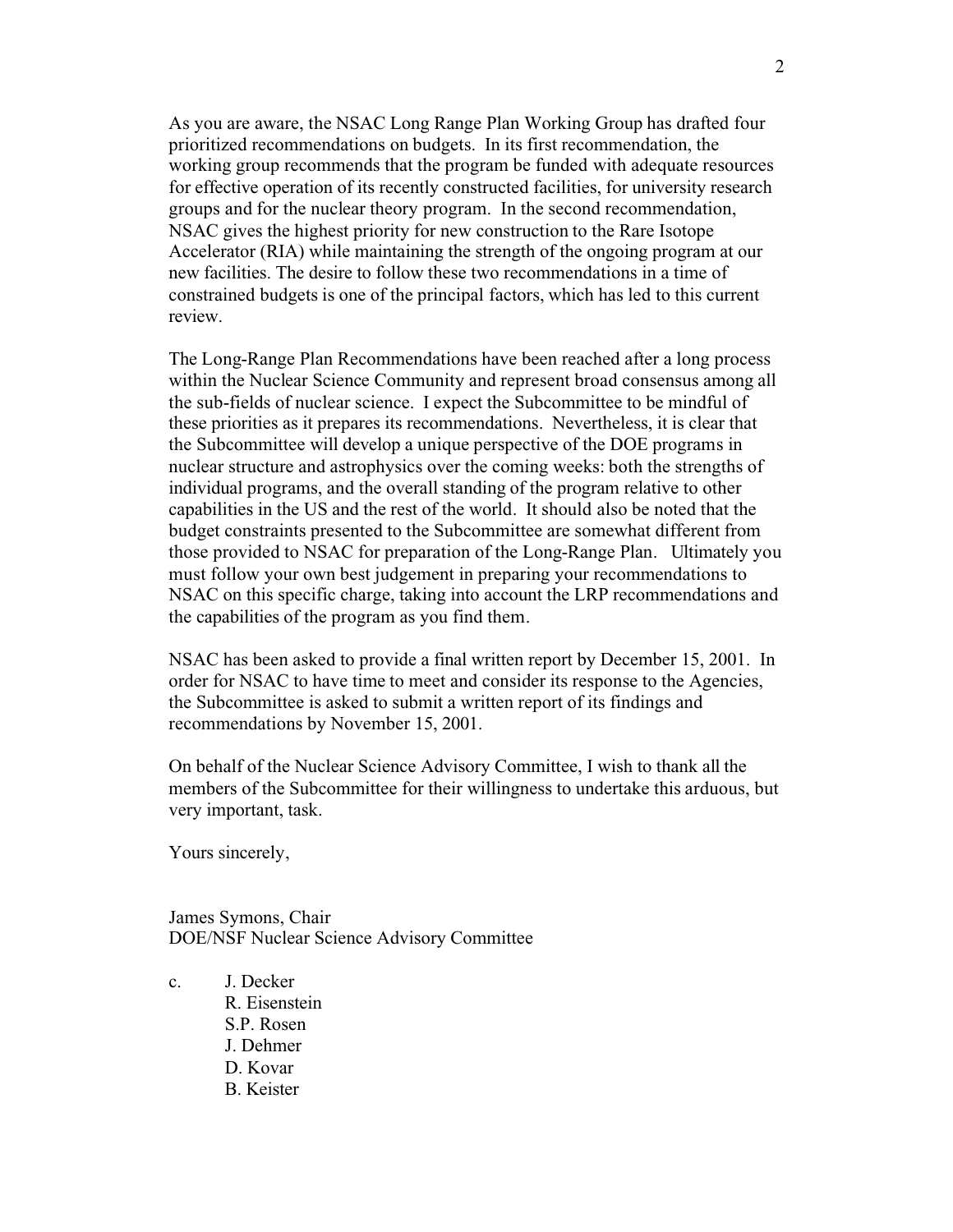# C Subcommittee Membership

Juha Aysto **CERN** phone: +41-22-7675825 fax: Juha.Aysto@cern.ch

Larry Cardman JLAB phone: (757) 269-5800 fax: (757) 269-7032 cardman@jlab.org

Brad Filippone Caltech phone: (626) 395-4517 fax: (626) 564-8708 brad@krl.caltech.edu

Vijay Pandharipande Univ. Illinois-Urbana phone: (217) 333-8079 fax: (217) 333-9819 vijay@rsm1.physics.uiuc.edu

Mark Riley Florida State phone: (850) 644-2066 fax: (850) 644-8630 mriley@nucott.physics.fsu.edu

Gene Sprouse Stonybrook phone: (631) 632-8118 fax: Gene.Sprouse@sunysb.edu

Vic Viola Univ. Indiana phone: (812) 855-6537 fax: (812) 855-6645 viola@indiana.edu

Michael Wiescher Notre Dame phone: (219) 631-6788 fax: (219) 631-5952 Michael.C.Wiescher.1@nd.edu

50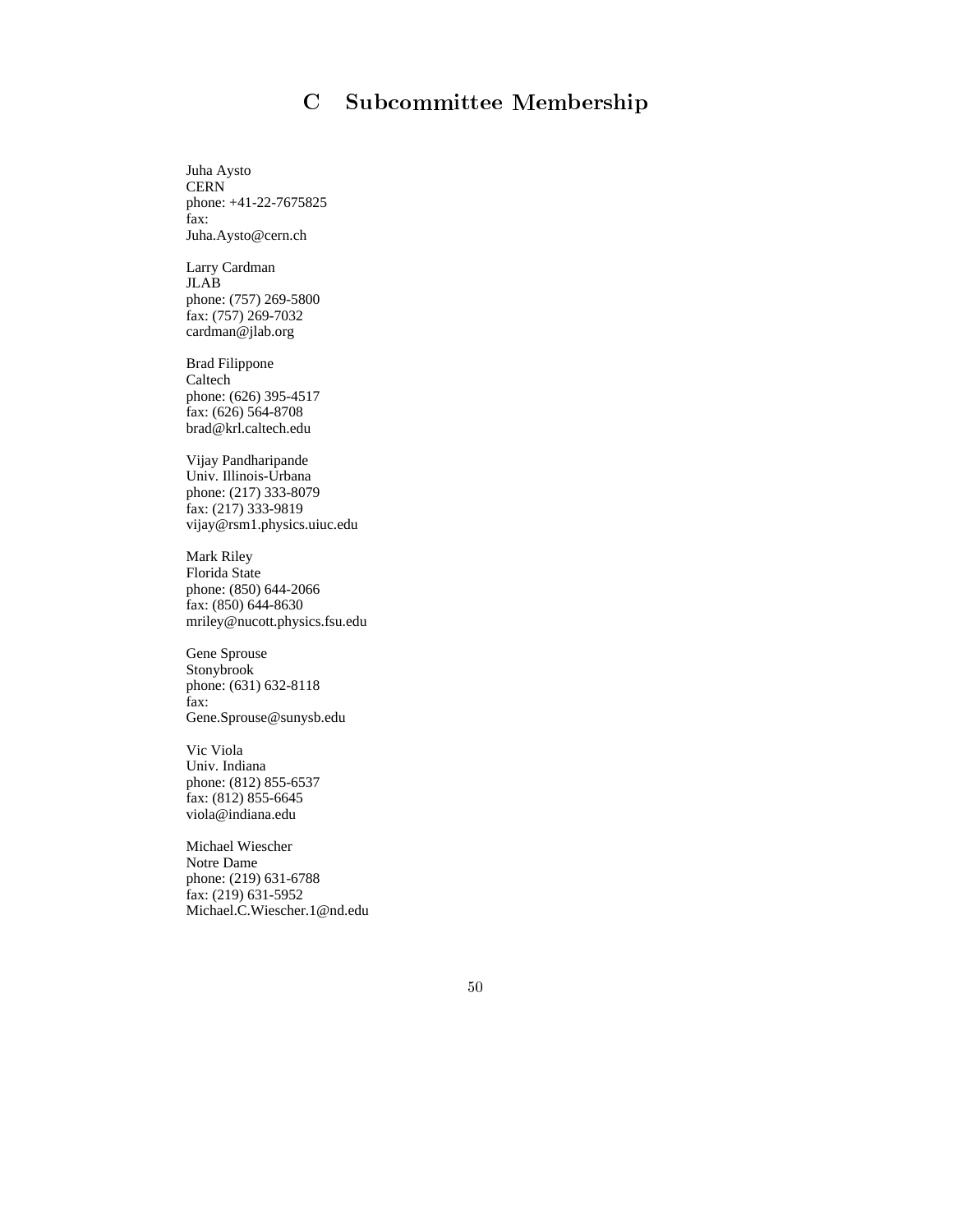# D Presentation Agendas

| Thurs. $(9/6)$                                         |                     |  |  |
|--------------------------------------------------------|---------------------|--|--|
| BNL (Brookhaven Center - South Room)                   |                     |  |  |
| $8:00 - 9:00$ Executive session                        |                     |  |  |
| $9:00 - 10:00$ TAMU presentation                       | - Joe Natowitz      |  |  |
| $10:00 - 10:30$ Questions                              |                     |  |  |
| $10:30 - 10:45$ Coffee                                 |                     |  |  |
| 10:45 - 11:45 TUNL presentation                        | - Werner Tornow     |  |  |
| $11:45 - 12:15$ Questions                              |                     |  |  |
| $12:15 - 1:00$ Executive lunch                         |                     |  |  |
| $1:00 - 2:00$ UW presentation                          | - John Wilkerson    |  |  |
| $2:00 - 2:30$ Questions                                |                     |  |  |
| $2:30 - 2:45$ Coffee                                   |                     |  |  |
| $2:45 - 3:45$ Yale presentation                        | - Rick Casten       |  |  |
| $3:45 - 4:15$ Questions                                |                     |  |  |
| $4:15 - 4:45$<br>Summary of other DOE LEP - Gene Henry |                     |  |  |
| 4:50 - 5:00 Gammasphere Update - Sam Tabor             |                     |  |  |
| $5:00 - 5:45$<br>Gamma-Ray Tracking Initiative         |                     |  |  |
| Science                                                | - Thomas Glasmacher |  |  |
| R&D, Status and Plans                                  | - I-Yang Lee        |  |  |
| $6:00 - 7:00$ Executive session                        |                     |  |  |
|                                                        |                     |  |  |
| $Fri.$ (9/7)                                           |                     |  |  |
| BNL (Brookhaven Center - South Room)                   |                     |  |  |
| $8:00 - 10:00$ RIA Initiative                          |                     |  |  |
| Science: Nuclear Structure                             | - Witek Nazarewicz  |  |  |
| Nuclear Astrophysics                                   | - Hendrik Schatz    |  |  |
| Accelerator                                            | - Brad Sherrill     |  |  |
| RIA R&D Plan                                           | - Jerry Nolen       |  |  |
| $10:30 - 10:45$ Coffee Break                           |                     |  |  |
| $10:45 - 11:15$ FSU presentation                       |                     |  |  |
| $11:20 - 11:50$ Notre Dame presentation                |                     |  |  |
| $11:55 - 12:45$ Exec lunch                             |                     |  |  |
| 12:45 - 1:15 Stonybrook presentation                   |                     |  |  |
| $1:20 - 2:20$ MSU presentation                         |                     |  |  |
| $2:45 - 4:30$ Executive session                        |                     |  |  |
| 4:30 Travel to ANL                                     |                     |  |  |

51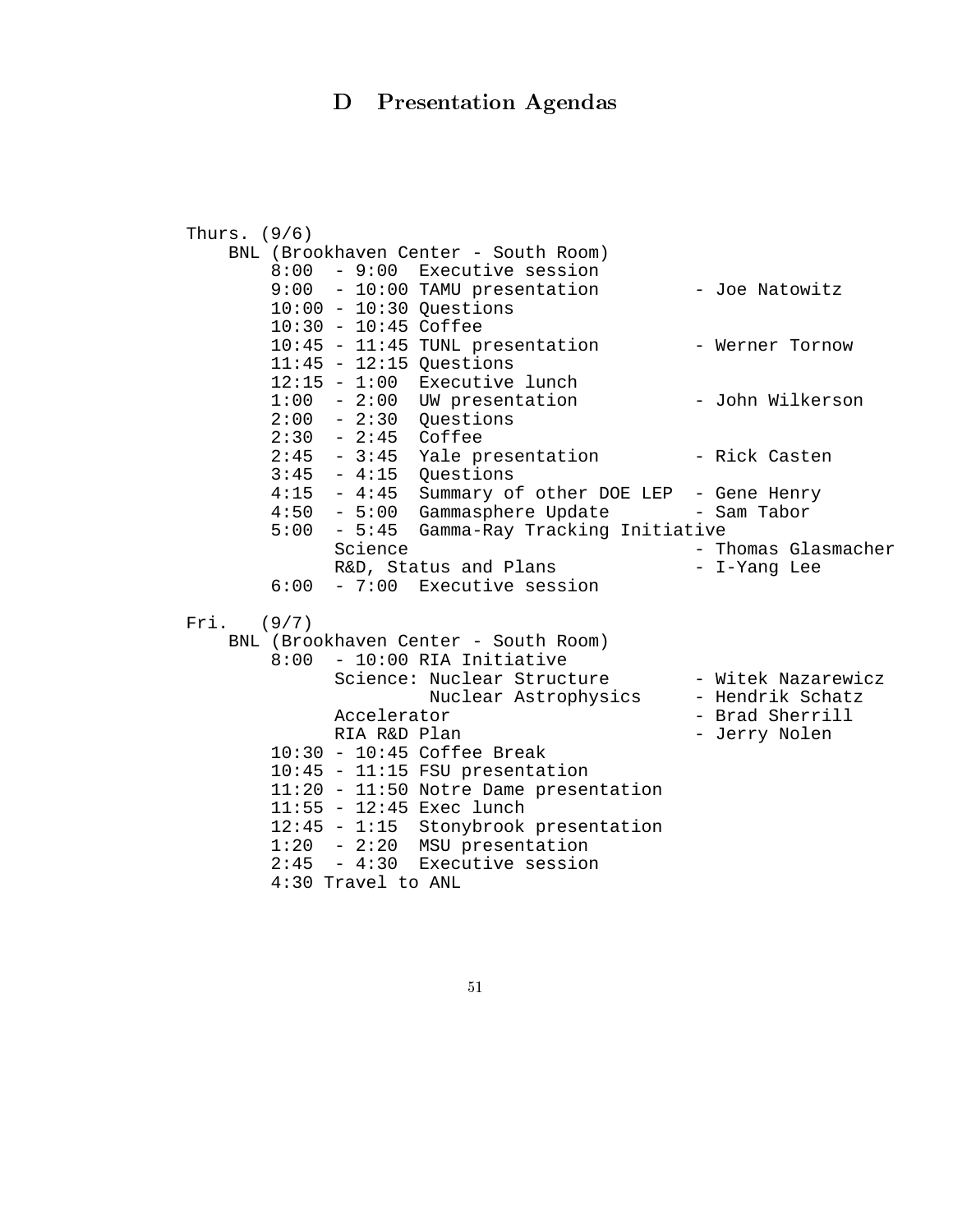Draft agenda (24 Aug 01 version) ANL visit - NSAC Low Energy Program Review see http://www.krl.caltech.edu/nsac.html for review charge and details.

September 8: All meetings in Building 203, R150 8:00 Executive Breakfast

| 8:30<br>8:35<br>9:15                      | Welcome<br>Japanese Perspective<br>Executive Session                                                                             | 40                                                          | Tanihata                                     |
|-------------------------------------------|----------------------------------------------------------------------------------------------------------------------------------|-------------------------------------------------------------|----------------------------------------------|
| 9:30<br>10:00<br>10:35                    | Introduction<br>Research Overview<br>Coffee                                                                                      | $20 + 10$<br>$25 + 10$                                      | Geesaman<br>Lister                           |
| 10:45<br>11:10<br>11:25<br>11:50<br>12:20 | Heavy Elements and far from stability<br>Proton Decay<br>CPT/APT<br>Nuclear Astro/Unstable beams<br>ANL Users/ Users perspective | $15 + 10$<br>$10 + 5$<br>$15 + 10$<br>$20 + 10$<br>$10 + 5$ | Khoo<br>Davids<br>Savard<br>Rehm<br>Cizewski |
| $12:35-$                                  | Executive Lunch                                                                                                                  |                                                             |                                              |
| 1:40<br>2:15                              | ATLAS Introduction<br>Facility Tour<br>Coffee at end                                                                             | $25 + 10$<br>60                                             | Nolen<br>$2/3$ groups                        |
| 3:15<br>3:45<br>4:35                      | ATLAS Budgets<br>New Directions<br>Coffee                                                                                        | $15 + 15$<br>$35 + 15$                                      | Nolen<br>Janssens                            |
| 4:45<br>5:10<br>5:40                      | RIA Overview and Science<br>RIA R&D<br>RIA Plan                                                                                  | $20 + 5$<br>$20 + 10$<br>$10 + 10$                          | Savard<br>Nolen<br>Geesaman                  |
| 6:00                                      | Executive Session                                                                                                                |                                                             |                                              |

7:00 Dinner at Guest House

September 9: All meetings in ANL Guest House unless committee prefers 203.

| 7:30  | Executive Breakfast |                               |          |
|-------|---------------------|-------------------------------|----------|
| 8:30  | ANL Wrap-up         | $15 + 15$                     | Geesaman |
| 9:00  | Executive Session   |                               |          |
| 11:00 |                     | Close out with PHY management |          |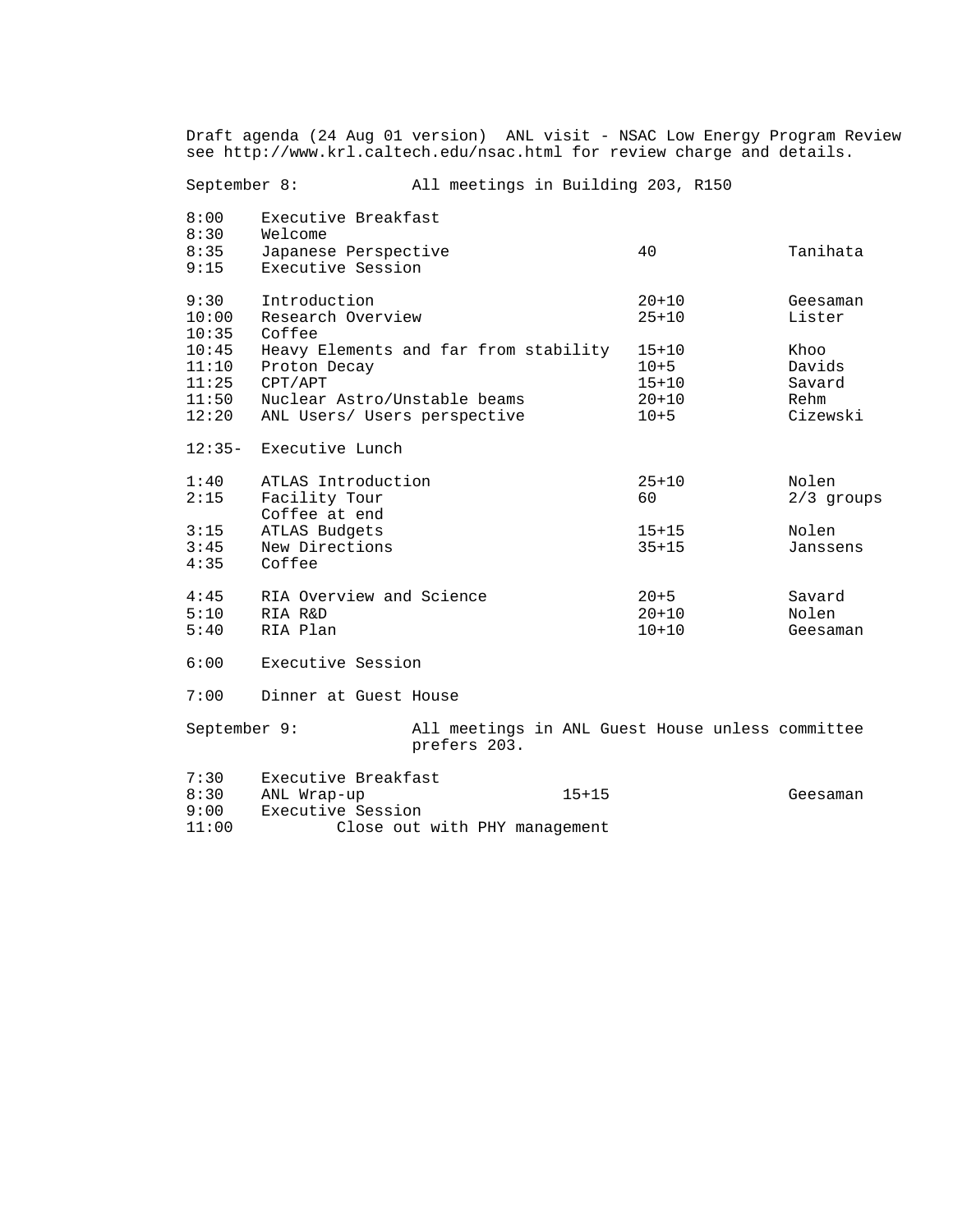# ORNL Physics Division Low Energy Program Review Agenda

| Topic                                                 | Speaker                       | Time            |
|-------------------------------------------------------|-------------------------------|-----------------|
| September 10, 2001                                    |                               |                 |
| Executive Session                                     |                               | $8:00 - 8:30$   |
| Welcome                                               | Roberto                       | $8:30-835$      |
| Overview Presentations                                |                               | $8:35 - 10:00$  |
| Low Energy Program                                    | Bertrand                      |                 |
| Science Overview                                      | Nazarewicz                    |                 |
| Facility Overview                                     | Beene                         |                 |
| Facility Tour                                         | Auble                         | $10:00 - 12:00$ |
| Lunch                                                 | Committee with Facility Users | $12:00 - 1:00$  |
| HRIBF Users                                           |                               | $1:10-1:40$     |
| User Program                                          | Nazarewicz                    |                 |
| Division Low Energy Research Selected Topics          |                               | $1:45-5:05$     |
| L.E. Research Overview                                | Baktash                       |                 |
| Neutron-rich beams                                    | Radford                       |                 |
| Astrophysics program                                  | Smith                         |                 |
| Break                                                 |                               |                 |
| Studies around the                                    | Rykaczewski                   |                 |
| proton drip line                                      |                               |                 |
| Reactions with RIB                                    | Galindo-Uribarri              |                 |
| Theory Connection                                     | Dean                          |                 |
| HRIBF & RIA R&D Selected Topics                       |                               | $5:05-6:00$     |
| Target/Ion Source Dev. Alton                          |                               |                 |
| Beam Development                                      | Stracener                     |                 |
| Committee Executive Session Dinner Garden Plaza Hotel |                               | $7:00 - 10:00$  |
|                                                       |                               |                 |
| September 11                                          |                               |                 |
| Executive Session Breakfast                           |                               | $7:30-8:00$     |
| HRIBF & RIA R&D Selected Topics (continued)           |                               | $8:00 - 8:25$   |
| Research apparatus                                    | Baktash                       |                 |
| HRIBF Future                                          | Beene/Tatum                   |                 |
| Executive Session                                     |                               | $9:00-11:00$    |
| Executive Session Lunch with Management               |                               | $11:00-11:45$   |
| Committee Departs for airport                         |                               | 12:00           |